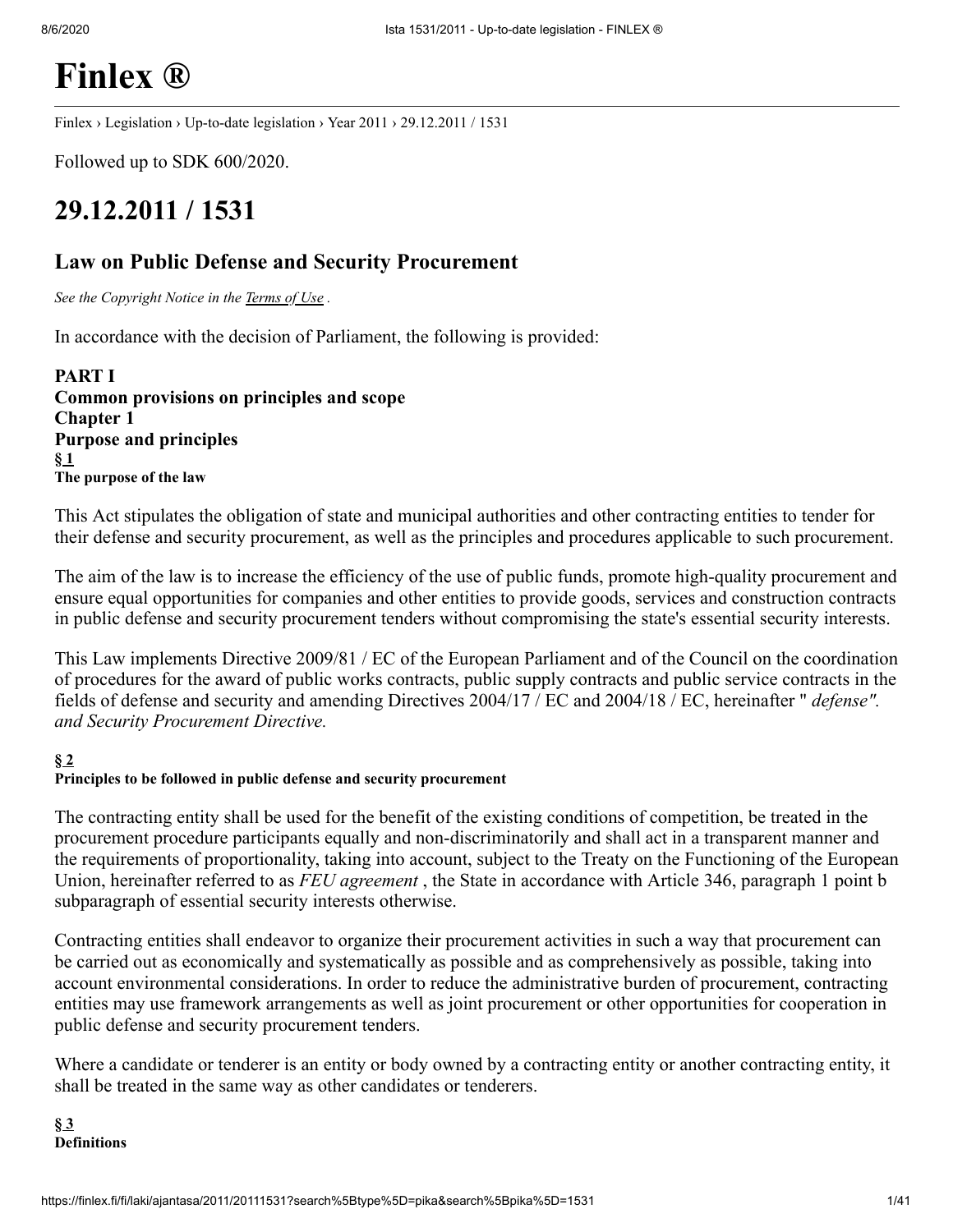For the purposes of this Act and the provisions issued thereunder:

1) *procurement contract means a* written contract entered into between one or more contracting entities and one or more suppliers, the purpose of which is to carry out a works, supply goods or provide services for financial consideration;

2) " *works* contract" means a contract having as its object the execution, or joint design and execution, of a work or works relating to one of the activities referred to in Annex C; a works contract also means the execution in any way of a work which satisfies the requirements laid down by the contracting entity; a works contract may be an economic or technical entity made up of building, civil or civil engineering works;

3) *tavarahankintasopimuksella* muuta kuin rakennusurakkaa koskevaa hankintasopimusta; tavarahankintasopimuksen kohteena on tavaroiden osto, leasing, vuokraus tai osamaksulla hankkiminen ostooptioin tai ilman niitä; tavarahankintasopimukseksi katsotaan myös sellainen hankintasopimus, jonka kohteena on tavarahankinnan lisäksi kokoamis- ja asennustöitä;

4) *palveluhankintasopimuksella* muuta kuin rakennusurakkaa tai tavarahankintaa koskevaa sopimusta, jonka kohteena on palvelujen suorittaminen; palveluhankintasopimukseksi katsotaan myös sellainen hankintasopimus, jonka kohteena on palvelujen ohella tavaroita, jos palvelujen arvo on suurempi kuin tavaroiden arvo; lisäksi palveluhankintasopimukseksi katsotaan hankintasopimus, johon palvelujen ohella sisältyy liitteessä C tarkoitettuja rakennustöitä, jos nämä ovat vain liitännäisiä hankinnan pääasialliseen kohteeseen nähden;

5) *subcontracting* agreement means a written contract entered into between a tenderer selected as a contractor and one or more suppliers, the purpose of which is to carry out a work, supply goods or provide services for financial consideration;

6) *supplier* means a natural person, a legal person or a public body or a grouping of the above-mentioned bodies which offers goods or services or construction work or works on the market;

7) *candidate means a* supplier who has indicated his or her willingness to participate in a restricted procedure, a negotiated procedure or a competitive negotiated procedure;

8) *tenderer means a* supplier who has submitted a tender;

9) *restricted procedure means a* procurement procedure in which the contracting entity publishes a procurement notice and in which interested suppliers may request to participate; only candidates selected by the contracting entity may submit a tender;

10) *negotiated* procedure means a procurement procedure in which the contracting entity publishes a procurement notice and in which interested suppliers may request to participate; the contracting entity negotiates the terms of the contract with the suppliers of its choice;

11) *direct* procurement means a procurement procedure in which the contracting entity, without publishing a procurement notice, selects one or more suppliers with whom the contracting entity negotiates the terms of the contract;

12) " *competitive negotiated* procedure" means a procurement procedure in which the contracting entity publishes a contract notice and in which all suppliers may request to participate; the contracting entity shall consult the candidates admitted to the procedure in order to find one or more solutions which meet its needs and on the basis of which the selected candidates will be invited to submit their tenders;

13) *framework agreement means an agreement between* one or more contracting entities and one or more suppliers, the purpose of which is to fix the terms of contracts to be awarded within a given period, such as prices and planned quantities;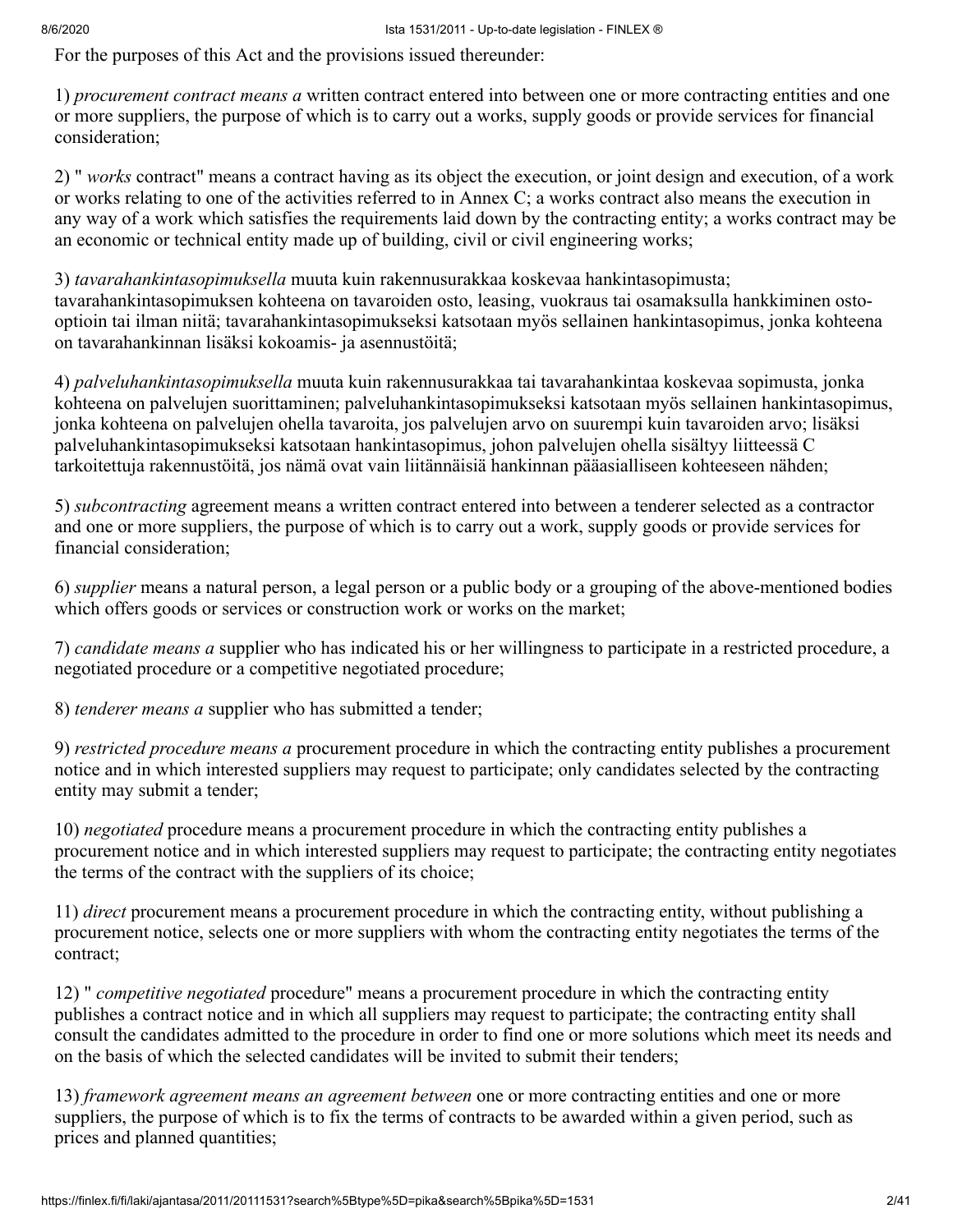14) a *classified document means a* document or information contained therein on which an entry concerning a security class has been made on the basis of law or a provision issued pursuant to law;

15) a *crisis* occurs in Finland or in another country where the events causing the damage are clearly larger in scale than the events causing damage to everyday life and where people's lives and health or a considerable amount of valuable property or maintenance necessary for the population's livelihoods are significantly endangered or limited; whereas a crisis is also considered to exist where the threat of an event giving rise to such injury is to be regarded as imminent; armed conflicts and wars are considered crises for the purposes of this law;

16) " *research and development" means* any activity consisting of basic research, applied research and experimental development, which may include equipment to demonstrate the operation of a new concept or new technology in an appropriate or typical environment;

17) *technical specification*defining the characteristics of the product, service or materials to be procured; such characteristics include, but are not limited to, quality or environmental protection, design, conformity and suitability for use, product use assessment, product safety and dimensions, sales denominations, terminology, symbols, testing and test methods, packaging labeling, labeling, instructions for use and production processes and methods; standard; Whereas, in the case of public works contracts, the characteristics to be defined by technical specifications also include rules relating to design, costing, testing and inspection, conditions for approval of the work;

18) a technical specification approved by a *standardization body* recognized for a standard for repeated or continuous use, which has been published as a standard and compliance with which is not mandatory; the standard is:

(a) *international* , in which case it is approved by the International Organization for Standardization and is generally available;

(b) *European* , approved by the European standardization body and made available to the public;

(c) *national* , in which case it shall be approved by the national standardization body and made publicly available; or

(d) the *defense sector* , where it has been approved by an international, regional or national standardization body specializing in the development of technical specifications for repeated and continuous use in the defense sector, compliance with which is not mandatory;

19) " *European technical approval"* means a favorable technical assessment of the suitability for use of a construction product by an approval body designated by a Member State of the European Union; the approval is based on the fulfillment of the essential requirements for the construction site on the basis of which the characteristics of the product have been determined and on the definition of the conditions of use;

20) " *official technical specification" means a* technical specification recognized by the Member States of the European Union and published in the Official Journal of the European Union;

21) " *technical reference"* means any technical specification, other than an official standard, drawn up by a European standardization body in accordance with procedures which take account of market needs;

22) *recognized organization means* testing or calibration laboratories and inspection and certification bodies that comply with applicable European standards; the contracting entity must also accept certificates issued by recognized bodies in other Member States of the European Union;

23) *elinkaarella* kaikkia mahdollisia peräkkäisiä tuotteen vaiheita eli tutkimusta ja kehittämistä, teollista kehittämistä, tuotantoa, korjausta, nykyaikaistamista, muuttamista, ylläpitoa, huoltoa ja huollon järjestämistä, varastointia, kuljetusta, koulutusta, testausta, poistoa ja hävittämistä;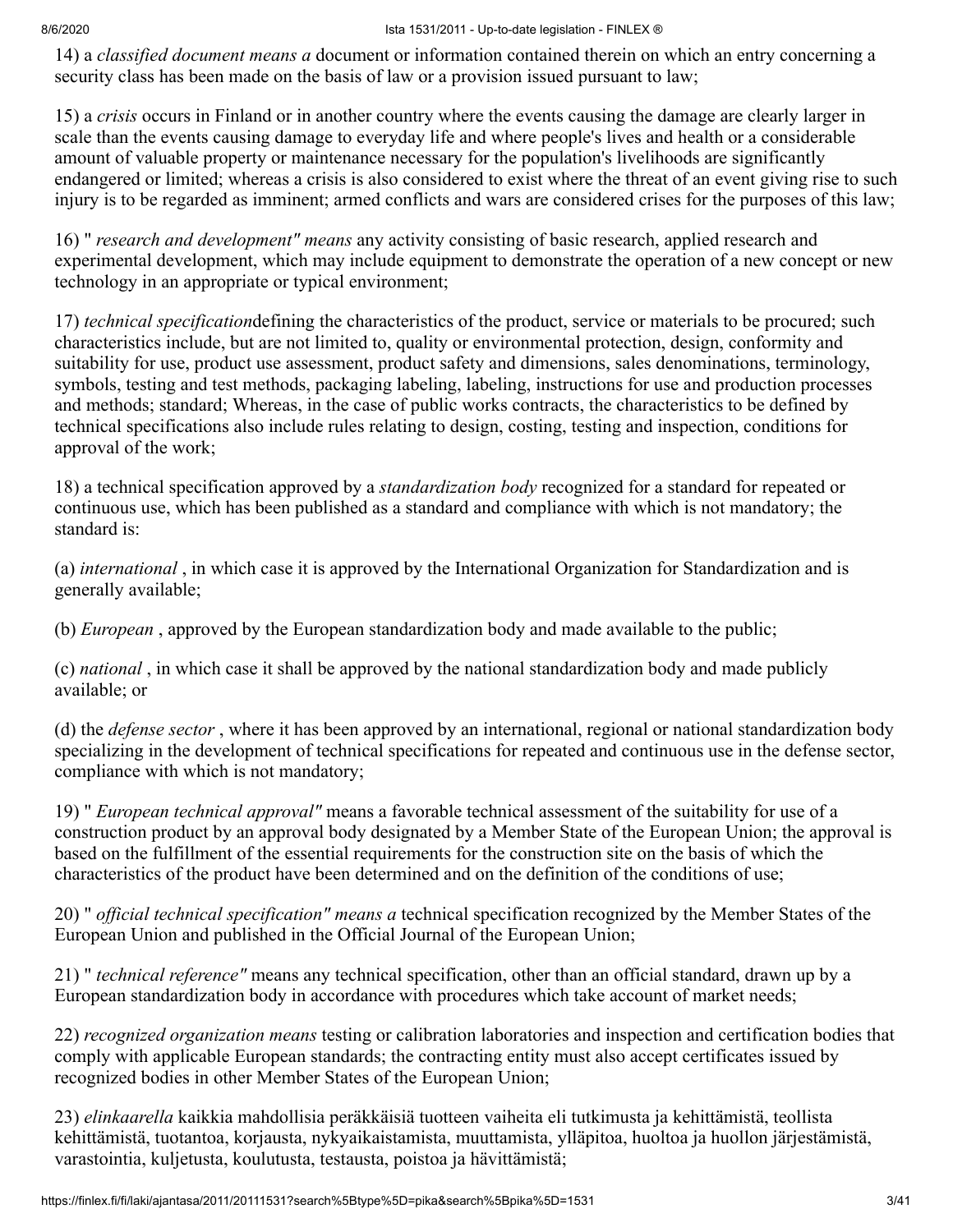24) *yhteisellä hankintanimikkeistöllä (CPV)* yhteisestä hankintasanastosta (CPV) annetussa Euroopan parlamentin ja neuvoston asetuksessa (EY) N:o 2195/2002 tarkoitettua viitenimikkeistöä;

25) ilmaisulla *kirjallinen* sanojen tai numeroiden yhdistelmää, joka voidaan lukea, tuottaa uudelleen ja sen jälkeen antaa tiedoksi; ilmaisu voi sisältää sähköisessä muodossa lähetettyjä ja tallennettuja tietoja;

Mitä tässä laissa säädetään turvallisuusluokitellusta asiakirjasta, sovelletaan myös salassa pidettävään asiakirjaan, jos tähän asiakirjaan sisältyvän salassa pidettävän tiedon oikeudeton paljastuminen tai oikeudeton käyttö voi aiheuttaa haittaa tai vahinkoa salassapitosäännöksessä tarkoitetulle edulle. [\(9.8.2019/911\)](#page-40-0)

**2 luku Soveltamisala [4](#page-39-0) § Hankintayksiköt**

Tässä laissa tarkoitettuja hankintayksiköitä ovat:

1) valtion, kuntien ja kuntayhtymien viranomaiset;

2) valtion liikelaitokset; [\(8.4.2016/245\)](#page-39-1)

3) julkisoikeudelliset laitokset; *julkisoikeudellisella laitoksella* tarkoitetaan oikeushenkilöä, joka on nimenomaisesti perustettu tyydyttämään sellaisia yleisen edun mukaisia tarpeita, joilla ei ole teollista tai kaupallista luonnetta ja:

a) jota rahoittaa pääasiallisesti 1–3 kohdassa tarkoitettu hankintayksikkö;

b) jonka johto on 1–3 kohdassa tarkoitetun hankintayksikön valvonnan alainen; taikka

c) jonka hallinto-, johto- tai valvontaelimen jäsenistä 1–3 kohdassa tarkoitettu hankintayksikkö nimeää yli puolet; sekä

4) vesi- ja energiahuollon, liikenteen ja postipalvelujen alalla toimivien yksiköiden hankinnoista ja käyttöoikeussopimuksista annetun lain [\(1398/2016\)](https://finlex.fi/fi/laki/ajantasa/2016/20161398), jäljempänä *erityisalojen hankintalaki*, 5 §:n mukaiset hankintayksiköt. [\(29.12.2016/1409\)](#page-39-2)

## **[5](#page-39-0) §**

## **Puolustus- ja turvallisuushankinnat**

Jollei EUT-sopimuksen 36, 51, 52 tai 62 artiklasta muuta johdu, tätä lakia sovelletaan 4 §:ssä tarkoitettujen hankintayksiköiden puolustus- ja turvallisuushankintoihin.

*Puolustushankintoja* ovat hankinnat, jotka koskevat:

1) puolustustarvikkeita, niiden osia tai osakokonaisuuksia;

2) rakennusurakoita, tavaroita tai palveluita, jotka liittyvät suoraan 1 kohdassa tarkoitettujen tavaroiden johonkin elinkaaren vaiheeseen; taikka

3) rakennusurakoita tai palveluita, joita käytetään erityisesti sotilaallisiin tarkoituksiin.

*Turvallisuushankintoja* ovat hankinnat, jotka koskevat:

1) tavaroita, jotka on tarkoitettu käytettäväksi turvallisuustarkoituksiin ja joiden hankinnan toteuttamiseksi annetaan, laaditaan tai muutoin käsitellään turvallisuusluokiteltuja asiakirjoja, sekä näiden tavaroiden osia tai osakokonaisuuksia;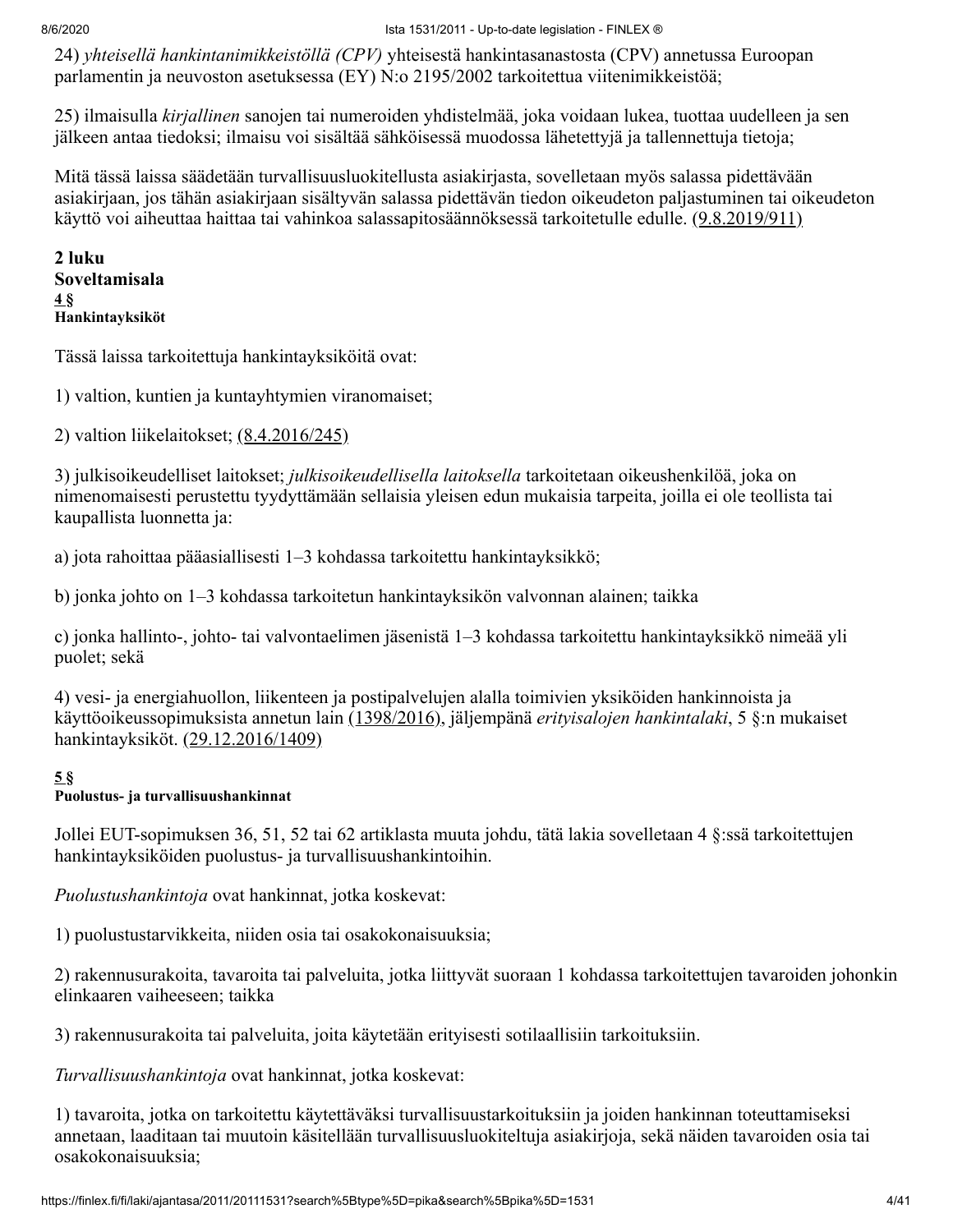2) rakennusurakoita, tavaroita tai palveluita, jotka liittyvät suoraan 1 kohdassa tarkoitettujen tavaroiden johonkin elinkaaren vaiheeseen; taikka

3) rakennusurakoita tai palveluita, jotka on tarkoitettu käytettäväksi turvallisuustarkoituksiin ja joiden hankinnan toteuttamiseksi annetaan, laaditaan tai muutoin käsitellään turvallisuusluokiteltuja asiakirjoja.

Puolustustarvikkeella tarkoitetaan tavaraa, joka on erityisesti suunniteltu tai sovitettu sotilaallisiin tarkoituksiin ja tarkoitettu käytettäväksi aseena, ammuksena tai puolustusmateriaalina.

#### **[6](#page-39-0) §**

#### **Useita toimintoja koskevat hankintasopimukset ja hankintalain soveltaminen**

Jos rakennusurakan, tavaran tai palvelun hankinta kuuluu osittain tämän lain soveltamisalaan ja osittain julkisista hankinnoista ja käyttöoikeussopimuksista annetun lain [\(1397/2016\),](https://finlex.fi/fi/laki/ajantasa/2016/20161397) jäljempänä *hankintalaki*, tai erityisalojen hankintalain soveltamisalaan, eikä hankintaa voida tehdä kuin yhdellä ainoalla sopimuksella, hankinta on tehtävä tämän lain mukaisesti. [\(29.12.2016/1409\)](#page-39-2)

Jos rakennusurakan, tavaran tai palvelun hankinta kuuluu tämän lain soveltamisalaan vain osittain, mutta johon ei lainkaan sovellettaisi hankintalakia tai erityisalojen hankintalakia, eikä hankintaa voida tehdä kuin yhdellä ainoalla sopimuksella, ei hankintaan sovelleta myöskään tätä lakia lukuun ottamatta tämän lain 85 §:ssä säädettyä hankintaoikaisua ja 104 §:n 2 momentissa säädettyä valituskieltoa.

The procurement may not be carried out as a single contract in order to avoid the application of the provisions of this Act, the Procurement Act or the Special Sectors Procurement Act.

The contracting entity may decide to apply the Procurement Act instead of this Act to the procurement of goods, services or works covered by this Act. The Procurement Act then applies to the procurement in its entirety; however, section 77 (3) of this Act applies to the notification of a decision made by the contracting entity.

#### **[§](#page-39-0) 7**

#### **General exceptions to the scope of the law**

This Act does not apply, with the exception of the acquisition adjustment provided for in section 85 and the prohibition of appeal provided for in section 104 (2):

1) defense and security procurement, which must be kept secret or where the application of this Act would oblige the contracting entity to provide information the disclosure of which is contrary to the essential security interests of the state;

2) defense and security procurement between authorities;

3) defense and security procurement, concerning:

a) special rules of procedure in accordance with an international agreement or arrangement between Finland and at least one country outside the European Economic Area;

(b) specific rules of procedure under an international force deployment agreement or arrangement;

(c) the special rules of procedure of an international organization when the international organization procures for its own purposes; or

(d) the specific rules of procedure of the international organization where the contracting entity is required to procure in accordance with them;

4) defense and security procurement related to a joint research and development project of a new product of at least two European Economic Area countries, and not procurement performed at later stages of the life cycle of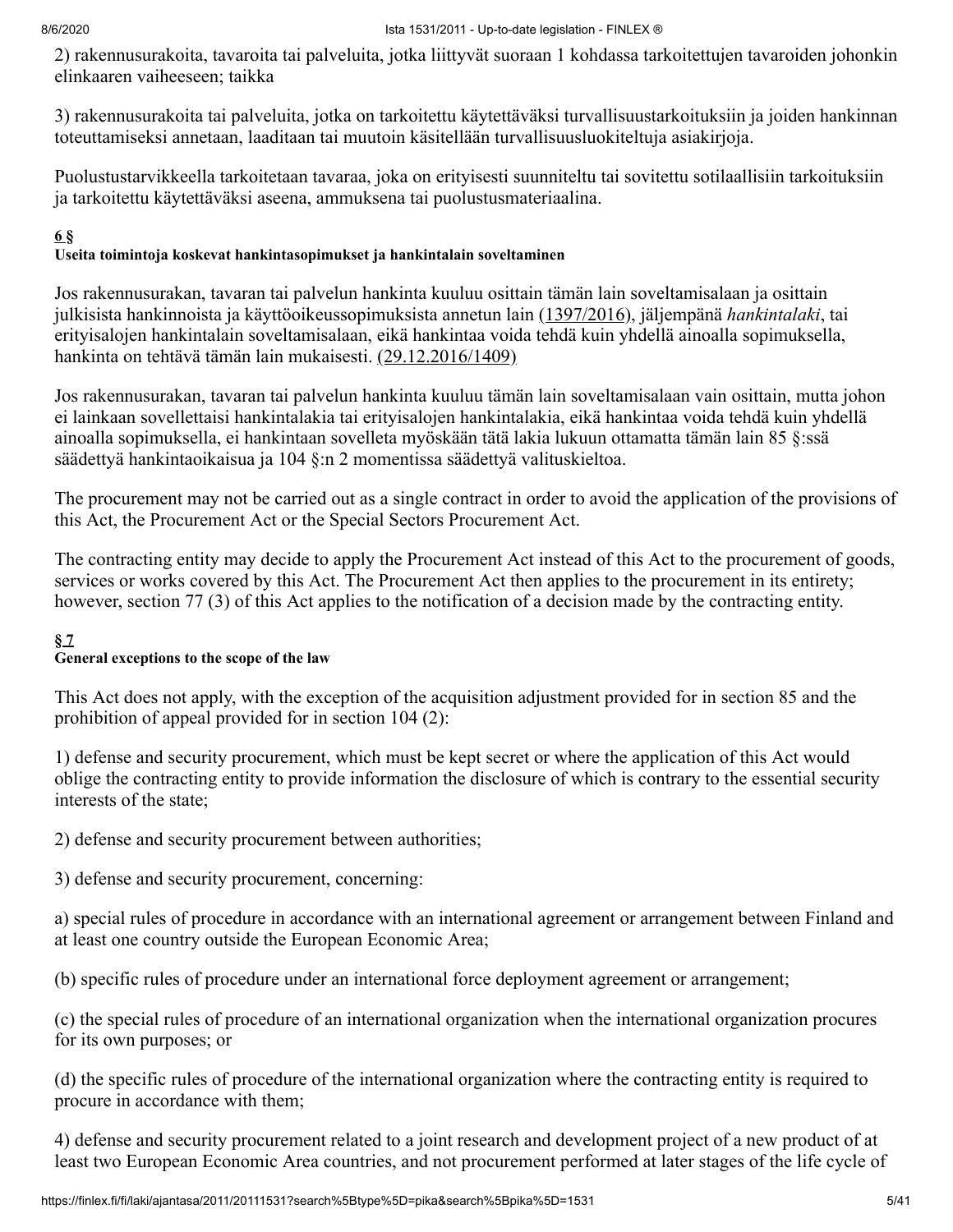this product;

5) procurement, which is carried out when sending troops outside the European Economic Area, when the procurement has to be made with a supplier operating in that territory due to operational needs.

This Act also does not apply to defense and security procurement:

1) made by the contracting entity referred to in section 4 (1) (4), when the value of the procurement does not exceed the EU threshold pursuant to section 12;

2) which is performed for the performance of an activity for which it has been confirmed by a decision of the European Commission in accordance with section 10 of the Special Procurement Act that the activity is directly open to competition in a market to which access is not restricted.  $(29.12.2016 / 1409)$ 

If only the Member States of the European Union participate in a research and development project pursuant to subsection 1 (4) above, the research and development project must be notified to the European Commission. The notification shall be made at the start of the research and development project and shall include information on the cost-sharing agreement between the parties to the project, the share of research and development costs in total project costs and, if procurement is planned from Member States.

#### **[§](#page-39-0) 8**

#### **Specific exceptions to the scope of the law**

This Act does not apply, with the exception of the procurement adjustment provided for in section 85 and the prohibition on appeal provided for in section 104 (2), to defense and security procurement related to intelligence activities.

This Act shall also not apply, with the exception of the procurement adjustment provided for in section 85 and the prohibition on appeal provided for in section 104 (2), to defense and security procurement concerning:

1) the acquisition or rental, by whatever financial means, of land, existing buildings or other immovable property or concerning rights thereon;

- 2) arbitration and conciliation services;
- 3) financial services, except insurance services;
- 4) employment contracts;

5) tutkimus- ja kehittämispalveluja, paitsi jos niistä saatava hyöty koituu yksinomaan hankintayksikölle sen toiminnassa käytettäväksi ja hankintayksikkö korvaa tutkimus- ja kehittämispalvelun kokonaan.

#### **[9](#page-39-0) §**

#### **Hankinnat hankintayksikön sidosyksiköltä**

Tätä lakia ei sovelleta puolustus- ja turvallisuushankintoihin, jotka hankintayksikkö tekee siitä muodollisesti erilliseltä ja päätöksenteon kannalta itsenäiseltä yksiköltä, jos hankintayksikkö yksin tai yhdessä muiden hankintayksiköiden kanssa valvoo yksikköä samalla tavoin kuin se valvoo omia toimipaikkojaan ja jos yksikkö harjoittaa pääosaa toiminnastaan niiden hankintayksiköiden kanssa, joiden määräysvallassa se on.

#### **[10](#page-39-0) §**

#### **Hankinnat yhteishankintayksiköltä**

Hankintayksikön, joka hankkii tämän lain soveltamisalaan kuuluvia tavaroita, palveluja tai rakennusurakoita käyttäen yhteishankintayksikköä, katsotaan noudattaneen tätä lakia, jos yhteishankintayksikkö on noudattanut sitä.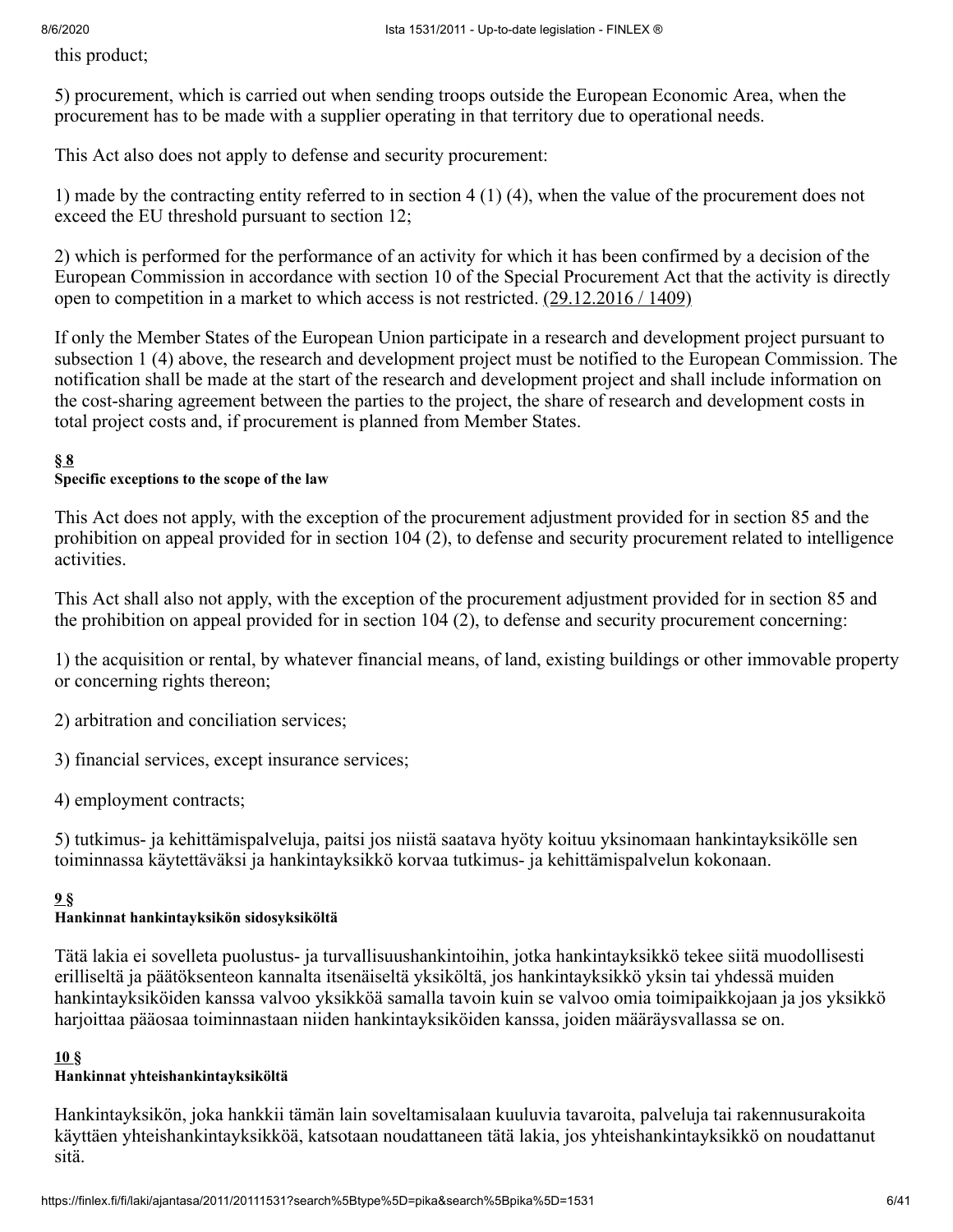Yhteishankintayksiköllä tarkoitetaan hankintayksikköä tai eurooppalaista julkista elintä, joka hankkii hankintayksiköille tavaroita tai palveluja taikka tekee näille tavaroita, palveluja tai rakennusurakoita koskevia hankintasopimuksia tai puitejärjestelyjä.

#### **[11](#page-39-0) §**

#### **Hankintojen varaaminen työkeskuksille**

Hankintayksikkö voi rajoittaa tarjouskilpailuun osallistumisen työkeskuksille tai vastaaville yksiköille taikka varata hankinnan toteuttamisen tapahtuvaksi työohjelmien yhteydessä, jos asianomaisten työntekijöiden enemmistö on vammaisia, jotka eivät vammansa luonteen tai vakavuuden vuoksi voi harjoittaa ammattitoimintaa tavanomaisissa olosuhteissa. Hankintailmoituksessa on ilmoitettava sopimuksen olevan varattu työkeskuksille tai työohjelmien yhteydessä toteutettavaksi.

#### **3 luku Kynnysarvot ja hankintalajeihin liittyvät soveltamissäännökset [12](#page-39-0) § EU-kynnysarvot**

EU-kynnysarvot, jotka perustuvat Euroopan parlamentin ja neuvoston direktiivien 2004/17/EY, 2004/18/EY ja 2009/81/EY muuttamisesta hankintasopimusten tekomenettelyihin sovellettavien kynnysarvojen osalta annettuun komission asetukseen (EU) N:o 1251/2011, ovat:

1) EUR 400,000 for supplies and services; mixed

2) EUR 5,000,000 for construction contracts.

The European Commission shall review the thresholds by regulation every two years in accordance with the procedure laid down in Article 68 of the Defense and Security Procurement Directive and shall publish the revised thresholds in the Official Journal of the European Union. The Ministry of Employment and the Economy must immediately announce changes in the EU thresholds in the Official Gazette in accordance with the amendments made by the European Commission.

### **§ [13](#page-39-0)**

#### **National thresholds**

This Act does not apply, with the exception of the procurement adjustment provided for in section 85 and the prohibition on appeal provided for in section 104 (2), to the following defense and security procurement:

1) the procurement of goods and services, the estimated value of which, excluding VAT, is less than EUR 100,000;

2) for a construction contract the estimated value of which, net of VAT, is less than EUR 500,000.

#### **§ [14](#page-39-0)**

#### **Provisions applicable to supplies, services and works**

With the exception of Part III, this Act applies to the procurement of goods exceeding the EU threshold referred to in section 12 (1), to a construction contract and to the procurement of services in Annex A. The law also applies to the procurement of Annex A services together with Annex B services if the value of Annex A services is greater than the value of Annex B services and the total value of the procurement exceeds the EU threshold.

Part II does not apply to the supply of goods, works and services in Annex A that fall below the EU threshold referred to in section 12 (1) but exceed the national threshold referred to in section 13.

Part II does not apply to the procurement of services in Annex B. However, the provisions of Article 28, technical specifications in Article 37, environmental specifications in Article 38 and evidence submitted by the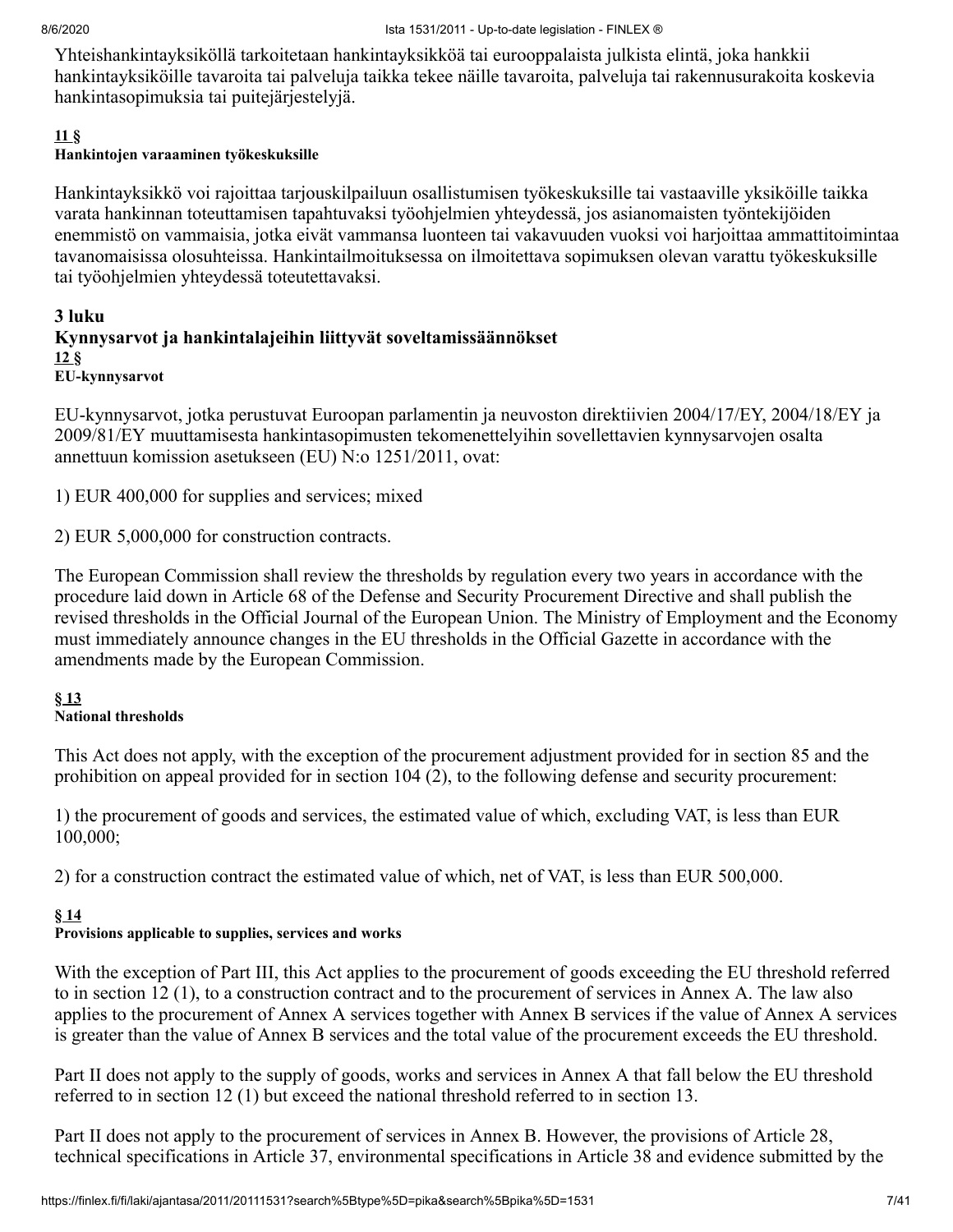tenderer shall apply to the procurement of Annex B services exceeding the EU threshold referred to in section 12 (1). In section 44.

#### **§ [15](#page-39-0)**

## **Provisions applicable to certain other contracts**

Part II shall not apply to contracts which fulfill the conditions laid down in Article 346 (1) (b) of the TFEU and whose value exceeds the national threshold laid down in Article 13.

Where a contract for works, supplies or services falls within the scope of this Act but at the same time only part of the contract fulfills the conditions of Article 346 (1) (b) TEU and the contract can only be awarded under a single contract, Part II shall not apply.

#### **Chapter 4 Calculation of the estimated value of the acquisition § [16](#page-39-0) Calculation of the estimated value of the acquisition**

The estimated value of the acquisition must be calculated on the basis of the maximum total compensation payable, exclusive of VAT. The calculation of the value must also take into account possible alternative methods of carrying out the acquisition and the option and extension terms included in the procurement contract.

In calculating the estimated value of a works contract, account shall be taken of the value of the works and of the estimated total value of the supplies required for the execution of the works which the contracting entity makes available to the contractor.

If the contract is awarded at the same time as separate lots, the estimated total value of all the corresponding lots must be taken into account when calculating the estimated value of the contract. If the aggregate value of the lots is at least equal to the EU threshold referred to in Article 12 or the national threshold referred to in Article 13, the procurement of each lot shall comply with the provisions on procurement above that threshold as set out in Chapter 3.

Parts included in supplies and services with an estimated value of less than EUR 80,000 and parts included in works with an estimated value of at least EUR 1 million shall not be subject to this Act if the total value of such parts does not exceed 20% of the total value of all parts. However, if the estimated value of the part of the works contract exceeds the national threshold provided for in section 13, the contracting entity shall comply with the provisions of this Act as provided in section 14 (2).

The estimated value shall apply when the contracting entity submits the contract notice for publication or otherwise initiates the procurement procedure.

#### **§ [17](#page-39-0)**

#### **Calculation of the estimated value of certain service contracts**

The estimated value of the acquisition shall be calculated on the basis of:

1) insurance premiums and other indemnities payable in the insurance service;

2) fees, commissions and other compensation payable in the procurement of design services.

#### **§ [18](#page-39-0)**

## **Calculation of the estimated value for the contract period**

If the subject of the supply contract is a lease, rental or hire purchase, the following shall be used as the basis for calculating the estimated value of the contract: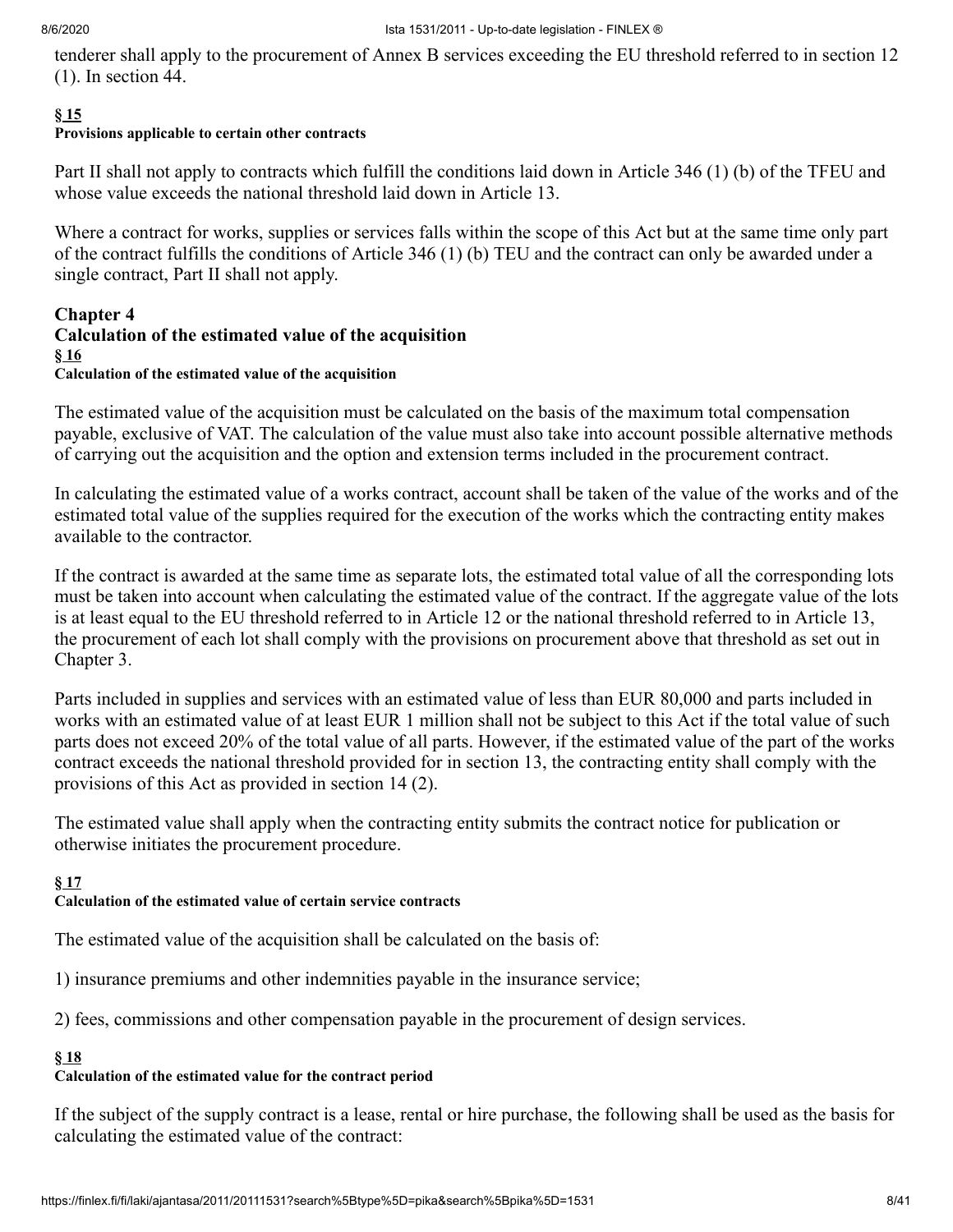1) the estimated total value of a fixed-term contract valid for a maximum of 12 months or the total residual value of a fixed-term contract valid for more than 12 months, including the estimated residual value; or

2) the estimated monthly value of a contract valid for an indefinite or indefinite period multiplied by 48.

The following shall be used as a basis for calculating the estimated value of contracts for the supply of goods or services which are regularly or periodically renewed:

1) changes in quantities or values during the last 12 months or during the 12 months following the total value of similar purchases made in succession during the last financial year; or

2) the estimated total value of purchases made during the 12 months following the first delivery or, in the case of a contract valid for more than 12 months, during the following financial year.

In the case of service contracts which do not indicate a total price, the following shall be used as the basis for calculating the estimated value:

1) in fixed-term contracts valid for a maximum of 48 months, the estimated total value during their term; or

2) in the case of contracts valid until further notice or valid for more than 48 months, the monthly value multiplied by 48.

In the framework agreement, the estimated total value of all contracts planned for the duration of the framework agreement must be used to calculate the estimated value of the procurement.

#### **§ [19](#page-39-0)**

#### **Prohibition on splitting or combining procurement artificially**

The acquisition may not be divided into lots, divided or calculated by exceptional methods in order to avoid the application of the provisions of this Act. Nor may the supply of goods or services be linked to a works contract or otherwise be combined artificially in order to avoid the application of the provisions of this Act.

**PART II Provisions for supplies above the EU threshold, priority service contracts in accordance with Annex A and works contracts Chapter 5 Procurement procedures § [20](#page-39-0) Choice of procurement procedure**

The tendering procedures used in procurement are defined in section 3, paragraphs 9–13. Procurement shall be based primarily on the restricted or negotiated procedure. Direct procurement, competitive negotiation and framework agreements may be used under the conditions provided for in sections 22 to 27.

In restricted procedures, negotiated procedures and competitive procedures, the contracting entity may limit in advance the number of candidates who will be invited to tender. The minimum number of candidates to be invited to the procedure and, where appropriate, the maximum number of candidates must be stated in the contract notice. Successful candidates shall be selected on the basis of the minimum suitability of the candidates set out in the contract notice, as well as objective and non-discriminatory criteria.

Candidates must be invited to tender in sufficient quantity for the size and quality of the procurement to ensure effective competition. At least three candidates shall be invited to tender in a restricted procedure, a negotiated procedure and a competitive dialogue procedure, unless there are fewer suitable candidates.

At least the number of candidates fixed in advance by the contracting entity must be invited to tender. If there are fewer suitable candidates, the contracting entity may continue the procurement procedure by inviting suitable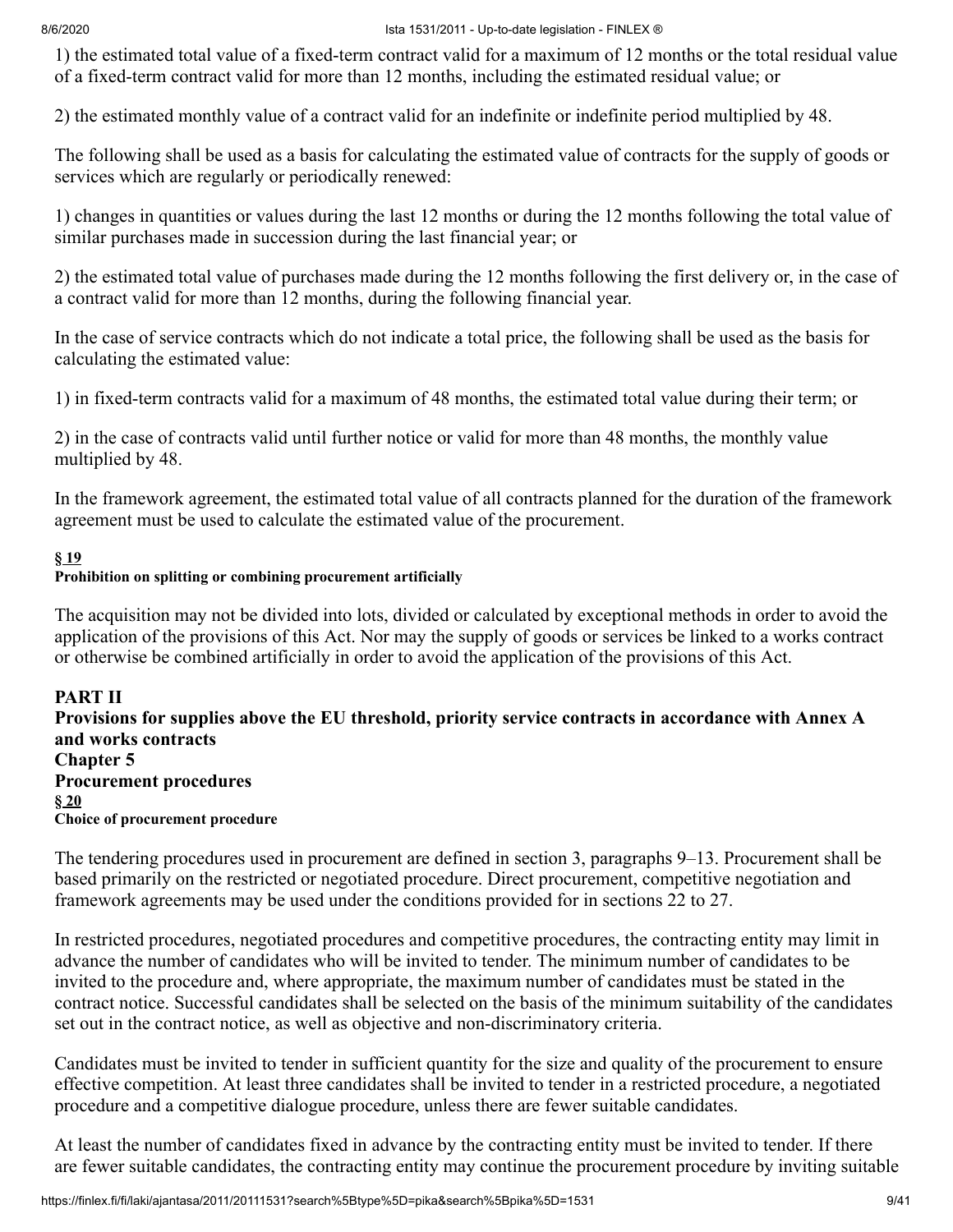candidates to submit a tender or to enter into negotiations. Only candidates who meet the minimum conditions and who have applied to participate may be admitted to the competition.

If the contracting entity considers that there are not enough suitable candidates to ensure effective competition, it may re-publish the original contract notice and set a new deadline for the submission of requests to participate. Candidates invited to tender must be selected on the basis of the original and the new contract notice. The publication of a new procurement notice does not limit the possibility for the contracting entity to suspend the procurement procedure in accordance with the provisions of section 75.

#### **§ [21](#page-39-0)**

#### **Conduct of the conciliation procedure**

The contracting entity shall consult the tenderers in order to adapt the tenders to the requirements set out in the contract notice or the invitation to tender. The purpose of the negotiations is to select the best offer in accordance with section 57.

Negotiations may take place in stages, limiting the number of tenders to be negotiated during the negotiations by applying tender benchmarks. It is a condition that the gradual nature of the negotiations and the criteria to be followed in the negotiations are stated in the contract notice or the invitation to tender.

In the final stage of the negotiated procedure, in order to ensure effective competition, there must be a sufficient number of tenderers if there are sufficient eligible tenderers or tenders.

The contracting entity must treat candidates and tenderers equally in the negotiations. The contracting entity may not provide information in a way that jeopardizes the equal treatment of tenderers.

#### **§ [22](#page-39-0) Direct Acquisition**

The contracting entity may choose direct procurement if:

1) no requests to participate or tenders or no suitable tenders have been received in a restricted procedure, a negotiated procedure or a competitive negotiated procedure and the original terms of the invitation to tender are not substantially altered;

2) tenders have been received in a restricted procedure, a negotiated procedure or a competitive negotiated procedure which do not correspond in substance to the invitation to tender, or if the tenders cannot be accepted pursuant to sections 39, 41–43, 46–56, 60 and 62; it is also a condition that the terms of the invitation to tender are not substantially altered and that all tenderers who meet the minimum requirements set out in accordance with Articles 46 to 54 and who have submitted a tender in accordance with the formal requirements of the tendering procedure be included in the direct award;

3) for technical or exclusivity reasons, only a certain supplier may carry out the procurement;

4) due to the urgency of the crisis, it is not possible to comply with the time limits for the restricted procedure or the negotiated procedure or the accelerated procedure provided for in section 30;

5) the conclusion of the contract is absolutely necessary and the time limits laid down cannot be complied with because of extreme urgency brought about by unforeseeable circumstances beyond the control of the contracting entity;

6) it concerns the procurement of air and maritime transport services for the armed forces or security forces transferred or to be transferred abroad and the services may be obtained only from suppliers whose tenders are valid only for such a short period that it is not possible to comply with the prescribed deadlines;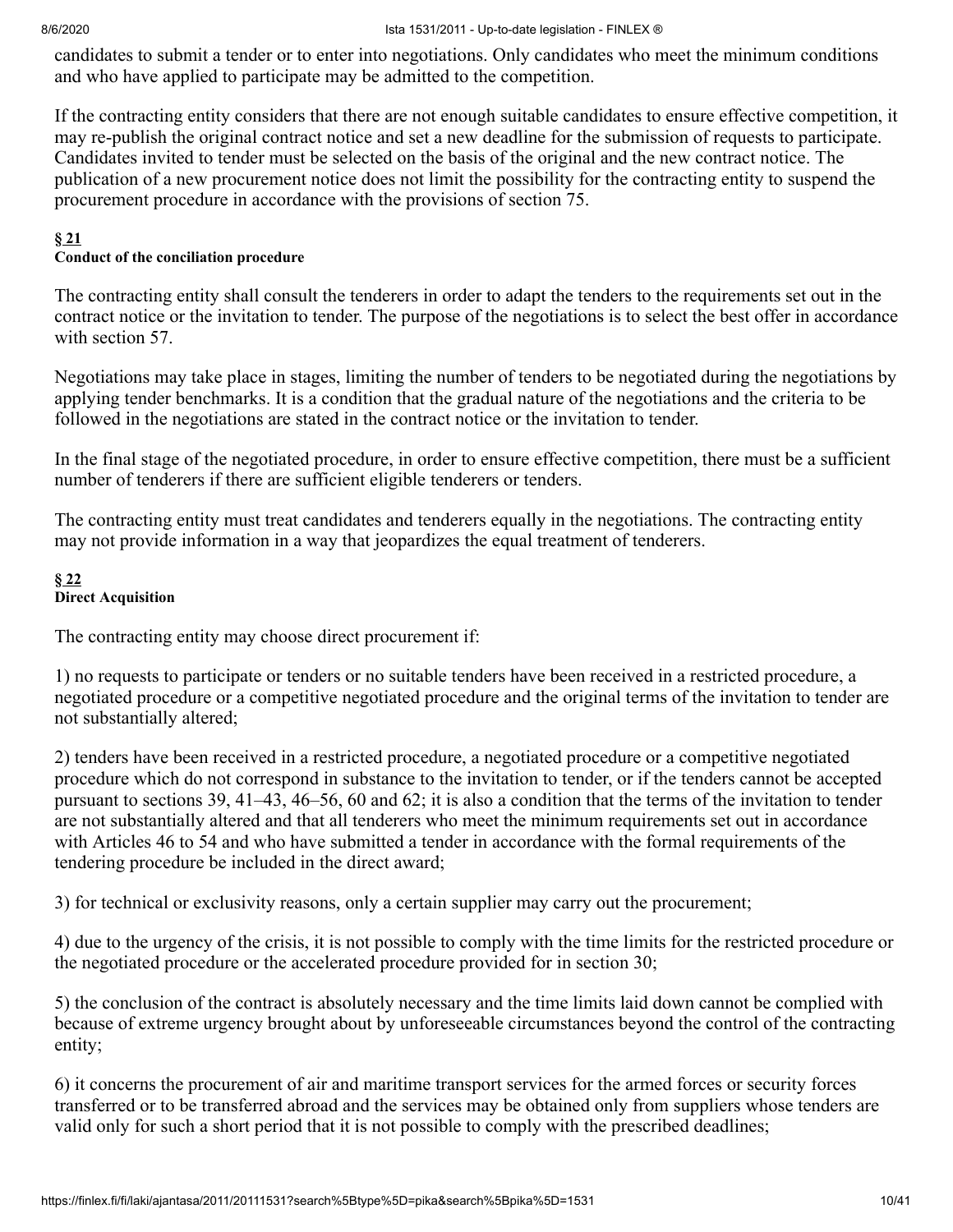7) hankittava tavara valmistetaan vain tutkimusta tai tieteellistä tarkoitusta varten eikä kyseessä ole massatuotanto tavaran valmistamisen taloudellisen kannattavuuden varmistamiseksi tai tutkimus- ja kehityskustannusten kattamiseksi;

8) kyseessä on muu kuin 8 §:ssä tarkoitettu tutkimus- ja kehittämispalvelu;

9) hankinta koskee raaka-ainemarkkinoilla noteerattuja ja sieltä hankittavia tavaroita; taikka

10) tavarat hankitaan erityisen edullisesti liiketoimintansa lopettavalta toimittajalta, pesänhoitajalta tai selvittäjältä maksukyvyttömyysmenettelyn, akordin tai vastaavan menettelyn seurauksena.

#### **[23](#page-39-0) §**

#### **Suorahankinta lisätilauksissa**

Hankintayksikkö voi tehdä suorahankinnan, kun alkuperäisen toimittajan kanssa tehtävä tavarahankinta on lisätilaus, jonka tarkoituksena on aikaisemman toimituksen tai laitteiston osittainen korvaaminen tai laajentaminen. Edellytyksenä on, että toimittajan vaihtaminen johtaisi teknisiltä ominaisuuksiltaan erilaisen materiaalin hankkimiseen, mikä aiheuttaisi yhteensopimattomuutta tai suhteettoman suuria teknisiä vaikeuksia käytössä ja kunnossapidossa. Tällaisten sopimusten ja uudistettavien sopimusten voimassaoloaika saa olla enintään viisi vuotta, ellei toimitettujen tavaroiden, laitteistojen tai järjestelmien odotettu elinkaari ja toimittajan vaihtumisesta aiheutuvat tekniset ongelmat poikkeuksellisesti edellytä pidempää voimassaoloaikaa.

Sen lisäksi, mitä 1 momentissa säädetään, hankintayksikkö voi tehdä suorahankinnan, kun kyseessä on alkuperäiseen hankintasopimukseen sisältymätön lisäpalvelu tai lisäurakka, joka hankitaan alkuperäiseltä toimittajalta ja joka on ennalta arvaamattomista syistä osoittautunut välttämättömäksi palvelun tai urakan toteuttamiselle sellaisena kuin se on alun perin määritelty. Edellytyksenä on, että lisäpalvelua tai lisäurakkaa ei voida teknisesti tai taloudellisesti erottaa alkuperäisestä sopimuksesta aiheuttamatta hankintayksikölle huomattavaa haittaa tai, vaikka lisäpalvelu tai lisäurakka voitaisiinkin erottaa alkuperäisen sopimuksen toteuttamisesta, se on ehdottoman välttämätön alkuperäisen sopimuksen loppuunsaattamiseksi. Lisäksi edellytyksenä on, että lisäpalvelujen tai lisäurakoiden kokonaisarvo on enintään 50 prosenttia alkuperäisen hankinnan arvosta.

Sen lisäksi, mitä 1 ja 2 momentissa säädetään, hankintayksikkö voi tehdä suorahankinnan, kun kyseessä on alkuperäisen toimittajan kanssa tehtävä uusi rakennusurakkasopimus tai palveluhankinta, joka vastaa aikaisemmin rajoitettua menettelyä käyttäen tehtyä rakennusurakkaa tai palveluhankintaa. Edellytyksenä on, että alkuperäistä hankintaa koskevassa hankintailmoituksessa on mainittu mahdollisesta myöhemmästä suorahankinnasta ja että lisäpalvelun tai uuden rakennusurakan ennakoitu arvo on otettu huomioon laskettaessa alkuperäisen sopimuksen kokonaisarvoa. Suorahankinta voidaan tehdä enintään viiden vuoden kuluessa alkuperäisen sopimuksen tekemisestä, ellei toimitettujen tavaroiden, laitteistojen tai järjestelmien odotettu elinkaari ja toimittajan vaihtumisesta aiheutuvat tekniset ongelmat poikkeuksellisesti edellytä pidempää voimassaoloaikaa.

### **[24](#page-39-0) §**

#### **Kilpailullinen neuvottelumenettely**

Hankintayksikkö voi käyttää kilpailullista neuvottelumenettelyä erityisen monimutkaisessa hankinnassa, jossa:

1) hankintayksikkö ei pysty objektiivisesti ennakolta määrittelemään hankinnan oikeudellisia tai taloudellisia ehtoja taikka teknisiä keinoja tarpeidensa tai tavoitteidensa toteuttamiseksi 37 §:n 2 momentin 2–4 kohdan mukaisesti; sekä

2) tarjouksen valintaperusteena on kokonaistaloudellinen edullisuus.

Hankintayksikön on kohdeltava ehdokkaita ja tarjoajia menettelyssä tasapuolisesti. Hankintayksikkö ei saa antaa tietoja tavalla, joka vaarantaa tarjouskilpailuun osallistuvien tasapuolisen kohtelun.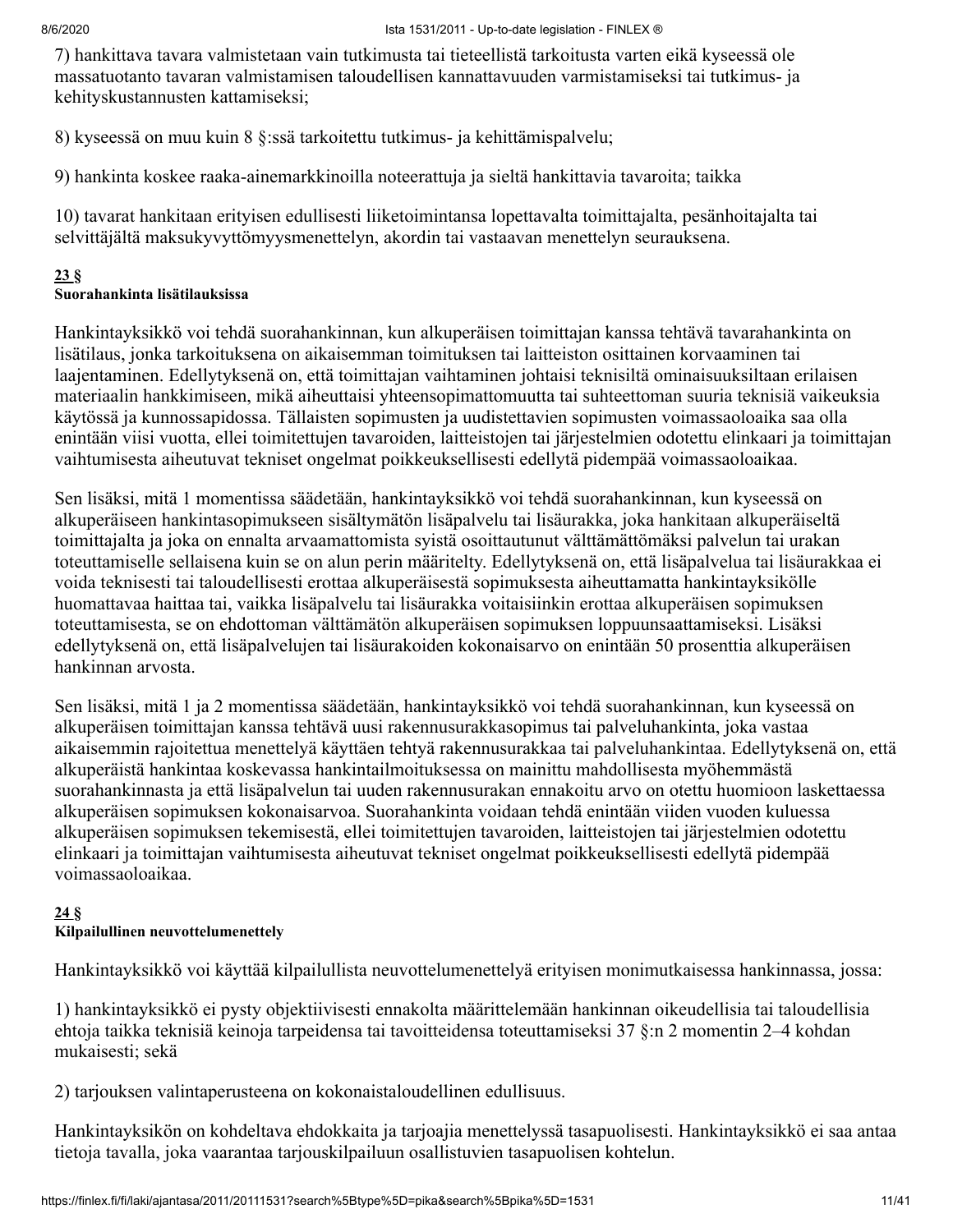Hankintayksikkö ei saa paljastaa tarjouskilpailun aikana muille tarjoajille toisen tarjoajan ehdottamia ratkaisuja tai neuvotteluissa annettuja luottamuksellisia tietoja ilman ehdokkaan tai tarjoajan suostumusta.

Hankintayksikkö voi maksaa kilpailulliseen neuvottelumenettelyyn osallistuville raha- tai muita palkkioita taikka antaa palkintoja.

#### **[25](#page-39-0) §**

#### **Kilpailullisen neuvottelumenettelyn kulku**

Hankintayksikön on määriteltävä hankintailmoituksessa hankintaa koskevat tarpeensa ja vaatimuksensa. Hankintayksikkö voi laatia lisäksi hankinnan tavoitteita ja sisältöä tarkentavan hankekuvauksen.

Hankintayksikkö aloittaa 46–54 §:n mukaisesti valittujen ehdokkaiden kanssa neuvottelun, jonka tarkoituksena on määritellä hankinnan toteuttamista koskeva yksi tai useampi ratkaisuvaihtoehto. Hankintayksikkö voi neuvotella ehdokkaiden kanssa kaikista hankintasopimukseen liittyvistä näkökohdista.

Neuvottelut voivat tapahtua vaiheittain siten, että neuvotteluissa mukana olevien ratkaisujen määrää rajoitetaan neuvottelujen aikana soveltamalla tarjouksen vertailuperusteita. Neuvottelujen vaiheittaisuudesta ja noudatettavista perusteista on ilmoitettava hankintailmoituksessa tai hankekuvauksessa.

Hankintayksikön on päätettävä neuvottelut, kun se on valinnut ne ratkaisuvaihtoehdot, joilla hankinta voidaan toteuttaa. Neuvottelujen päättymisestä on ilmoitettava osallistujille.

Hankintayksikön on pyydettävä ehdokkailta neuvotteluissa esitettyihin ja määritettyihin ratkaisuihin perustuvat lopulliset tarjoukset. Tarjouksen on oltava tarjouspyynnössä esitettyjen hankkeen kohteen edellyttämien vaatimusten mukainen. Tarjouksia on pyydettävä todellisen kilpailun varmistamiseksi riittävältä määrältä ehdokkaita, jos vaatimukset täyttäviä ehdokkaita tai ratkaisuja on riittävästi.

Tarjouksen valinnassa on sovellettava hankintailmoituksessa tai hankekuvauksessa ilmoitettuja vertailuperusteita. Vertailuperusteiden asettamisesta sekä tarjouksen valinnasta säädetään 57 §:ssä.

Lopullisia tarjouksia voidaan hankintayksikön pyynnöstä täsmentää ja selkeyttää, jos se ei johda tarjousten tai tarjouspyynnön olennaisten tekijöiden muuttumiseen syrjivällä tai kilpailua vääristävällä tavalla. Samoin edellytyksin myös tarjouskilpailun voittanutta tarjousta voidaan täsmentää tai selkeyttää taikka vahvistaa siinä olevia sitoumuksia.

#### **[26](#page-39-0) § Puitejärjestely**

Hankintayksikön on valittava toimittajat puitejärjestelyyn rajoitetulla menettelyllä tai neuvottelumenettelyllä. Hankintayksikkö voi valita puitejärjestelyn toimittajat tekemällä 22 §:ssä säädetyin edellytyksin suorahankinnan. Puitejärjestelyyn otettavien toimittajien valinnassa on noudatettava, mitä 8 luvussa säädetään. Usean toimittajan kanssa tehtävään puitejärjestelyyn on valittava vähintään kolme toimittajaa, jollei kelpoisuusehdot täyttäviä tarjoajia ja hyväksyttäviä tarjouksia ole vähemmän.

Puitejärjestelyyn perustuvat hankintasopimukset on tehtävä puitejärjestelyn alkuperäisten osapuolten kesken. Puitejärjestelyn ehtoihin ei saa tehdä huomattavia muutoksia sen voimassaoloaikana. Puitejärjestelyä ei saa käyttää kilpailua vääristävällä, rajoittavalla tai estävällä tavalla.

Puitejärjestely voi olla voimassa enintään seitsemän vuotta. Puitejärjestely voi olla poikkeuksellisesti kestoltaan pidempi, jos toimitettujen tavaroiden, laitteistojen tai järjestelmien odotettu elinkaari ja tekniset ongelmat, joita toimittajan vaihtumisesta saattaa aiheutua, sitä edellyttävät.

#### **[27](#page-39-0) § Puitejärjestelyyn perustuvat hankinnat**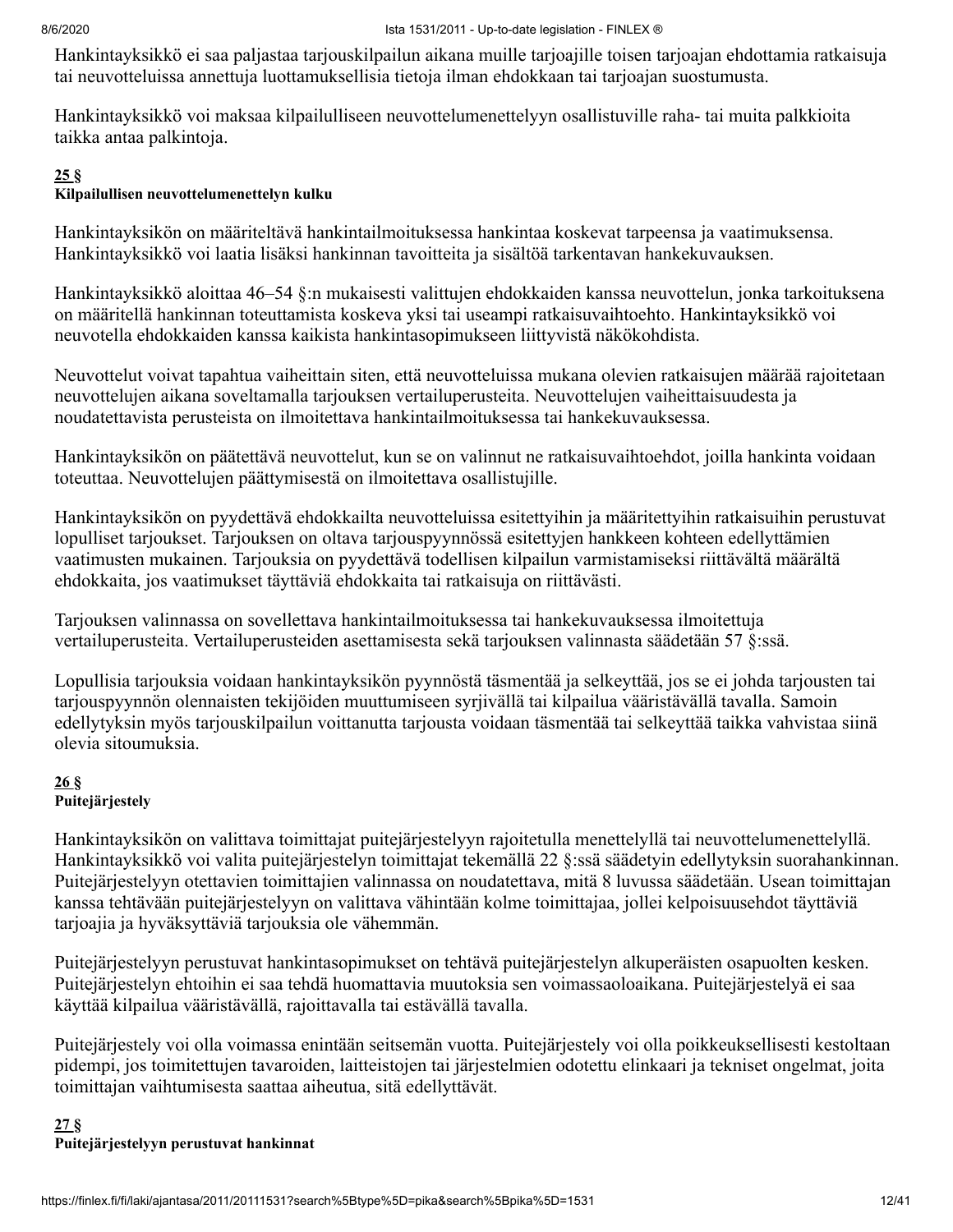Jos hankintayksikkö on tehnyt puitejärjestelyn yhden toimittajan kanssa, siihen perustuvat hankinnat on tehtävä puitejärjestelyssä vahvistettujen ehtojen mukaisesti. Hankintayksikkö voi pyytää toimittajaa tarvittaessa täsmentämään tai täydentämään kirjallisesti tarjoustaan.

Jos hankintayksikkö on tehnyt puitejärjestelyn usean toimittajan kanssa, puitejärjestelyyn perustuvat hankinnat on tehtävä joko puitejärjestelyssä vahvistettujen ehtojen mukaisesti ilman kilpailuttamista tai, jos kaikkia ehtoja ei ole järjestelyssä vahvistettu, kilpailuttamalla puitejärjestelyyn otetut toimittajat puitejärjestelyn ja tarvittaessa tarjouspyynnön ehtojen mukaisesti. Tarpeen vaatiessa puitejärjestelyn ehtoja voidaan täsmentää tai selkeyttää.

Hankintayksikön on puitejärjestelyyn perustuvien hankintojen kilpailuttamisessa pyydettävä kirjallinen tarjous niiltä puitejärjestelyyn otetuilta toimittajilta, joilla on edellytykset hankinnan toteuttamiseen. Hankintayksikön on määrättävä tarjousaika, jonka on oltava riittävä ottaen huomioon hankinnan laatu, tarjousten tekemisen edellyttämä aika ja muut vastaavat seikat. Tarjousten sisältö on pidettävä luottamuksellisena tarjouskilpailun päättymiseen saakka. Hankintayksikön on valittava paras tarjous noudattaen tarjouspyynnössä esitettyä tarjouksen valintaperustetta ja vertailuperusteita.

#### **6 luku Velvollisuus ilmoittaa hankinnoista ja määräajat [28](#page-39-0) § Ilmoitusvelvollisuus**

Hankintayksikön on toimitettava julkaistavaksi hankintailmoitus rajoitetulla menettelyllä, neuvottelumenettelyllä tai kilpailullisella neuvottelumenettelyllä toteutettavasta 12 §:n 1 momentin mukaisen EU-kynnysarvon ylittävästä tavarahankinnasta, liitteen A mukaisesta palveluhankinnasta, rakennusurakasta ja puitejärjestelystä. Hankintailmoituksen tulee sisältää osallistumishakemuksen tekemiseksi riittävät tiedot hankinnasta.

Hankintayksikön, joka on tehnyt 12 §:n 1 momentin mukaisen EU-kynnysarvon ylittävää tavarahankintaa, liitteen A mukaista palveluhankintaa tai rakennusurakkaa koskevan hankintasopimuksen tai puitejärjestelyn, on toimitettava julkaistavaksi jälki-ilmoitus hankintamenettelyn tuloksesta 48 päivän kuluessa hankintasopimuksen tai puitejärjestelyn tekemisestä. Hankintayksikön tulee myös toimittaa julkaistavaksi jälki-ilmoitus 12 §:n 1 momentin mukaisen EU-kynnysarvon ylittävistä liitteen B mukaisista toissijaisista palveluhankinnoista ja 75 §:n mukaisesta hankinnan keskeyttämisestä. Hankinnan keskeyttämistä koskevasta jälki-ilmoituksesta tulee käydä ilmi keskeyttämisen perusteet. Liitteen B mukaisia toissijaisia palveluhankintoja koskevassa jälki-ilmoituksessa on mainittava, saako ilmoituksen julkaista. Jälki-ilmoitusvelvoite ei koske puitejärjestelyn perusteella tehtäviä yksittäisiä hankintasopimuksia eikä suorahankintoja.

Hankintayksikkö ei saa ilmoittaa jälki-ilmoituksessa tietoja, joiden julkaiseminen on vastoin yleisen edun, ja erityisesti valtion turvallisuusetujen, suojaamiseksi annettuja säännöksiä taikka joiden ilmaiseminen vaarantaa lailla suojattujen liikesalaisuuksien säilymistä taikka haittaa tarjoajien välistä kaupallista ja tervettä kilpailua.

Jos hankintayksikkö aikoo käyttää hyväkseen mahdollisuutta lyhentää säädettyjä tarjousaikoja 31 §:n 2 momentissa säädetyn mukaisesti, hankintayksikön on toimitettava julkaistavaksi ennakkoilmoitus. Ennakkoilmoituksessa on annettava ennakkoilmoituksen tekohetkellä hankintayksikön tiedossa olevat puolustus- ja turvallisuushankintaa koskevat tiedot, jotka vastaavat rajoitetun menettelyn hankintailmoituksen tietoja.

Hankintayksikkö voi toimittaa julkaistavaksi myös suorahankintaa koskevan ilmoituksen.

Hankintaa koskevia ilmoituksia ei ole oikeus julkaista muualla ennen niiden lähettämistä Euroopan unionin virallisten julkaisujen toimistoon eikä muualla julkaistuun ilmoitukseen saa sisältyä sellaisia tietoja, joita ei ole julkaistu Euroopan unionin virallisessa lehdessä. Muualla julkaistavassa ilmoituksessa on mainittava päivä, jona hankintailmoitus on lähetetty julkaistavaksi.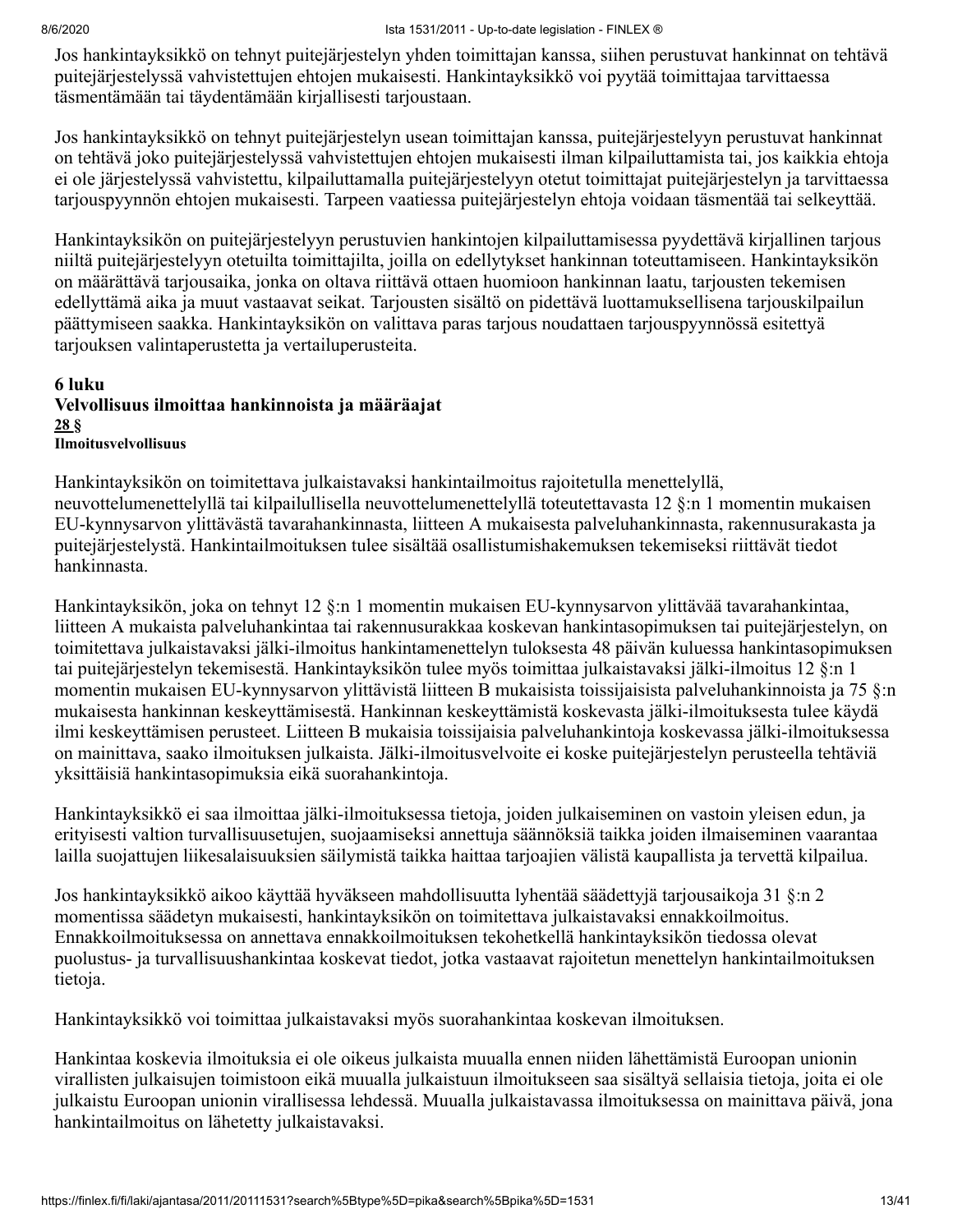Valtioneuvoston asetuksella annetaan tarkemmat säännökset ilmoitusvelvoitteista, ilmoitusten lähettämisestä ja lähettämisessä käytettävistä viestintävälineistä, ilmoitusten sisällöstä, julkaisemisesta ja muista ilmoitusvelvollisuuteen liittyvistä seikoista.

#### **[29](#page-39-0) §**

#### **Vähimmäismääräajat ja määräaikojen laskeminen**

Hankintamenettelyn määräaikoja asetettaessa on otettava huomioon hankinnan laatu ja monitahoisuus sekä tarjousten laatimisen ja toimittamisen vaatima aika. Määräajat lasketaan sitä päivää seuraavasta päivästä, jona hankintailmoitus on lähetetty julkaistavaksi. Rajoitetussa menettelyssä tarjousaika lasketaan tarjouspyynnön lähettämispäivästä.

Rajoitetussa menettelyssä, neuvottelumenettelyssä ja kilpailullisessa neuvottelumenettelyssä osallistumishakemuksen jättämiselle on varattava vähintään 37 päivää.

Rajoitetussa menettelyssä tarjousajan on oltava vähintään 40 päivää. Neuvottelumenettelyssä ja kilpailullisessa neuvottelumenettelyssä tarjousajan on oltava kohtuullinen ottaen huomioon hankinnan laatu, laajuus ja muut siihen liittyvät seikat.

#### **[30](#page-39-0) §**

#### **Nopeutettu menettely**

Edellä 29 §:ssä säädettyjä määräaikoja voidaan lyhentää, jos määräaikojen noudattaminen rajoitetussa menettelyssä tai neuvottelumenettelyssä on kiireen vuoksi mahdotonta. Osallistumishakemuksen jättämiselle on kuitenkin varattava vähintään 15 päivää, jollei hankintailmoitusta lähetetä sähköisesti, jolloin osallistumishakemusten jättämiselle on varattava vähintään 10 päivää. Tarjousajan on oltava rajoitetussa menettelyssä vähintään 10 päivää.

#### **[31](#page-39-0) §**

#### **Määräaikojen lyhentäminen**

Osallistumishakemusten jättämiselle tarkoitettua määräaikaa voidaan lyhentää rajoitetussa menettelyssä, neuvottelumenettelyssä ja kilpailullisessa neuvottelumenettelyssä seitsemällä päivällä, jos hankintailmoitukset toimitetaan julkaistaviksi sähköisesti.

Tarjousaikaa voidaan lyhentää rajoitetussa menettelyssä vähintään 22 päivään, jos hankintayksikkö on toimittanut julkaistavaksi ennakkoilmoituksen vähintään 52 päivää ja enintään 12 kuukautta ennen hankintailmoituksen julkaistavaksi toimittamista.

Tarjousaikaa voidaan lyhentää lisäksi viidellä päivällä rajoitetussa menettelyssä, jos hankintayksikkö asettaa tarjousasiakirjat kokonaisuudessaan hankintailmoituksen julkaisupäivänä sähköisesti saataville sekä mainitsee hankintailmoituksessa Internet-osoitteen, jossa asiakirjat ovat saatavilla.

#### **[32](#page-39-0) § Määräaikojen pidentäminen**

The tendering period must be extended so that tenderers have access to the information needed to draw up tenders if the tender dossier or additional information requested in good time has not been submitted within the time limits laid down or if tenders require an on-the-spot visit or on-the-spot inspection of tender documents.

#### **Chapter 7 Invitation to tender and definition of the subject of the procurement § [33](#page-39-0) Offer request**

The invitation to tender shall be made in writing and shall be in such a way as to enable tenders to be submitted on an equal scale and in a comparable manner. In the invitation to tender or the contract notice, suppliers are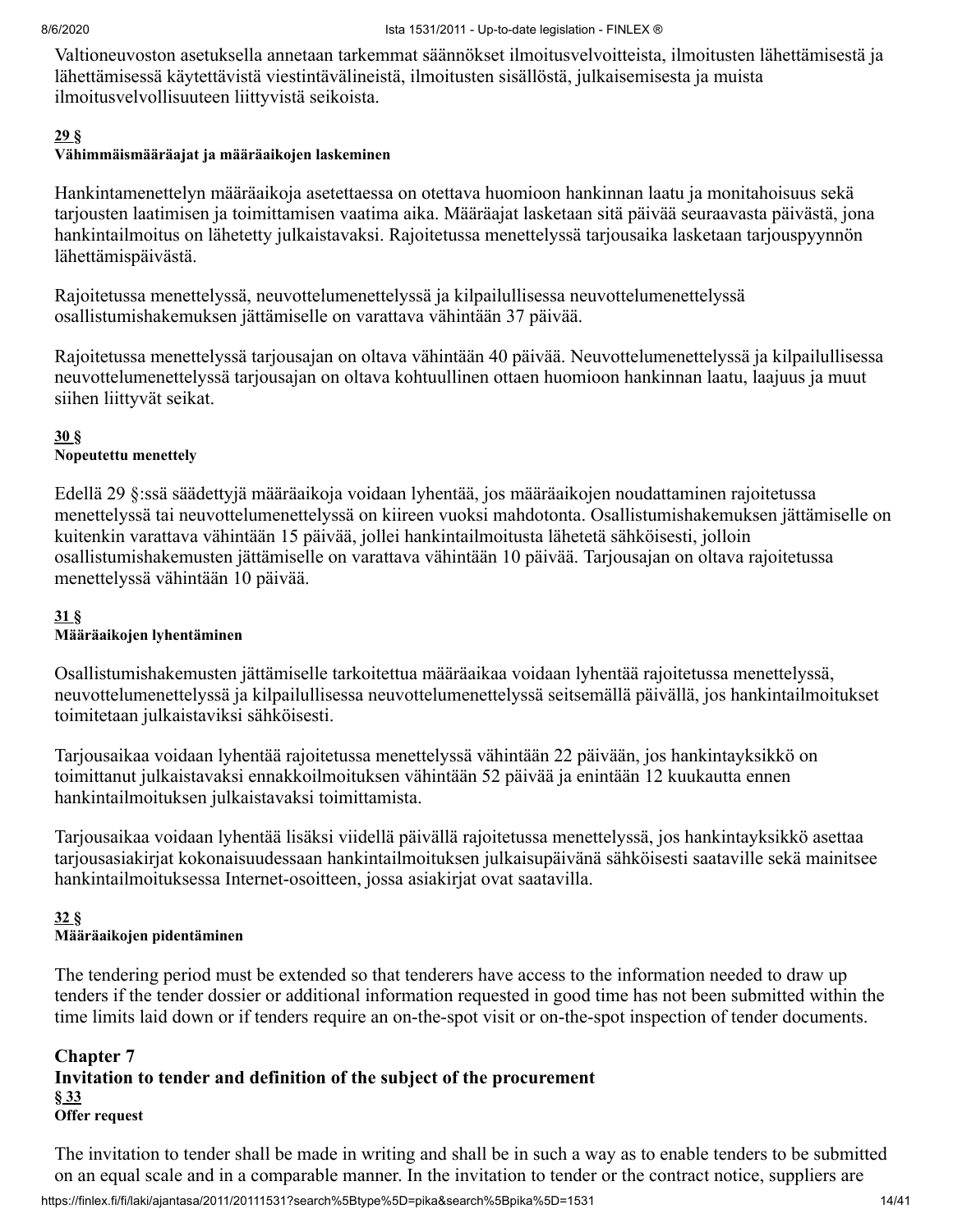requested to submit their tenders in writing and by the deadline.

If the content of the invitation to tender and the contract notice differs, the one stated in the contract notice shall be followed.

The contracting entity may charge a reasonable fee for the tender documents to cover the costs of their specific scope, materials or similar.

## **§ [34](#page-39-0)**

#### **Content of the invitation to tender**

The invitation to tender or, where applicable, the contract notice shall contain:

1) the definition of the subject of the procurement in accordance with the provisions on the presentation of technical specifications and requirements in sections 37 and 38, as well as other quality requirements related to the subject of the procurement;

- 2) a reference to the published contract notice;
- 3) deadline for submission of tenders;
- 4) the address to which tenders must be submitted;

5) the language or languages in which tenders must be drawn up;

6) the requirements concerning the economic and financial standing, technical performance and professional qualifications of the candidates or tenderers, as well as other requirements, as well as a list of documents which the candidate or tenderer must submit for this purpose;

7) requirements concerning subcontracts, information security and security of supply;

8) the tender selection criterion and, when using the overall economic advantage as the selection criterion, the tender benchmarks and their relative weighting or reasonable range or, in exceptional cases, the order of importance of the benchmarks; mixed

9) the period of validity of the tenders.

The invitation to tender or the contract notice must also contain any other information which is essential for the procurement procedure and the submission of tenders.

#### **§ [35](#page-39-0)**

#### **Sending or making available a call for tenders to candidates and tenderers**

In restricted procedures, negotiated procedures and competitive procedures, invitations to tender shall be sent only to those candidates who have been selected by the contracting entity for the tendering procedure. The invitation to tender must be sent to all candidates at the same time.

The contracting entity shall provide the additional information relating to the invitation to tender under the accelerated procedure, the restricted procedure and the negotiated procedure at least four days before the end of the tendering period, provided that the additional information is requested in good time.

#### **§ [36](#page-39-0)**

#### **Invitation to negotiate**

Neuvottelumenettelyssä ja kilpailullisessa neuvottelumenettelyssä ehdokkaille esitettävässä neuvottelukutsussa on oltava tarjouspyyntö tai mahdollinen hankekuvaus taikka ilmoitus siitä, mistä mainitut asiakirjat ovat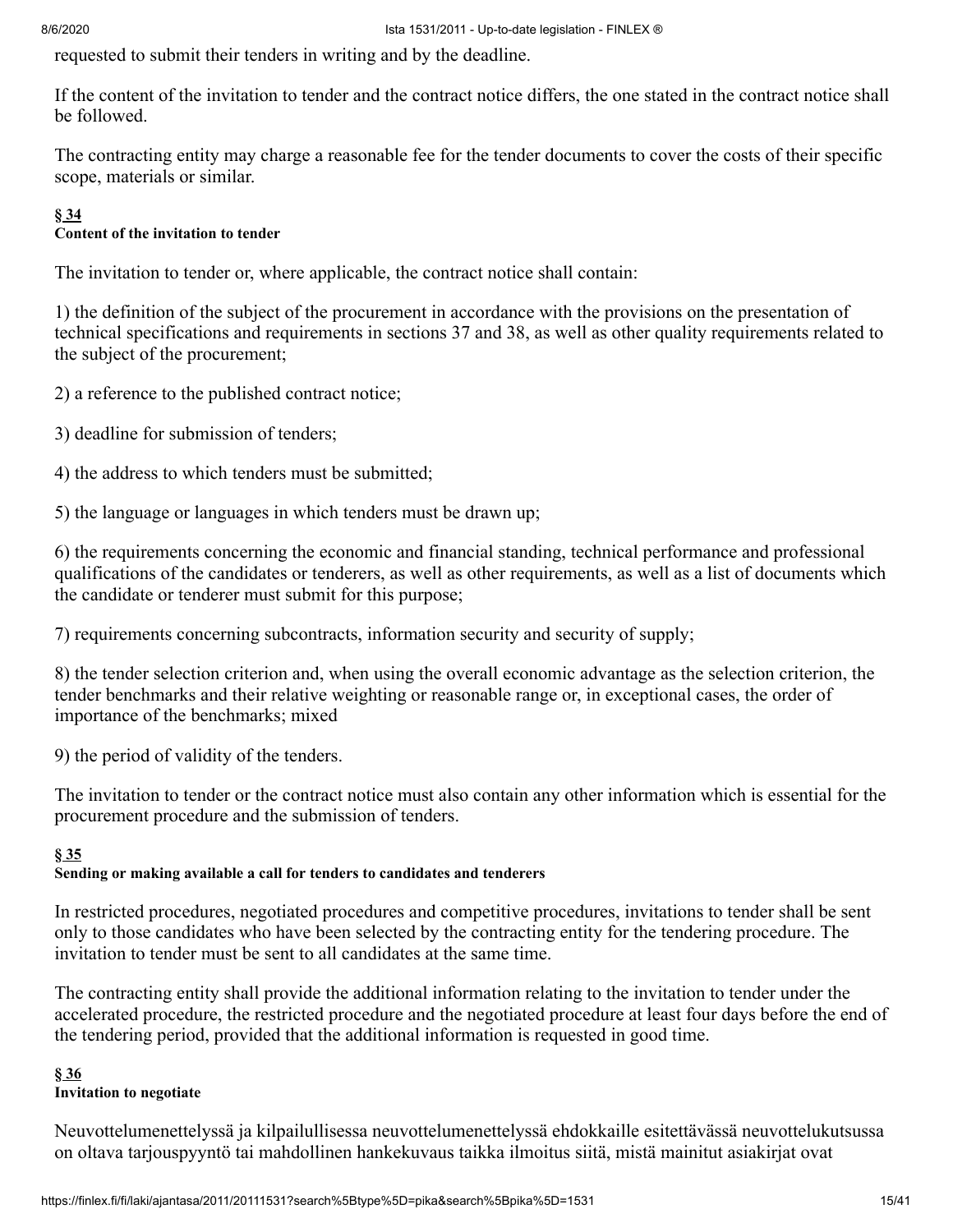saatavissa, määräaika asiakirjojen pyytämiselle sekä tieto asiakirjoista mahdollisesti perittävän maksun suuruudesta ja maksutavasta.

Neuvottelukutsussa on oltava 34 §:n 1 momentissa tarkoitetut tiedot. Kilpailullista neuvottelumenettelyä koskevassa neuvottelukutsussa ei kuitenkaan tarvitse ilmoittaa tarjousaikaa, mutta siinä on ilmoitettava tieto neuvotteluvaiheen alkupäivästä, osoitteesta, jossa neuvottelut tullaan käymään, sekä neuvotteluissa käytettävästä kielestä.

#### **[37](#page-39-0) §**

#### **Hankinnan tekninen määrittely**

Hankinnan sisältöä kuvaavat tekniset eritelmät on esitettävä hankintailmoituksessa tai tarjouspyynnössä. Teknisten eritelmien on mahdollistettava tarjoajille yhtäläiset mahdollisuudet osallistua tarjouskilpailuun. Tekniset eritelmät eivät saa perusteettomasti rajoittaa kilpailua julkisissa puolustus- ja turvallisuushankinnoissa.

Tekniset eritelmät on laadittava:

1) viittaamalla etusijajärjestyksessä seuraaviin määrittelyihin, jolloin viittaukseen on lisättävä ilmaisu "tai vastaava":

a) muun kuin puolustusalan suomalainen tai muu kansallinen standardi, jolla saatetaan voimaan eurooppalainen standardi;

b) eurooppalainen tekninen hyväksyntä;

c) muun kuin puolustusalan yhteinen tekninen eritelmä;

d) muu kuin puolustusalan kansallinen standardi, jolla saatetaan voimaan kansainvälinen standardi;

e) muun kuin puolustusalan muu kansainvälinen standardi;

f) muun eurooppalaisten standardointielinten laatima tekninen viittausjärjestelmä, tai jos niitä ei ole muuhun kuin kansalliseen puolustusalan standardiin, kansalliseen tekniseen hyväksyntään tai kansalliseen suunnitteluun, laskentaan ja rakennusurakan toteuttamiseen sekä tuotteiden tuottamiseen liittyvä tekninen eritelmä;

g) muun kuin puolustusalan tekninen eritelmä, joka on lähtöisin toimialalta ja joka on laajalti hyväksytty; tai

h) kansallinen puolustusstandardi ja puolustusmateriaalieritelmä, joka on kyseisen standardin kaltainen;

2) sellaisten suorituskykyä tai toiminnallisia ominaisuuksia koskevien vaatimusten perusteella, jotka ovat riittävän täsmällisiä hankinnan kohteen määrittämiseen ja tarjouksen valintaan;

3) viittaamalla hankinnan kohteen tiettyjen ominaisuuksien osalta 1 kohdan mukaisiin teknisiin määrittelyihin ja tiettyjen ominaisuuksien osalta 2 kohdan mukaisiin vaatimuksiin; taikka

4) suorituskykyä koskevien tai toiminnallisten vaatimusten perusteella viittaamalla 1 kohdan mukaisiin teknisiin määrittelyihin olettaen niiden olevan suorituskykyä tai toiminnallisia ominaisuuksia koskevien vaatimusten mukaisia.

Edellä 2 momentissa säädetystä riippumatta tekniset eritelmät voidaan laatia siten, että niissä otetaan huomioon pakolliset, esimerkiksi tuoteturvallisuuteen liittyvät kansalliset tekniset säännökset tai tekniset vaatimukset, jotka valtion on täytettävä kansainvälisten standardointisopimusten nojalla.

Teknisissä eritelmissä ei saa mainita tiettyä valmistajaa tai tiettyä alkuperää olevia tavaroita. Teknisessä eritelmässä ei myöskään saa viitata tavaramerkkiin, patenttiin, tuotetyyppiin, alkuperään, erityiseen menetelmään tai tuotantoon siten, että viittaus suosii tai syrjii tiettyjä tarjoajia tai tavaroita. Tällainen viittaus on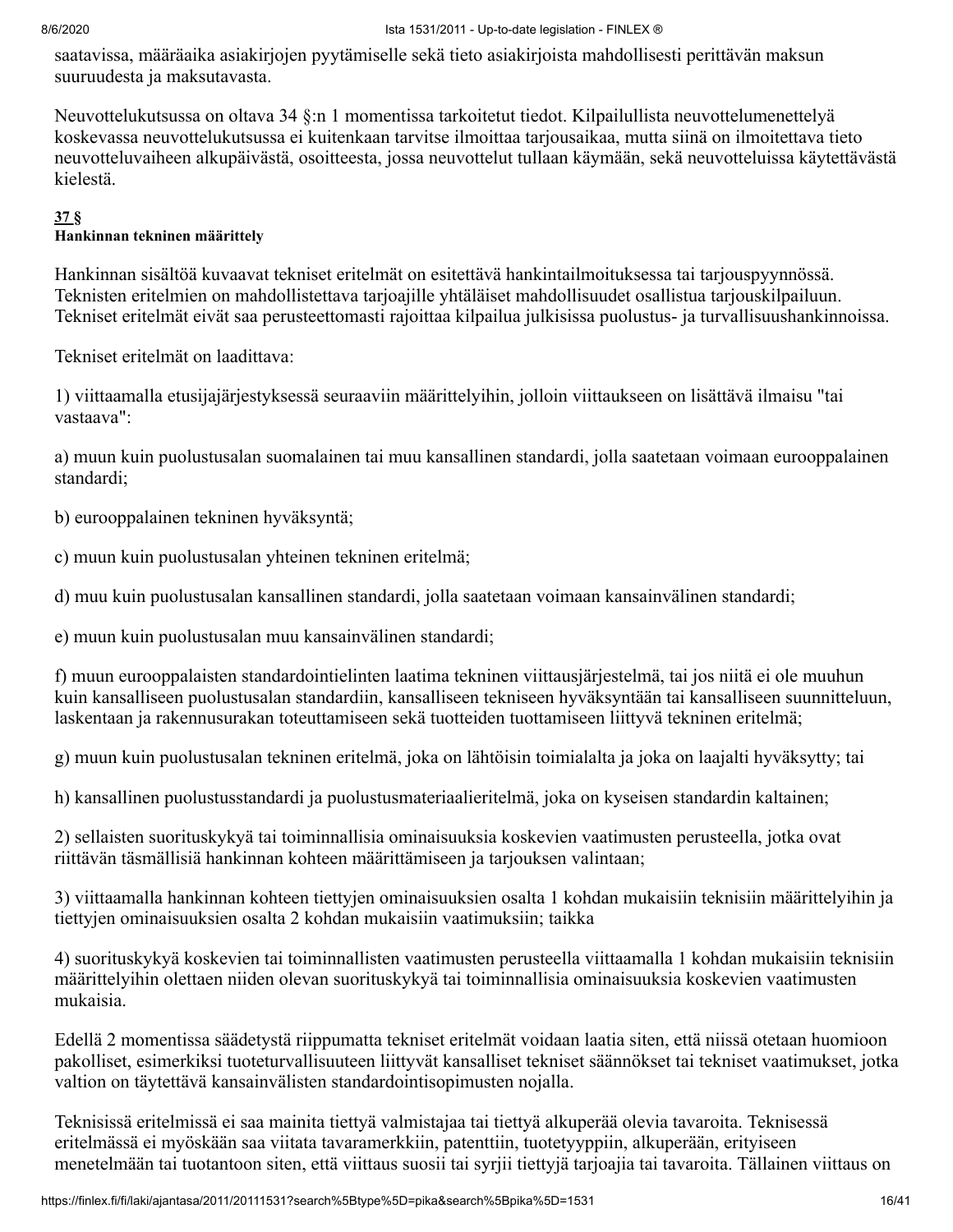poikkeuksellisesti sallittu vain, jos hankintasopimuksen kohdetta ei ole mahdollista riittävän täsmällisesti ja selvästi kuvata muutoin. Viittaukseen on liitettävä ilmaisu "tai vastaava".

#### **[38](#page-39-0) §**

## **Ympäristöominaisuuksia koskevat tekniset eritelmät**

Edellä 37 §:n 2 momentin 2 kohdassa tarkoitettuihin suorituskykyä ja toiminnallisia ominaisuuksia koskeviin vaatimuksiin voi sisältyä myös ympäristöominaisuuksia koskevia vaatimuksia. Hankintayksikkö voi käyttää vaatimusten esittämiseen eurooppalaisessa, monikansallisessa tai muussa ympäristömerkissä olevia yksityiskohtaisia perusteita tai tarvittaessa niiden osia.

Edellytyksenä ympäristömerkin perusteiden tai niiden osien käyttämiselle on, että:

1) eritelmät soveltuvat hankintasopimuksen kohteena olevien tavaroiden tai palvelujen ominaisuuksien määrittämiseen;

2) merkkiä koskevat vaatimukset kehitetään tieteellisen tiedon pohjalta;

3) kaikki asianomaiset tahot, kuten viranomaiset, kuluttajat, valmistajat, vähittäiskaupan edustajat sekä ympäristöjärjestöt, ovat voineet osallistua merkin laatimiseen; sekä

4) merkki on kaikkien osapuolten saatavilla.

Hankintayksikkö voi ilmoittaa, että tietyllä ympäristömerkillä varustetun tuotteen tai palvelun katsotaan täyttävän ympäristöominaisuuksiin liittyvät vaatimukset. Hankintayksikön on kuitenkin hyväksyttävä myös tarjoajan esittämä muu osoitus, kuten valmistajan tekninen asiakirja tai tunnustetun toimielimen laatima tekninen raportti.

#### **[39](#page-39-0) §**

### **Vaihtoehtoiset tarjoukset**

Hankintayksikön käyttäessä valintaperusteena kokonaistaloudellista edullisuutta se voi hyväksyä vaihtoehtoisia tarjouksia. Edellytyksenä on, että vaihtoehtoisten tarjousten esittäminen on hankintailmoituksessa ilmoitettu sallituksi.

Hankintayksikön on ilmoitettava tarjouspyynnössä vähimmäisvaatimukset, jotka vaihtoehtojen on täytettävä, sekä vaihtoehtojen esittämiselle asetetut erityisvaatimukset. Vaihtoehtoinen tarjous voidaan hyväksyä, jos se täyttää tarjouspyynnössä esitetyt edellä mainitut vaatimukset.

Jos hankintayksikkö on ilmoittanut hyväksyvänsä vaihtoehtoisten tarjousten esittämisen, vaihtoehtoa ei saa hylätä yksinomaan sillä perusteella, että se johtaisi tavarahankinnan sijasta palveluhankintaan tai palveluhankinnan sijasta tavarahankintaan.

#### **[40](#page-39-0) § Hankintasopimuksen erityisehdot**

Hankintayksikkö voi asettaa hankintasopimuksen toteuttamiselle erityisehtoja, jotka voivat koskea erityisesti tietoturvallisuutta, huoltovarmuutta, alihankintasopimuksia tai ympäristö- ja sosiaalisia näkökohtia, kansainvälisen työjärjestön (ILO) sopimusten noudattamista, työoloja ja työehtoja. Edellytyksenä on, että ehdot ovat syrjimättömiä ja yhteisöoikeuden mukaisia ja että niistä ilmoitetaan hankintailmoituksessa tai tarjouspyynnössä.

### **[41](#page-39-0) §**

### **Tietoturvallisuutta koskevat vaatimukset**

Jos hankinnan toteuttamiseksi annetaan, laaditaan tai muutoin käsitellään turvallisuusluokiteltuja asiakirjoja, hankintayksikkö voi asettaa tarjoajille tietoturvallisuutta koskevia vaatimuksia, jotka ovat tarpeen viranomaiselle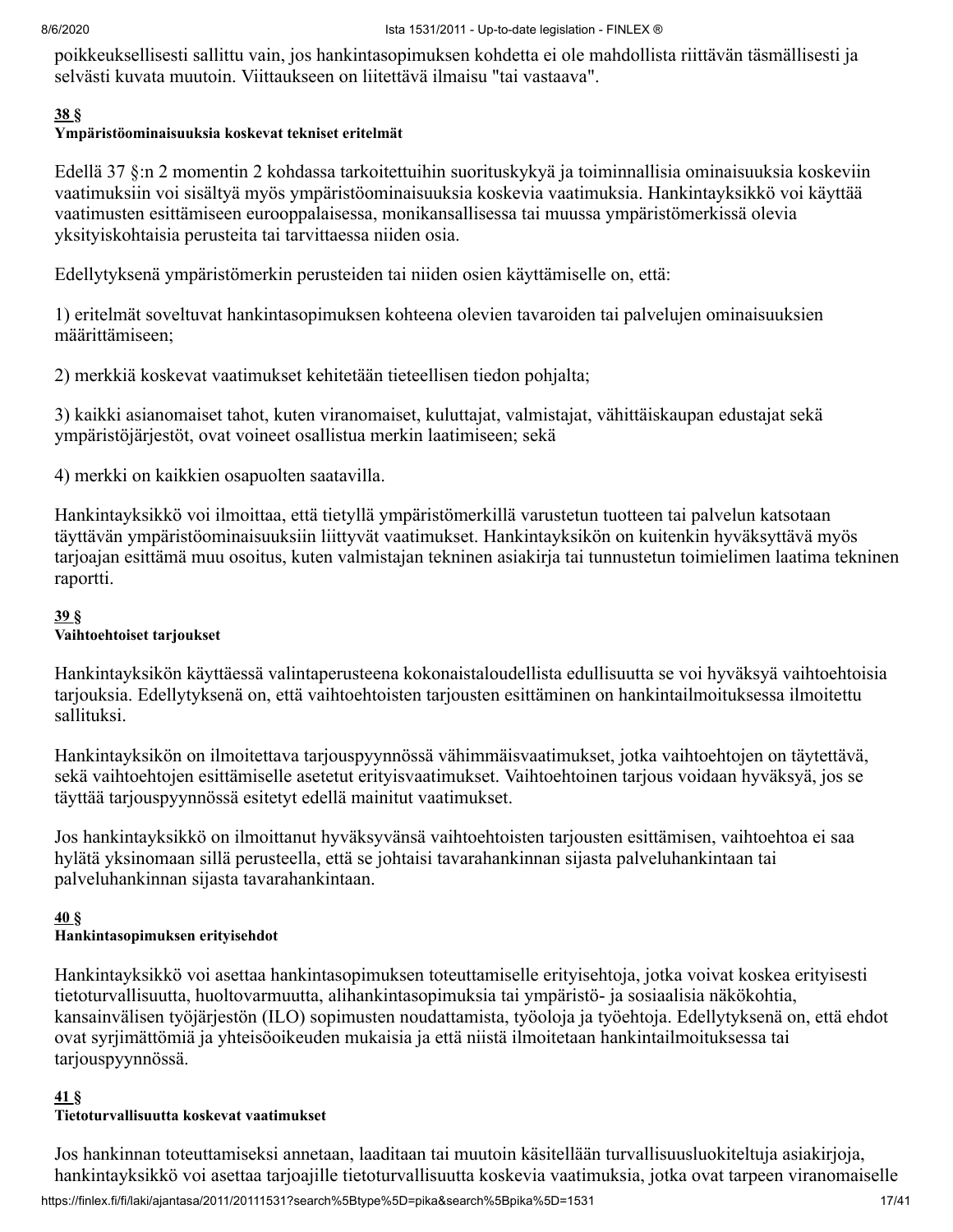säädettyjen velvoitteiden toteuttamiseksi. Hankintayksikkö voi pyytää tarjoajalta sitoumuksia ja tietoja, joka osoittavat tarjoajan kyvyn täyttää asetetut tietoturvallisuusvaatimukset. Tietoturvallisuutta koskevista vaatimuksista ja toimitettavista sitoumuksista ja tiedoista on ilmoitettava hankintailmoituksessa tai tarjouspyynnössä.

Tarjoajan toimittamien tietojen ja selvitysten lisäksi hankintayksikkö voi tehdä ja ottaa huomioon omia lisäselvityksiä.

#### **[42](#page-39-0) §**

#### **Huoltovarmuutta koskevat vaatimukset**

Jos hankinta sisältää huoltovarmuutta koskevia vaatimuksia, on hankintayksikön määriteltävä ne hankintailmoituksessa tai tarjouspyynnössä.

Hankintayksikkö voi vaatia, että tarjous sisältää muun muassa:

1) todistuksen tai asiakirjat, jotka osoittavat hankintayksikköä tyydyttävällä tavalla, että tarjoaja pystyy noudattamaan hankintaan liittyviä tavaroiden vientiä, siirtoa ja kauttakuljetusta koskevia vaatimuksia, mukaan lukien yhdeltä tai useammalta valtiolta saadut tätä koskevat asiakirjat;

2) tarjoajan ilmoituksen kaikista tuotteiden tai palveluiden taikka niiden tulosten luovuttamista, siirtoa taikka käyttöä koskevista rajoituksista, jotka johtuvat vientivalvonnasta tai tietoturvallisuusjärjestelyistä;

3) todistuksen tai asiakirjat, jotka osoittavat, että tarjoaja kykenee toimitusketjun rakenteen ja sijainnin puolesta noudattamaan hankintailmoituksessa tai tarjouspyynnössä esitettyjä huoltovarmuutta koskevia vaatimuksia, sekä tarjoajan sitoumuksen, että mahdolliset muutokset toimitusketjussa sopimuksen toteuttamisen aikana eivät haittaa näiden vaatimusten noudattamista;

4) tarjoajan sitoutumisen perustaa tai ylläpitää hankintayksikön kriisitilanteiden lisätarpeiden täyttämiseksi tarvittavaa kapasiteettia erikseen sovittavien ehtojen mukaisesti;

5) tarjoajan kansallisilta viranomaisilta saamat asiakirjat, jotka koskevat kohdan 4 mukaisen vaatimuksen täyttämistä;

6) tarjoajan sitoutumisen toteuttaa hankintasopimuksen kohteena olevien tuotteiden huolto, uudenaikaistaminen tai mukauttaminen;

7) tarjoajan sitoutumisen ilmoittaa hankintayksikölle riittävän aikaisin kaikista sellaisista tarjoajan organisaation, toimitusketjun tai strategian muutoksista, jotka voivat vaikuttaa tarjoajan velvoitteisiin hankintayksikköä kohtaan;

8) tarjoajan sitoutumisen toimittaa hankintayksikölle erikseen sovittujen ehtojen mukaisesti kaikki tarvittavat erityisvälineet, mukaan luettuna tekniset piirustukset, luvat ja käyttöohjeet, varaosien, komponenttien, osakokonaisuuksien ja erikoistestivälineiden tuottamiseksi siinä tapauksessa, että tarjoaja ei pysty enää tarjoamaan näitä tuotteita.

Tarjoajaa ei voida vaatia hankkimaan Euroopan unionin jäsenvaltiolta sitoumusta, jolla rajoitettaisiin kyseisen Euroopan unionin jäsenvaltion vapautta soveltaa kansainvälisen oikeuden tai unionin oikeuden mukaisesti sen kansallisia vientiä, tavaroiden siirtoa tai kauttakuljetusta koskevia määräyksiä.

#### **[43](#page-39-0) §**

#### **Verotukseen, ympäristönsuojeluun, työsuojeluun ja työoloja koskeviin säännöksiin liittyvät velvoitteet**

Hankintayksikkö voi ilmoittaa tarjouspyynnössä ne viranomaiset, joilta tarjoaja voi saada tietoja verotusta, ympäristönsuojelua, työsuojelua, työoloja tai työehtoja koskeviin säännöksiin liittyvistä velvoitteista.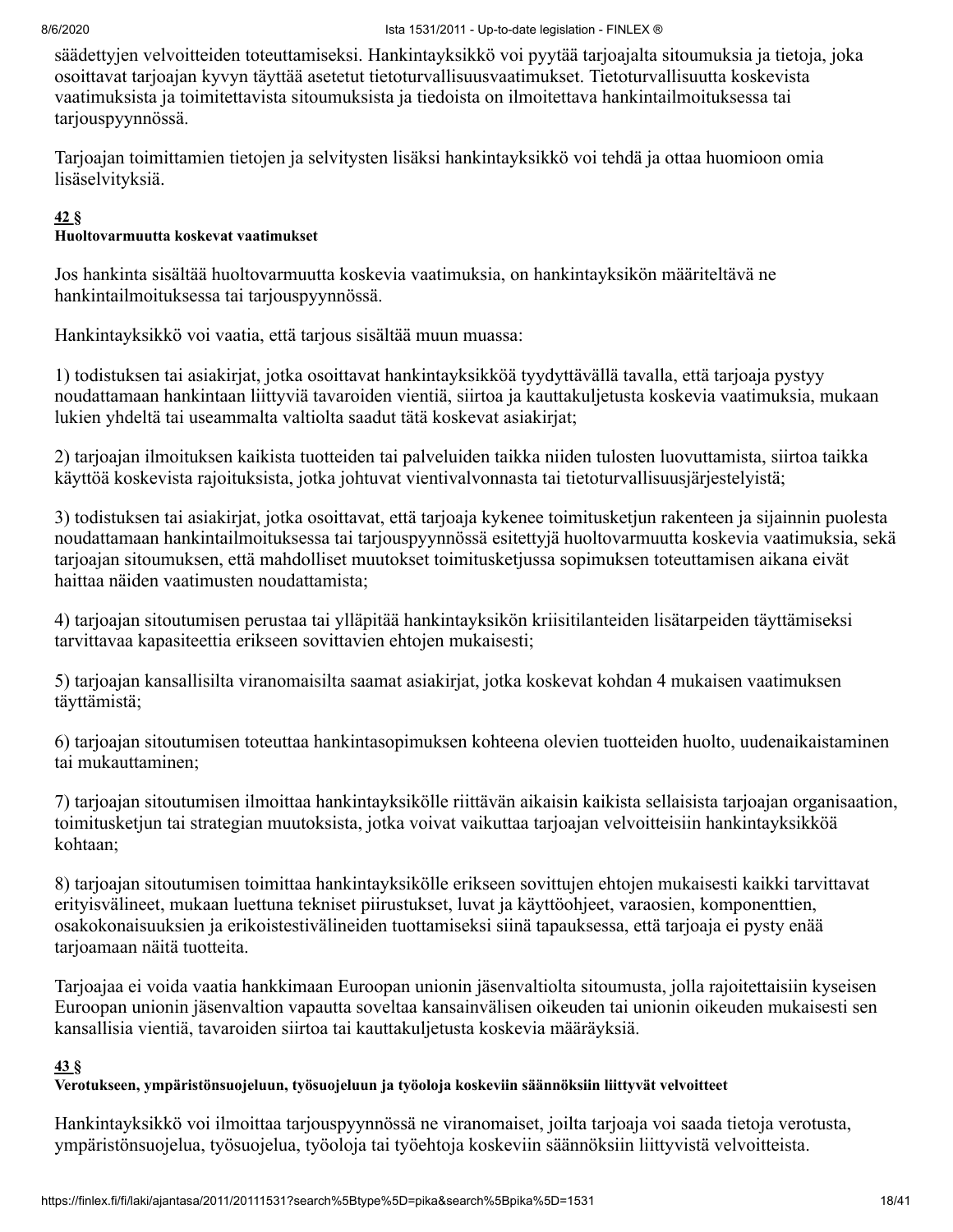Hankintayksikön on vaadittava tarjoajia ilmoittamaan, että ne ovat tarjousta laatiessaan ottaneet edellä tarkoitetut velvoitteet huomioon.

Mitä 1 momentissa säädetään, ei vaikuta 58 §:ssä tarkoitettujen hinnaltaan poikkeuksellisen alhaisten tarjousten tarkastamista koskeviin velvoitteisiin.

#### **[44](#page-39-0) §**

#### **Tarjouksen vaatimustenmukaisuuden osoittaminen**

Tarjoajan tulee tarjouksessaan osoittaa tarjoamansa tavaran, palvelun tai rakennusurakan olevan tarjouspyynnössä esitettyjen vaatimusten mukainen. Tarjouspyyntöä tai tarjousmenettelyn ehtoja vastaamattomat tarjoukset on suljettava tarjouskilpailusta.

Jos hankintayksikkö on laatinut tekniset eritelmät 37 §:n 2 momentin 1 kohdan mukaisesti ja tarjoaja tarjouksessaan osoittaa hankintayksikköä tyydyttävällä tavalla tarjoamansa tavaran, palvelun tai rakennustyön täyttävän hankintayksikön asettamat vaatimukset, hankintayksikkö ei saa hylätä tarjousta sillä perusteella, että tarjouksen mukainen tavara, palvelu tai rakennustyö ei ole hankintayksikön viittaaman teknisen määrittelyn mukainen. Tarjoaja voi käyttää osoituksena esimerkiksi valmistajan teknisiä asiakirjoja taikka Suomessa tai muussa Euroopan unionin jäsenvaltiossa sijaitsevan tunnustetun toimielimen teknistä raporttia.

Jos hankintayksikkö on laatinut tekniset eritelmät suorituskykyä tai toiminnallisia ominaisuuksia koskevien vaatimusten perusteella, se ei saa hylätä tarjousta sillä perusteella, että tarjous ei ole esitettyjen vaatimusten mukainen, jos tarjottu tavara, palvelu tai rakennustyö on kansallisesti voimaan saatetun eurooppalaisen standardin, eurooppalaisen teknisen hyväksynnän, virallisen teknisen määrittelyn, kansainvälisen standardin tai teknisen viitteen mukainen ja nämä tekniset määrittelyt koskevat tarjouspyynnössä edellytettyjä suorituskykyä tai toiminnallisia ominaisuuksia koskevia vaatimuksia. Tarjoajan on osoitettava tarjouksessaan hankintayksikköä tyydyttävällä tavalla, että standardin mukainen tavara, palvelu tai rakennustyö täyttää hankintayksikön asettamat suorituskykyä ja toiminnallisia ominaisuuksia koskevat vaatimukset. Tarjoaja voi käyttää osoituksena esimerkiksi valmistajan teknisiä asiakirjoja taikka Suomessa tai Euroopan unionin jäsenvaltiossa sijaitsevan tunnustetun toimielimen teknistä raporttia.

## **[45](#page-39-0) §**

## **Viestintä**

Hankintamenettelyyn liittyvät ilmoitukset ja tietojenvaihto on toimitettava hankintayksikön valinnan mukaan joko kirjeitse, telekopiolla tai sähköisiä välineitä käyttäen. Valittujen viestintävälineiden on oltava yleisesti käytettävissä, eivätkä ne saa rajoittaa toimittajien mahdollisuutta osallistua hankintamenettelyyn.

Tietojen toimittamisessa käytettävien sähköisten välineiden ja niiden teknisten vaatimusten on oltava syrjimättömiä, yleisesti saatavilla ja yhteensopivia yleisesti käytössä olevan tieto- ja viestintäteknologian kanssa. Hankintayksikkö voi edellyttää, että tarjousten ja osallistumishakemusten sähköisten allekirjoitusten tulee täyttää vahvasta sähköisestä tunnistamisesta ja sähköisistä allekirjoituksista annetussa laissa [\(617/2009\)](https://finlex.fi/fi/laki/ajantasa/2009/20090617) säädetyt vaatimukset.

Hankintamenettelyyn liittyvässä tiedottamisessa, tietojenvaihdossa ja tietojen tallentamisessa on varmistettava, että tietojen eheys sekä osallistumishakemusten ja tarjousten luottamuksellisuus säilyy. Hankintayksikön on varmistettava, ettei tarjousten tai osallistumishakemusten sisältö paljastu ennen tarjousajan tai osallistumishakemusten esittämisen määräajan päättymistä. Hankintayksikön on ilmoitettava hankintailmoituksessa tiedonvaihtoa koskevista mahdollisista vaatimuksista.

Valtioneuvoston asetuksella annetaan tarkemmat säännökset sähköiseen viestintään sovellettavista teknisistä ja muista edellytyksistä.

## **8 luku Ehdokkaiden ja tarjoajien valinta sekä tarjouksen valinta [46](#page-39-0) §**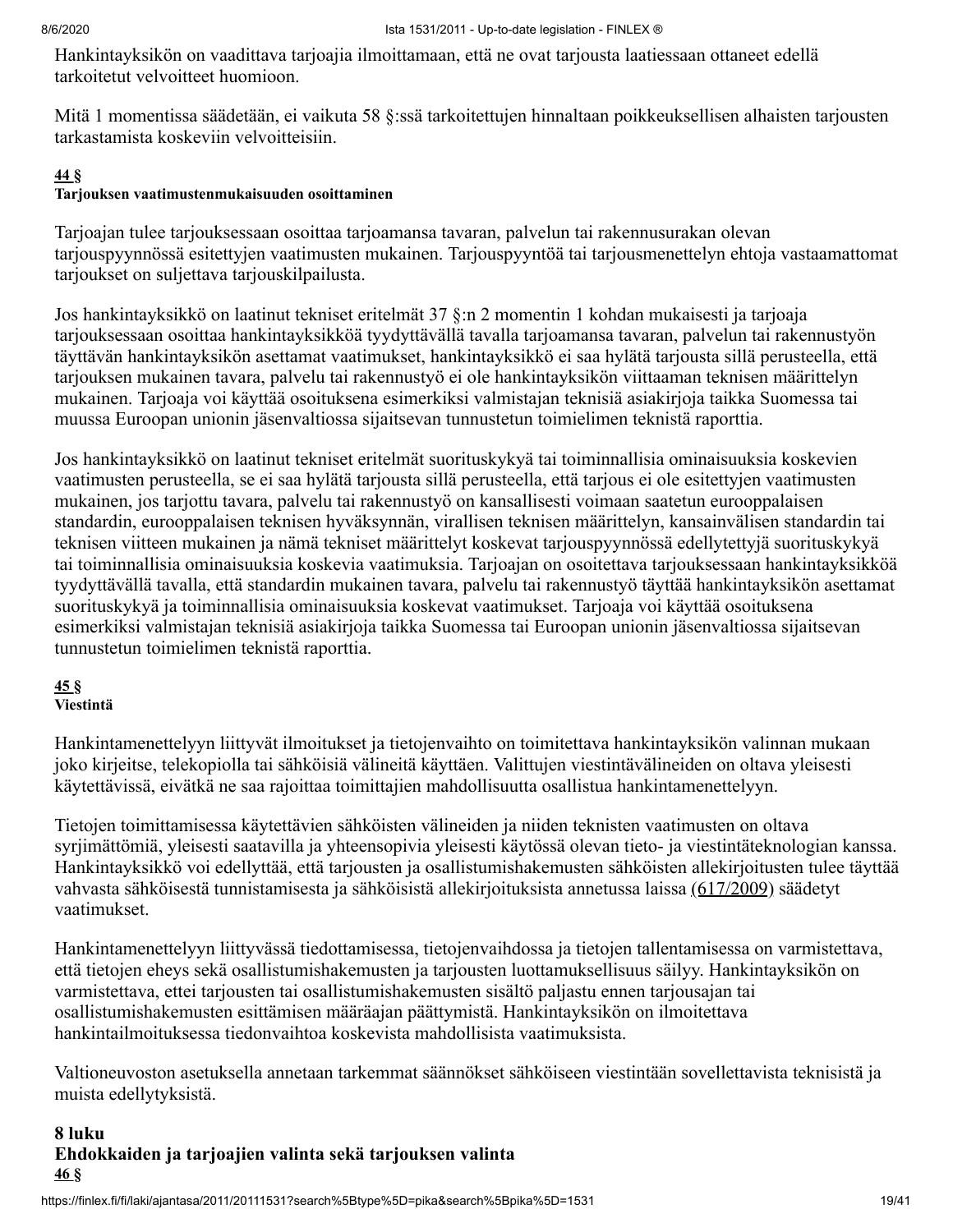#### **Ehdokkaiden ja tarjoajien soveltuvuuden arviointi**

Ehdokas tai tarjoaja on suljettava tarjouskilpailusta, ehdokkaiden ja tarjoajien soveltuvuus muuten arvioitava sekä tarjoajat valittava ennen tarjousten vertailua 47–56 §:n mukaisesti. Ehdokas tai tarjoaja voidaan kuitenkin 47 tai 48 §:n mukaisesti sulkea tarjouskilpailusta myöhemminkin tarjouskilpailun aikana hankintayksikön saatua tiedon poissulkemisen perusteesta.

#### **[47](#page-39-0) §**

#### **Eräisiin rikoksiin syyllistyneiden ehdokkaiden ja tarjoajien sulkeminen tarjouskilpailusta**

Hankintayksikön on päätöksellään suljettava ehdokas tai tarjoaja tarjouskilpailun ulkopuolelle, jos hankintayksikön tiedossa on, että ehdokas tai tarjoaja taikka sen johtohenkilö tai edustus-, päätös- tai valvontavaltaa käyttävä henkilö on rikosrekisteristä ilmenevällä lainvoimaisella tuomiolla tuomittu jostakin seuraavasta rikoksesta:

1) rikoslain [\(39/1889\) 17 luvun 1 a §:n](https://finlex.fi/fi/laki/ajantasa/1889/18890039) mukainen osallistuminen järjestäytyneen rikollisjärjestön toimintaan;

2) [rikoslain 16 luvun 13 §:n](https://finlex.fi/fi/laki/ajantasa/1889/18890039) mukainen lahjuksen antaminen, 16 luvun 14 §:n mukainen törkeä lahjuksen antaminen tai 30 luvun 7 §:n mukainen lahjominen elinkeinotoiminnassa;

3) [rikoslain 29 luvun 1 §:n](https://finlex.fi/fi/laki/ajantasa/1889/18890039) mukainen veropetos tai 29 luvun 2 §:n mukainen törkeä veropetos, 29 luvun 5 §:n mukainen avustuspetos, 29 luvun 6 §:n mukainen törkeä avustuspetos, 29 luvun 7 §:n mukainen avustuksen väärinkäyttö;

4) [rikoslain 34 a luvun 1 §:n](https://finlex.fi/fi/laki/ajantasa/1889/18890039) mukainen terroristisessa tarkoituksessa tehty rikos, 34 a luvun 2 §:n mukainen terroristisessa tarkoituksessa tehtävän rikoksen valmistelu, 34 a luvun 3 §:n mukainen terroristiryhmän johtaminen, 34 a luvun 4 §:n mukainen terroristiryhmän toiminnan edistäminen, 34 a luvun 4 a §:n mukainen koulutuksen antaminen terrorismirikoksen tekemistä varten tai 34 a luvun 4 b §:n mukainen värväys terrorismirikoksen tekemiseen taikka yllytys, avunanto tai yritys edellä mainittuihin rikoksiin;

5) [rikoslain 32 luvun 6 §:n](https://finlex.fi/fi/laki/ajantasa/1889/18890039) mukainen rahanpesu, 32 luvun 7 §:n mukainen törkeä rahanpesu tai 34 a luvun 5 §:n mukainen terrorismin rahoittaminen; taikka

6) [rikoslain 47 luvun 3 a §:n](https://finlex.fi/fi/laki/ajantasa/1889/18890039) mukainen kiskonnantapainen työsyrjintä.

Tarjouskilpailusta on suljettava myös 1 momentissa mainitun rikoksen johdosta [rikoslain 9 luvussa](https://finlex.fi/fi/laki/ajantasa/1889/18890039) tarkoitettuun yhteisösakkoon tuomittu ehdokas tai tarjoaja.

Hankintayksikön on suljettava tarjouskilpailusta ehdokas tai tarjoaja myös muussa valtiossa 1 momentissa mainittua rikosta vastaavasta rikoksesta annetun lainvoimaisen tuomion perusteella. Euroopan unionin jäsenvaltioissa säännökset koskevat seuraavia Euroopan unionin lainsäädännössä mainittuja rikoksia:

1) yhteisestä toiminnasta rikollisjärjestöön osallistumisen kriminalisoinnista Euroopan unionin jäsenvaltioissa annetun neuvoston puitepäätöksen 98/773/YOS 2 artiklan 1 kohdassa määritellyn rikollisjärjestön toimintaan;

2) lahjominen Euroopan unionista tehdyn sopimuksen K.3 artiklan 2 kohdan c alakohdan nojalla sellaisen lahjonnan, jossa on osallisina Euroopan unionin virkamiehiä tai Euroopan unionin jäsenvaltioiden virkamiehiä, torjumista koskevan 26 päivänä toukokuuta 1997 tehdyn yleissopimuksen 3 artiklassa ja lahjonnan torjumisesta yksityisellä sektorilla tehdyn neuvoston puitepäätöksen 2003/568/YOS 2 artiklan 1 kohdan a alakohdassa määritellyllä tavalla;

3) yhteisöjen taloudellisten etujen suojaamisesta 26 päivänä heinäkuuta 1995 tehdyn yleissopimuksen 1 artiklassa tarkoitetut petokset;

4) terrorismin torjumisesta tehdyn neuvoston puitepäätöksen 2002/475/YOS 1 artiklassa määritelty terrorismirikos tai 3 artiklassa määritelty terroritoimintaan liittyvä rikos taikka 4 artiklassa tarkoitettu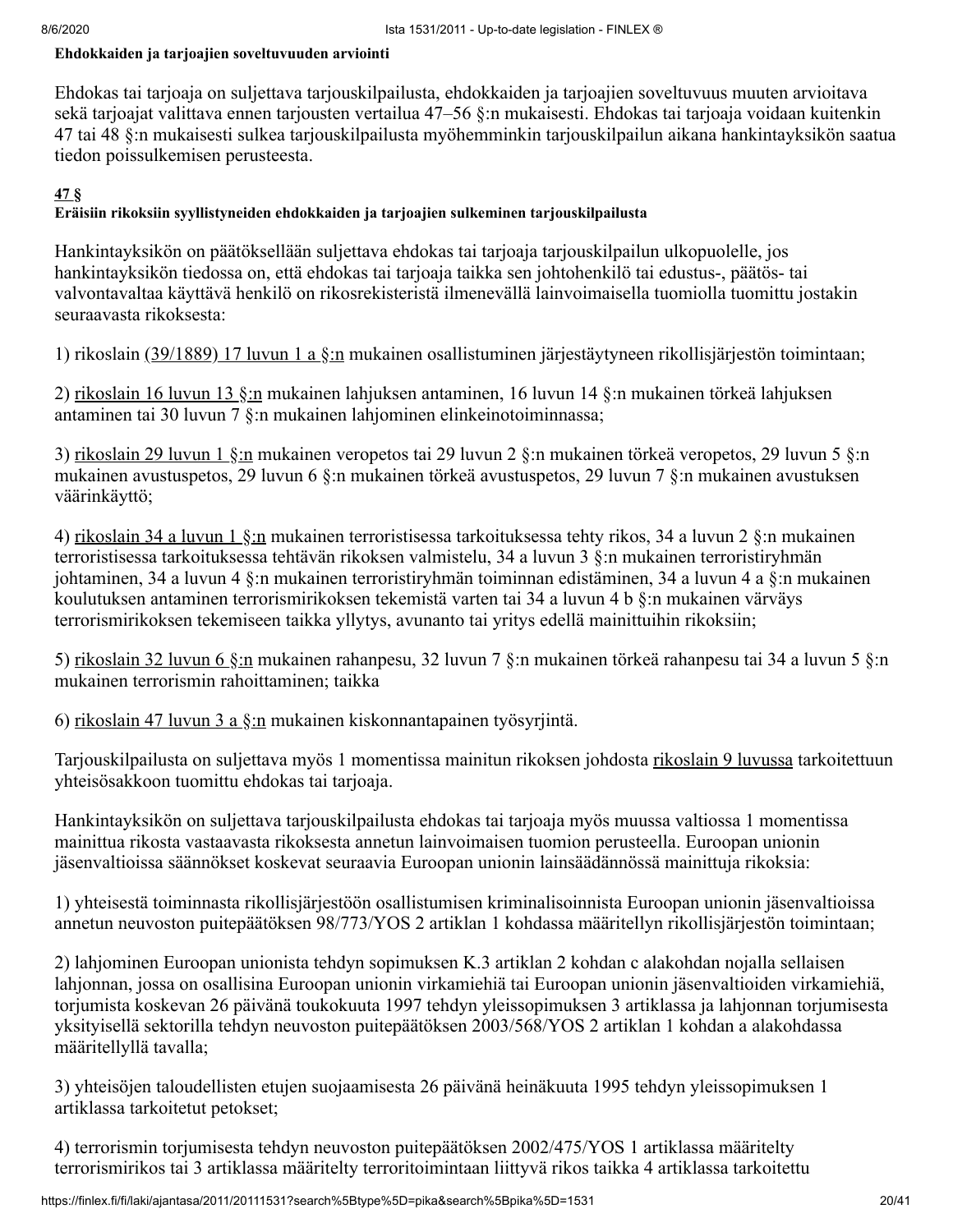yllyttäminen, avunanto tai yritys; sekä

5) rahanpesu sellaisena kuin se on määritelty rahoitusjärjestelmän rahanpesutarkoituksiin käyttämisen estämisestä annetun neuvoston direktiivin 91/308/ETY 1 artiklassa tai terrorismin rahoitus.

Velvollisuudesta sulkea tarjouskilpailusta tässä pykälässä tarkoitetusta rikoksesta tuomittu ehdokas tai tarjoaja voidaan poiketa yleistä etua koskevan pakottavan syyn perusteella tai sillä perusteella, ettei tuomittu henkilö enää työskentele vastuuasemassa tarjouksen tehneessä yrityksessä.

#### **[48](#page-39-0) §**

#### **Muut poissulkemisperusteet**

Hankintayksikkö voi päätöksellään sulkea tarjouskilpailun ulkopuolelle ehdokkaan tai tarjoajan:

1) joka on konkurssissa tai purettavana tai keskeyttänyt liiketoimintansa taikka jonka velkoja on vahvistetulla akordilla, saneerausohjelmalla tai muussa vastaavassa lainsäädäntöön perustuvassa menettelyssä järjestelty;

2) jonka konkurssiin asettaminen tai purkaminen taikka muu 1 kohdassa tarkoitettu menettely on vireillä;

3) joka on saanut ammattinsa harjoittamiseen liittyvästä lainvastaisesta teosta, kuten vientivalvontaa koskevan lainsäädännön rikkomisesta, lainvoimaisen tuomion;

4) joka on ammattitoiminnassaan syyllistynyt vakavaan virheeseen, kuten tietoturvallisuutta tai huoltovarmuutta koskevien velvoitteiden rikkomiseen, tai muuhun vastaavaan rikkomukseen aikaisemman hankintasopimuksen yhteydessä ja hankintayksikkö voi näyttää tämän toteen;

5) jonka luotettavuus on todettu siinä määrin riittämättömäksi, että valtion turvallisuudelle aiheutuvaa riskiä ei voida sulkea pois;

6) joka on laiminlyönyt velvollisuutensa maksaa Suomen tai sijoittautumismaansa veroja tai sosiaaliturvamaksuja; taikka

7) joka on syyllistynyt olennaisesti väärien tietojen antamiseen ilmoittaessaan hankintayksikölle tämän luvun soveltamista koskevia tietoja tai laiminlyönyt vaadittavien tietojen antamisen.

Mitä 1 momentin 3 ja 4 kohdassa säädetään ehdokkaasta ja tarjoajasta, sovelletaan myös, kun virheeseen syyllistynyt tai velvollisuuden laiminlyönyt on ehdokkaan tai tarjoajan johtohenkilö tai sen edustus-, päätös- tai valvontavaltaa käyttävä henkilö. Poissulkemista koskevassa harkinnassa voidaan ottaa huomioon muun muassa rikkomuksen tai laiminlyönnin vakavuus, yhteys hankinnan kohteeseen, kulunut aika, mahdolliset muut aiheutuneet seuraamukset sekä rikkomukseen tai laiminlyöntiin syyllistyneen mahdolliset korjaavat teot.

#### **[49](#page-39-0) §**

#### **Poissulkemisen edellytysten selvittäminen**

Hankintayksikkö voi pyytää ehdokkailta ja tarjoajilta sekä muiden Euroopan unionin jäsenvaltioiden toimivaltaisilta viranomaisilta asianomaisten säännösten mukaisesti todistuksia ja selvityksiä sen tutkimiseksi, koskeeko ehdokasta tai tarjoajaa 47 tai 48 §:ssä tarkoitettu poissulkemisperuste.

Näytöksi on hyväksyttävä 47 §:n ja 48 §:n 1 momentin 3 kohdan osalta toimittajan sijoittautumismaan toimivaltaisen viranomaisen antama ote rikosrekisteristä. Näytöksi myös 48 §:n 1 momentin 1, 2 ja 6 kohdan osalta on hyväksyttävä toimivaltaisen viranomaisen antama todistus.

Jollei ehdokkaan tai tarjoajan sijoittautumismaassa anneta edellä tarkoitettuja otteita tai todistuksia, niiden sijasta näytöksi on hyväksyttävä ehdokkaan tai tarjoajan edustajan sijoittautumismaan lainsäädännön mukainen valaehtoinen tai vakuutuksella vahvistettu ilmoitus.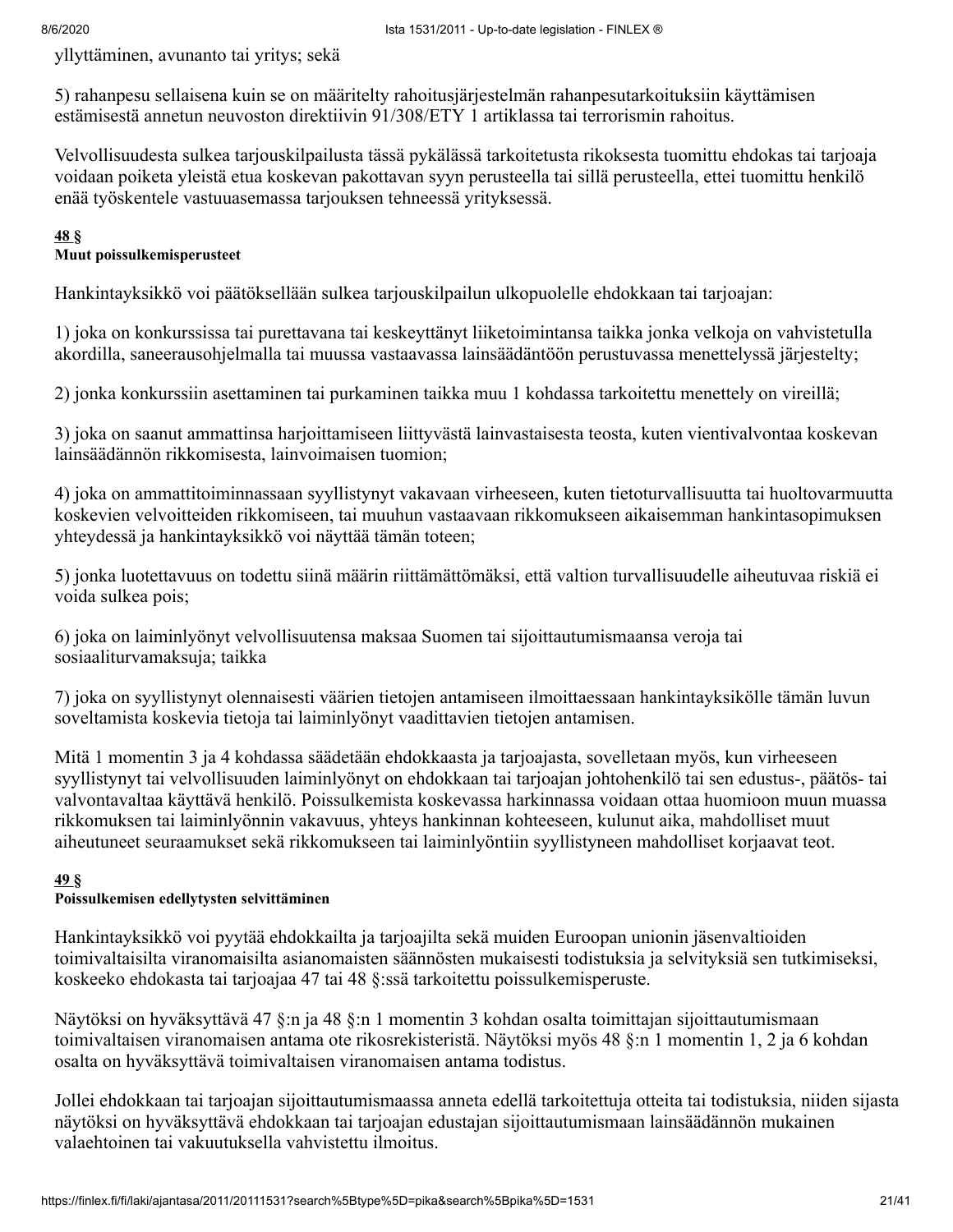**[50](#page-39-0) §**

#### **Ehdokkaiden ja tarjoajien soveltuvuutta koskevat vaatimukset ja selvitykset**

Hankintayksikkö voi esittää ehdokkaiden tai tarjoajien rahoituksellista ja taloudellista tilannetta, teknistä suorituskykyä ja ammatillista pätevyyttä, tietoturvallisuutta, huoltovarmuutta sekä laatua koskevia vaatimuksia sekä vaatia ehdokkaita ja tarjoajia esittämään niihin liittyviä selvityksiä.

Vaatimusten ja niiden täyttymisen todistamiseksi pyydettävien selvitysten tulee liittyä ehdokkaan ja tarjoajan edellytyksiin toteuttaa hankinta, ja ne on suhteutettava hankinnan luonteeseen, käyttötarkoitukseen ja laajuuteen. Vaatimuksista ja selvityksistä on ilmoitettava hankintailmoituksessa. Ehdokkaat tai tarjoajat, jotka eivät täytä hankintayksikön asettamia vähimmäisvaatimuksia, on suljettava tarjouskilpailusta.

Hankintayksikön on hankintailmoituksessa ilmoitettava myös sellaisista objektiivisista ja syrjimättömistä perusteista ja säännöistä, joita se tulee käyttämään rajoitetussa menettelyssä, neuvottelumenettelyssä tai kilpailullisessa neuvottelumenettelyssä tarjouskilpailuun tai neuvotteluun osallistuvien ehdokkaiden ja tarjoajien valitsemisessa. Hankintayksikön on ilmoitettava myös ehdokkaiden vähimmäismäärä ja, kun se on aiheellista, myös ehdokkaiden enimmäismäärä.

Hankintayksikkö voi pyytää ehdokkaita tai tarjoajia täydentämään tai täsmentämään selvityksiä ja muita asiakirjoja.

#### **[51](#page-39-0) § Rekisteritiedot**

Hankintayksikkö voi pyytää ehdokasta tai tarjoajaa osoittamaan sijoittautumismaansa lainsäädännön mukaisella:

1) rekisteriotteella, että tämä on rekisteröity ammatti- tai elinkeinorekisteriin;

2) valaehtoisella ilmoituksella tai todistuksella, että tämä harjoittaa elinkeinotoimintaa; sekä

3) toimiluvalla tai järjestön jäsenyyttä koskevalla todistuksella, että tämä on oikeutettu palvelun tarjoamiseen sijoittautumismaassaan.

### **[52](#page-39-0) §**

#### **Taloudellinen ja rahoituksellinen tilanne**

Hankintayksikkö voi pyytää ehdokasta tai tarjoajaa osoittamaan rahoituksellisen ja taloudellisen tilanteensa esittämällä esimerkiksi:

1) pankin tai luottolaitoksen lausunnon taikka selvityksen ammatin-harjoittajan vastuuvakuutuksesta;

2) tuloslaskelman, taseen, toimintakertomuksen, muut tilinpäätösasiakirjat sekä konsernitilinpäätöksen, jos nämä on julkaistava ehdokkaan tai tarjoajan sijoittumismaassa; sekä

3) todistuksen yrityksen kokonaisliikevaihdosta ja liikevaihdosta hankintasopimuksen kohteena olevalta toimialalta enintään kolmelta viimeksi kuluneelta tilikaudelta, jos liikevaihtoa koskevat tiedot ovat saatavilla.

Jos ehdokas tai tarjoaja ei hyväksyttävästä syystä voi toimittaa hankintayksikön vaatimia asiakirjoja, se voi osoittaa taloudelliseen tai rahoitukselliseen tilanteeseensa liittyvät tiedot jollakin muulla hankintayksikön hyväksymällä asiakirjalla.

### **[53](#page-39-0) §**

#### **Tekninen suorituskyky ja ammatillinen pätevyys**

Hankintayksikkö voi pyytää ehdokasta ja tarjoajaa osoittamaan teknisen suorituskykynsä ja ammatillisen pätevyytensä: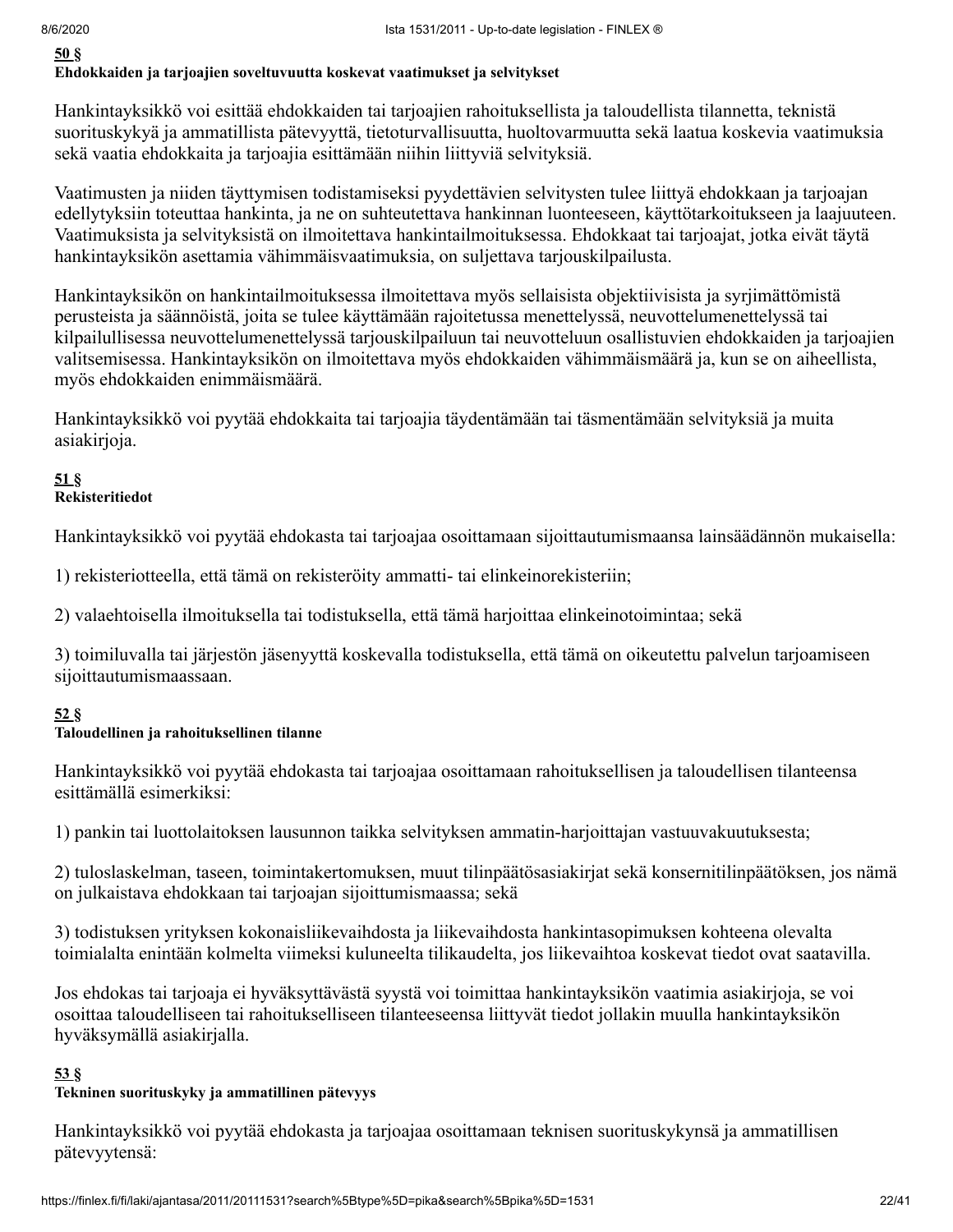1) todistuksella ehdokkaan tai tarjoajan tai yrityksen johtohenkilöiden sekä erityisesti palvelun tai urakan suorittamisesta vastaavien henkilöiden koulutuksesta ja ammatillisesta pätevyydestä rakennusurakkaa, palvelua tai tavaroita koskevissa hankinnoissa, joihin liittyy sijoittamis- tai asennustoimintoja taikka -palveluita;

2) luettelolla viimeksi kuluneen enintään viiden vuoden aikana toteutetuista rakennusurakoista sekä todistus merkittävimpien urakoiden asianmukaisesta toteuttamisesta; todistuksesta tulee käydä ilmi urakoiden arvo, ajankohta ja toteutuspaikka sekä se, onko työt tehty ammattialan sääntöjen mukaan ja onko ne saatettu asianmukaisesti päätökseen; tarvittaessa toimivaltaisen viranomaisen on toimitettava tiedot suoraan hankintayksikölle;

3) luettelolla viimeksi kuluneen enintään viiden vuoden aikana toteutetuista tärkeimmistä tavarantoimituksista tai palveluista arvoineen, ajankohtineen ja vastaanottajatietoineen; julkisyhteisölle toimitettuja tavaroita tai palveluita koskevan luettelon on oltava asianmukaisesti varmennettu; jos tavara on toimitettu tai palvelu suoritettu yksityiselle tilaajalle, ostajan antama todistus; jollei tällaista todistusta ole, myös ehdokkaan ja tarjoajan antama vakuutus on hyväksyttävä;

4) selvityksellä ehdokkaan tai tarjoajan omista ja ulkopuolisista teknisistä asiantuntijoista tai teknisistä laitoksista ja erityisesti niistä, jotka ovat vastuussa laadunvalvonnasta; rakennusurakoiden osalta selvitys urakoitsijan käytettävissä olevista asiantuntijoista ja toimielimistä;

5) ehdokkaan tai tarjoajan kuvauksella laadunvarmistukseen käytettävistä välineistä, laitteista ja toimenpiteistä, hankintaan tarvittavista tutkimus- ja kokeilujärjestelmistä sekä teollis- ja tekijänoikeuksien suojaa koskevista sisäisistä säännöistä;

6) todistuksella hankintayksikön tai sen pyynnöstä ehdokkaan tai tarjoajan sijoittautumismaan toimivaltaisen virallisen laitoksen suorittamasta ehdokkaan tai tarjoajan tuotantokapasiteettia, teknistä suorituskykyä, tutkimustai kokeilujärjestelmiä tai laadunvalvontaa koskevasta tarkastuksesta;

7) selvityksellä palveluntarjoajan tai rakennusurakoitsijan keskimääräisestä vuotuisesta työvoimasta ja johtohenkilöiden lukumäärästä enintään viimeisen kolmen vuoden aikana;

8) selvityksellä työvälineistä, kalustosta, teknisistä laitteista, henkilöstön määrästä, taitotiedosta ja hankintalähteistä, jotka ovat ehdokkaan tai tarjoajan käytössä hankinnan toteuttamiseksi, hankintayksikön mahdollisten kriisistä johtuvien lisätarpeiden täyttämiseksi tai hankintasopimuksen kohteena olevien tavaroiden kunnossapidon, uudenaikaistamisen tai mukauttamisen toteuttamiseksi; lisäksi tieto työvälineiden, kaluston, teknisten laitteiden, henkilöstön, taitotiedon ja hankintalähteiden maantieteellisestä sijainnista, jos nämä sijaitsevat Euroopan unionin alueen ulkopuolella;

9) hankittavaa tavaraa koskevilla näytteillä, kuvauksilla ja valokuvilla, joiden aitous on hankintayksikön pyynnöstä todistettava, sekä virallisen laadunvalvontaelimen tai toimivaltaiseksi tunnustetun laitoksen todistukset, jotka osoittavat hankinnan kohteena olevien tavaroiden vaatimustenmukaisuuden teknisten eritelmien tai standardien kanssa; sekä

10) selvityksellä ammattitaidosta, tehokkuudesta, kokemuksesta tai luotettavuudesta rakennusurakkaa, palvelua tai sijoittamis- tai asennuspalveluita edellyttävistä hankinnoista.

Hankintayksikkö voi hankinnan kohteen sitä edellyttäessä pyytää ehdokkaalta tai tarjoajalta selvityksen rakennusurakan toteuttamisessa tai palvelun suorittamisessa toteutettavista ympäristönhoitotoimenpiteistä. Hankintayksikön vaatiessa riippumattomien toimielinten antamia todistuksia siitä, että toimittaja täyttää ympäristönhoitoa koskevien standardien vaatimukset, sen on viitattava unionin ympäristöasioiden hallinta- ja auditointijärjestelmään (EMAS) tai alan eurooppalaisiin tai kansainvälisiin standardeihin perustuviin ympäristönhoitoa koskeviin standardeihin, jotka unionin lainsäädäntöä tai varmentamista koskevia eurooppalaisia tai kansainvälisiä standardeja noudattavat laitokset ovat vahvistaneet. Hankintayksikön on hyväksyttävä myös muiden Euroopan unionin jäsenvaltioiden toimielinten vastaavat todistukset sekä toimittajien todistukset vastaavista ympäristötoimenpiteistä.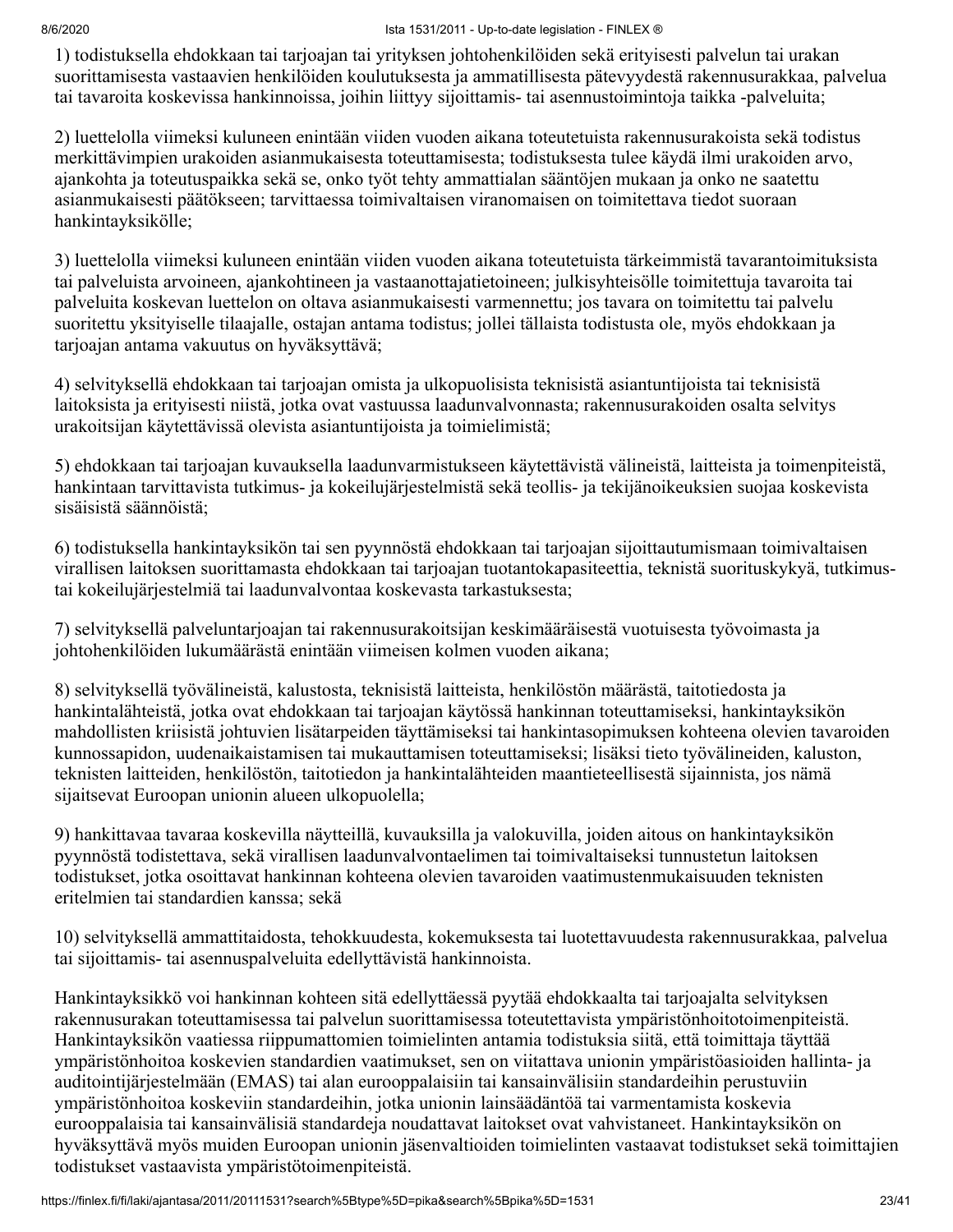Hankintayksikkö voi hankinnan kohteen sitä edellyttäessä pyytää ehdokkaalta tai tarjoajalta selvityksen laadunvarmistustoimenpiteistä. Hankintayksikön vaatiessa riippumattomien toimielinten antamia todistuksia siitä, että tarjoaja täyttää laadunvarmistusstandardien vaatimukset, sen on viitattava alan eurooppalaisiin standardisarjoihin perustuviin laadunvarmistusjärjestelmiin, jotka varmentamista koskevia eurooppalaisia standardisarjoja noudattavat toimielimet ovat vahvistaneet. Hankintayksikön on hyväksyttävä myös muiden Euroopan unionin jäsenvaltioiden toimielinten vastaavat todistukset sekä tarjoajien toimittamat todistukset vastaavista laadunvarmistustoimenpiteistä.

Jos ehdokas tai tarjoaja ei hyväksyttävästä syystä voi toimittaa hankintayksikön vaatimia asiakirjoja, se voi osoittaa tekniseen suorituskykyynsä ja ammatilliseen pätevyyteensä liittyvät tiedot jollakin muulla hankintayksikön hyväksymällä asiakirjalla.

### **[54](#page-39-0) §**

### **Ehdokkaille ja tarjoajille asetettavat tietoturvallisuutta koskevat vaatimukset**

Jos tarjouskilpailun toteuttamiseksi annetaan, laaditaan tai muutoin käsitellään turvallisuusluokiteltuja asiakirjoja, hankintayksikkö voi asettaa ehdokkaille ja tarjoajille tietoturvallisuutta koskevia vaatimuksia, jotka ovat tarpeen viranomaiselle säädettyjen velvoitteiden toteuttamiseksi. Hankintayksikkö voi pyytää ehdokkaalta tai tarjoajalta sitoumuksia ja tietoja, jotka osoittavat näiden kyvyn täyttää asetetut tietoturvallisuusvaatimukset.

Hankintayksikkö voi myöntää ehdokkaalle, jolla ei ole 1 momentissa tarkoitettua sitoumusta tai tietoja, lisäaikaa niiden hankkimiseen. Tällöin sitoumuksen ja tietojen toimittamiselle on asetettava hankintailmoituksessa määräaika. Ehdokkaan toimittamien sitoumusten ja tietojen lisäksi hankintayksikkö voi tehdä ja ottaa huomioon omia lisäselvityksiä.

### **[55](#page-39-0) §**

### **Ehdokkaan ja tarjoajan oikeudellinen muoto sekä ilmoitus vastaavista henkilöistä**

Ehdokasta tai tarjoajaa, joka saa tarjota hankinnan kohteena olevia palveluja sijoittautumismaansa lainsäädännön mukaan, ei saa hylätä pelkästään sillä perusteella, että sen Euroopan unionin jäsenvaltion lainsäädännön mukaan, jossa hankintasopimus tehdään, sen on oltava joko luonnollinen henkilö tai oikeushenkilö.

Hankintayksikkö voi palveluhankinnoissa ja rakennusurakoissa sekä sijoittamis- tai asennustoimia sisältävissä tavarahankinnoissa velvoittaa ehdokkaat tai tarjoajat ilmoittamaan tarjouksissaan tai osallistumishakemuksissaan kyseisen palvelun tai rakennusurakan suorittamisesta vastaavien henkilöiden nimet ja ammatilliset pätevyydet.

#### **[56](#page-39-0) §**

### **Tarjouskilpailuun osallistuminen ryhmittymänä ja muiden tahojen voimavarojen käyttö**

Toimittajat saavat tehdä tarjouksia tai ilmoittautua ehdokkaaksi ryhmittymänä. Hankintayksikkö ei saa edellyttää ehdokkaiden tai tarjoajien ryhmittymältä tiettyä oikeudellista muotoa tarjouksen tai osallistumispyynnön tekemistä varten. Ryhmittymältä voidaan kuitenkin edellyttää tiettyä oikeudellista muotoa sopimusaikana, jos se on tarpeen hankintasopimuksen asianmukaiseksi toteuttamiseksi.

Ehdokas tai tarjoaja voi käyttää hankinnan toteuttamiseen muiden tahojen voimavaroja riippumatta niiden välisten suhteiden oikeudellisesta luonteesta. Ryhmittymä voi käyttää hankinnan toteuttamiseen ryhmittymään kuuluvien tai muiden tahojen voimavaroja. Ehdokkaan tai tarjoajan taikka niiden ryhmittymän on osoitettava hankintayksikölle taloudellista ja rahoituksellista tilannetta, teknistä suorituskykyä ja ammatillista pätevyyttä koskevien sekä muiden vaatimusten täyttyminen. Näyttönä voidaan käyttää esimerkiksi yritysten välisiä sopimuksia tai muita sitoumuksia, joilla osoitetaan, että vaaditut edellytykset täyttävät voimavarat ovat ehdokkaiden tai tarjoajien taikka ryhmittymän käytettävissä.

**[57](#page-39-0) § Tarjouksen valinta**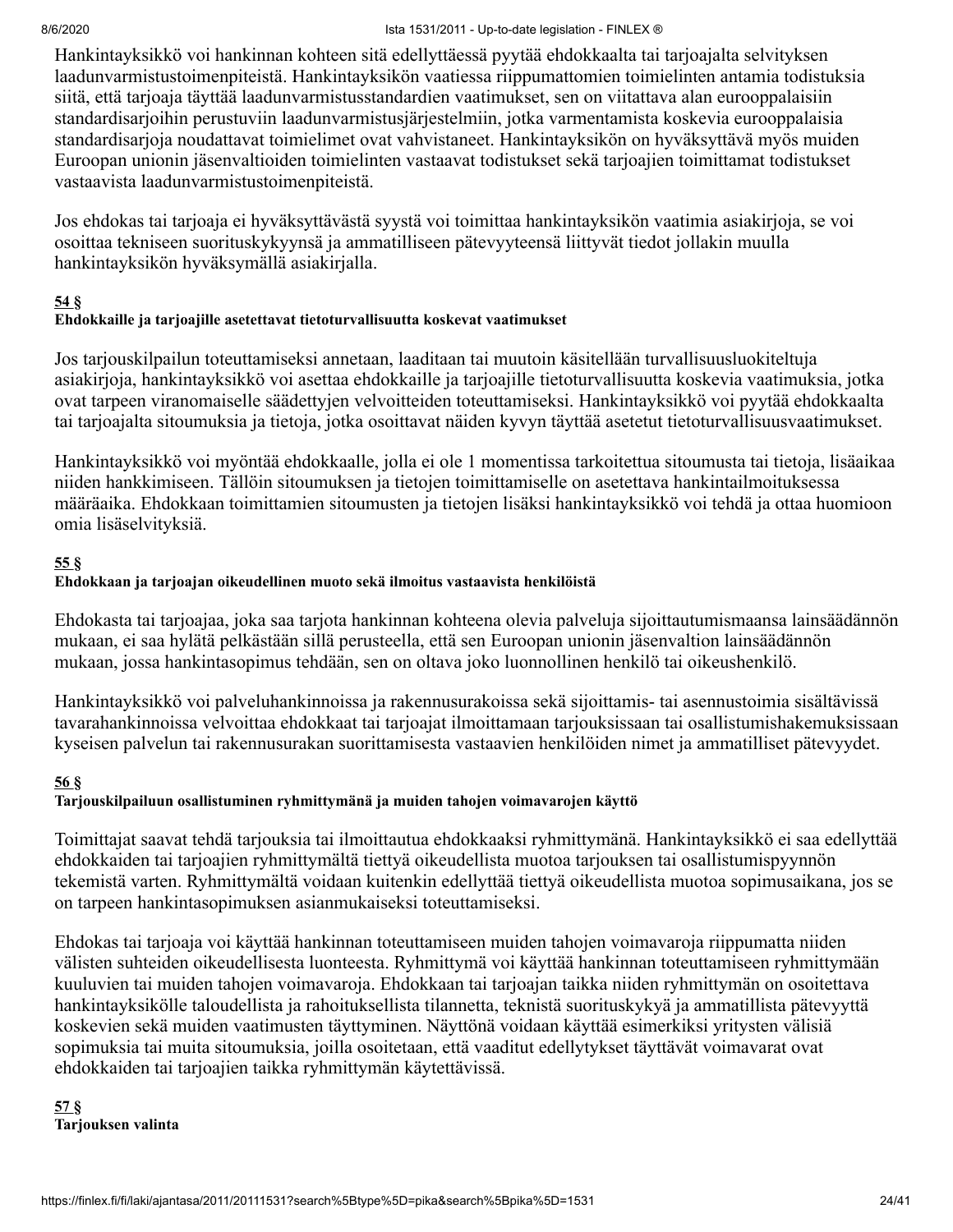Tarjouksista on hyväksyttävä se, joka on hankintayksikön kannalta kokonaistaloudellisesti edullisin hankinnan kohteeseen liittyvien vertailuperusteiden mukaan, tai se, joka on hinnaltaan halvin. Kokonaistaloudellisesti edullisimman tarjouksen vertailuperusteina voidaan käyttää esimerkiksi laatua, hintaa, teknisiä ansioita, toiminnallisia ominaisuuksia, ympäristöystävällisyyttä, käyttökustannuksia, elinkaarikustannuksia, kustannustehokkuutta, myynnin jälkeistä palvelua ja teknistä tukea, toimituspäivää, toimitus- ja toteutusaikaa, huoltovarmuutta, yhteentoimivuutta sekä toimintaominaisuuksia.

Käytettäessä valintaperusteena kokonaistaloudellista edullisuutta vertailuperusteet ja niiden suhteellinen painotus on ilmoitettava hankintailmoituksessa tai tarjouspyyntöasiakirjoissa. Kilpailullisessa neuvottelumenettelyssä vastaavat tiedot on ilmoitettava hankintailmoituksessa tai hankekuvauksessa. Painotus voidaan ilmaista myös ilmoittamalla kohtuullinen vaihteluväli. Jos vertailuperusteiden suhteellisen painotuksen ilmaiseminen ei ole perustellusti mahdollista, vertailuperusteet on ilmoitettava tärkeysjärjestyksessä.

#### **[58](#page-39-0) §**

#### **Poikkeuksellisen alhaiset tarjoukset**

Hankintayksikkö voi hylätä hankinnan laatuun ja laajuuteen nähden hinnaltaan poikkeuksellisen alhaisen tarjouksen. Hankintayksikön on kirjallisesti pyydettävä tarjoajalta kirjallista selvitystä tarjouksen perusteista ennen tarjouksen hylkäämistä.

Edellä 1 momentissa tarkoitettu pyyntö voi koskea erityisesti tavaroiden valmistusmenetelmän, palvelun suorittamisen tai rakennusmenetelmän taloudellisia ja teknisiä ratkaisuja, poikkeuksellisen edullisia hankinnan toteuttamista koskevia ehtoja, ehdotetun ratkaisun omintakeisuutta, hankinnan toteuttamispaikan työsuojelua ja työoloja koskevien velvoitteiden noudattamista tai tarjoajan saamaa valtiontukea. Hankintayksikön on tarkistettava tarjouksen pääkohdat selvityksen perusteella.

Hankintayksikkö voi hylätä tarjouksen, joka on hinnaltaan poikkeuksellisen alhainen tarjoajan saaman lainvastaisen valtiontuen vuoksi. Ennen hylkäämispäätöstä tarjoajalle on varattava kohtuullinen aika sen osoittamiseksi, että valtiontuki on myönnetty laillisesti. Jos hankintayksikkö hylkää tarjouksen lainvastaisen valtiontuen vuoksi, sen on ilmoitettava asiasta Euroopan komissiolle.

#### **[59](#page-39-0) §**

### **Hankintayksikön antaman tuen huomioon ottaminen tarjousten vertailussa**

Jos tarjoajana on hankintayksikön omaan organisaatioon kuuluva yksikkö taikka jos tarjoaja on saanut tai on saamassa hankintayksiköltä tarjoushintaan vaikuttavaa taloudellista tukea, hankintayksikön tulee tarjousten vertailussa ottaa huomioon sille aiheutuvat todelliset tarjoushintaan vaikuttavat seikat, kuten edellä mainittu taloudellinen tuki.

#### **9 luku Alihankintasopimukset [60](#page-39-0) § Alihankinnat sidossuhteessa olevilta yrityksiltä**

Hankintayksikkö voi vaatia tarjoajaa ilmoittamaan tarjouksessaan, minkä osan hankintasopimuksesta se aikoo antaa alihankintana siihen 2 momentissa tarkoitetulla tavalla sidossuhteessa oleville yrityksille, sekä ilmoittamaan nämä yritykset. Hankintayksikkö voi myös vaatia 56 §:n mukaisena ryhmittymänä tarjouksen jättäviä tarjoajia ilmoittamaan tarjouksessaan, minkä osan hankintasopimuksesta ne aikovat antaa alihankintana niihin 2 momentissa tarkoitetulla tavalla sidossuhteessa oleville yrityksille, sekä ilmoittamaan nämä yritykset. Jos yritysten väliset suhteet muuttuvat hankintamenettelyn aikana, on tarjoajan päivitettävä tarjoukseensa sisällyttämiään tietoja.

Sidossuhteessa olevalla yrityksellä tarkoitetaan yritystä, johon tarjoaja voi suoraan tai välillisesti käyttää määräysvaltaa tai joka voi käyttää määräysvaltaa tarjoajaan taikka joka yhdessä tarjoajan kanssa on toisen yrityksen määräysvallassa omistuksen, rahoitusosuuden tai yritystä koskevien sääntöjen perusteella. Yrityksellä katsotaan olevan määräysvalta toisessa yrityksessä, kun se suoraan tai välillisesti omistaa enemmistön kyseisen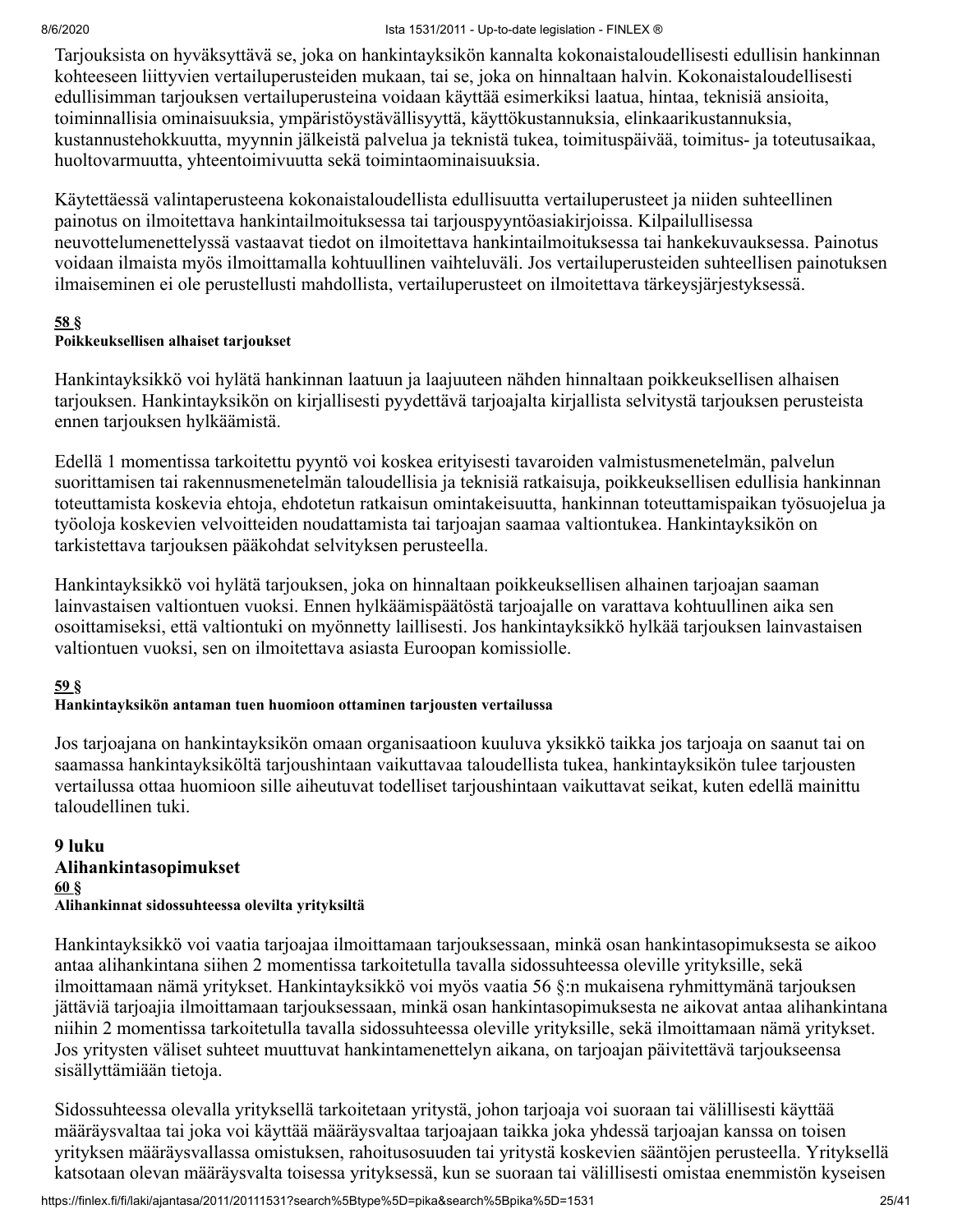yrityksen merkitystä pääomasta, hallitsee enemmistöä yrityksen osakkeisiin perustuvasta äänioikeudesta tai voi nimittää puolet yrityksen hallinto-, johto- tai valvontaelimen jäsenistä.

Jäljempänä 62–66 §:n alihankintasopimuksia koskevia määräyksiä ei sovelleta alihankintasopimukseen, jonka tarjoaja on tehnyt siihen sidossuhteessa olevan yrityksen tai, kun tarjous on tehty 56 §:n mukaisena ryhmittymänä, samaan ryhmittymään kuuluvan yrityksen tai samaan ryhmittyvään kuuluvaan yritykseen sidossuhteessa olevan yrityksen kanssa.

#### **[61](#page-39-0) §**

#### **Alihankkijan valinta**

Tarjoaja voi valita alihankkijansa kaikissa alihankintasopimuksissa, jollei tämän lain 62–66 §:stä muuta johdu.

#### **[62](#page-39-0) §**

#### **Alihankintasopimuksia koskevat vaatimukset**

Hankintayksikön on määriteltävä hankintailmoituksessa ja tarkennettava tarjouspyynnössä alihankintasopimuksia koskevat vaatimukset. Alihankintasopimuksia koskevien vaatimusten määrittelyssä on noudatettava suhteellisuus- ja syrjimättömyysperiaatteita.

Hankintayksikkö voi vaatia, että tarjoaja ilmoittaa tarjouksessaan, minkä osan tai osat hankintasopimuksesta se aikoo antaa alihankintana kolmansille osapuolille, tehtävien alihankintasopimusten sisällön sekä valitut alihankkijat.

Sen lisäksi, mitä 2 momentissa säädetään, hankintayksikkö voi vaatia, että sopimuspuoleksi valittu tarjoaja:

1) kilpailuttaa osan tai kaikki 2 momentin mukaisesti tarjouksessaan ilmoittamista alihankinnoista noudattaen tämän lain 64–66 §:n mukaisia menettelyjä;

2) antaa kolmansille osapuolille alihankintoina hankintayksikön määrittelemän vähimmäismäärän hankintasopimuksen arvosta ja että nämä alihankinnat kilpailutetaan noudattaen tämän lain 64–66 §:n mukaisia menettelyjä; hankintayksikön on tällöin määriteltävä prosenttiosuuksina, mikä vähimmäis- ja enimmäismäärä hankintasopimuksesta tarjoajan on annettava kolmansille alihankintoina sekä vaadittava tarjoajaa ilmoittamaan tarjouksessaan, minkä osan tai osat hankintasopimuksesta se aikoo antaa kolmansille alihankintoina hankintayksikön vaatimuksen täyttääkseen; hankintayksikön määrittelemä enimmäismäärä ei saa ylittää 30 prosenttia hankintasopimuksen arvosta; taikka

3) kilpailuttaa osan tai kaikki niistä alihankinnoista, jotka se aikoo antaa kolmansille edellä 2 kohdassa mainittujen alihankintojen lisäksi; hankintayksikön tulee tällöin vaatia, että tarjoaja erittelee tarjouksessaan ne osat hankintasopimuksesta, jotka se aikoo antaa alihankintoina kolmansille kohdassa 2 mainittujen alihankintojen lisäksi.

Sen lisäksi, mitä 2 ja 3 momentissa säädetään, hankintayksikkö voi vaatia tarjoajaa ilmoittamaan hankintasopimuksen toteuttamisen aikana alihankkijatasolla tapahtuvista muutoksista.

Hankintayksikön on suhteutettava 3 momentin 2 kohdan mukainen enimmäis- ja vähimmäismäärä sopimuksen kohteeseen ja arvoon sekä kyseessä olevan teollisuuden alan luonteeseen, kilpailutilanteeseen sekä tekniseen suorituskykyyn.

Tarjoajalla on oikeus antaa kolmansille alihankintoja enemmän kuin mitä hankintayksikkö on tämän pykälän mukaisesti vaatinut.

#### **[63](#page-39-0) § Alihankkijan hylkääminen**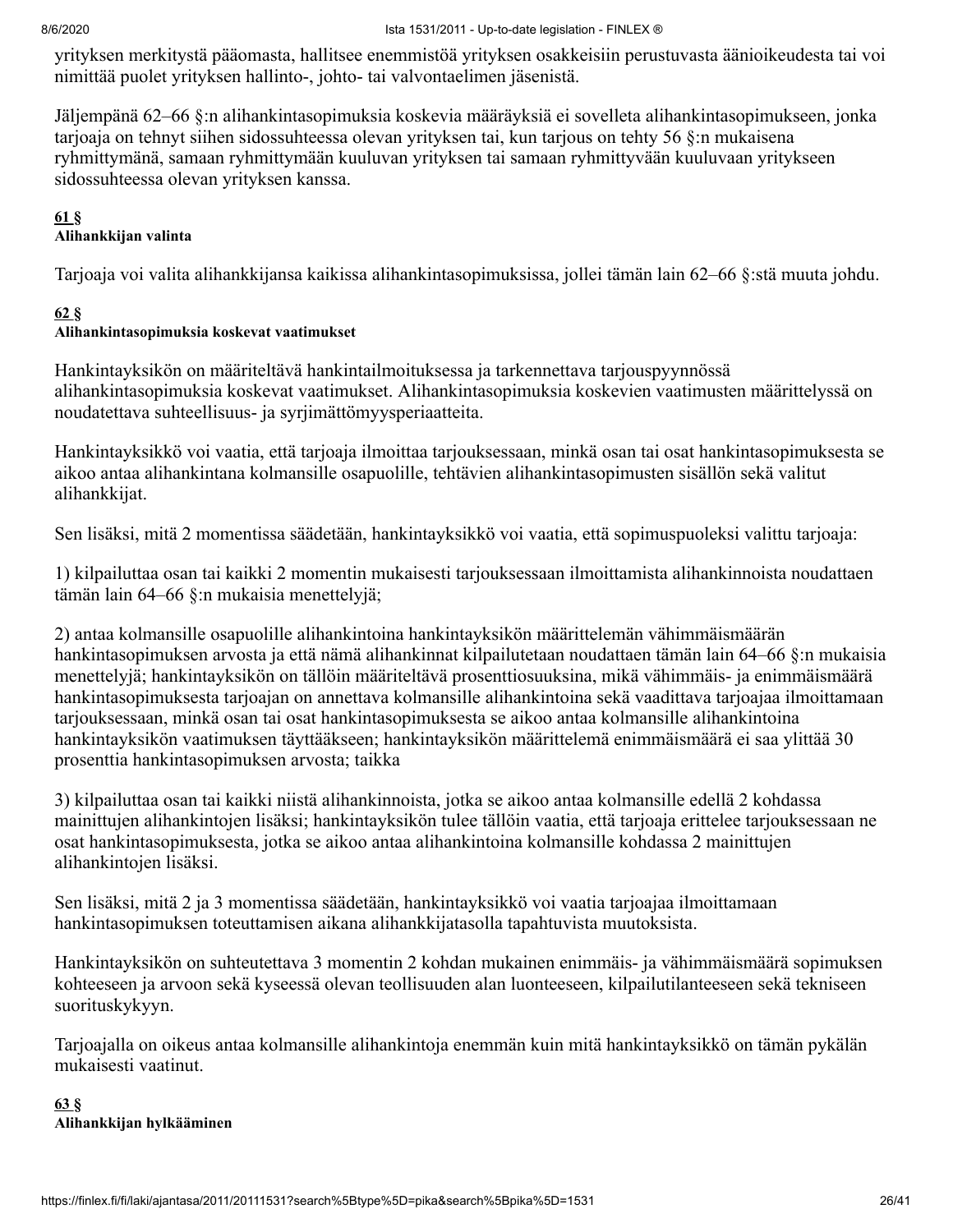Hankintayksikkö voi esittää alihankkijan rahoituksellista ja taloudellista tilannetta, teknistä suorituskykyä ja ammatillista pätevyyttä, tietoturvallisuutta, huoltovarmuutta tai laatua koskevia vaatimuksia. Näistä samoin kuin muista alihankkijan soveltuvuutta koskevista vaatimuksista on ilmoitettava hankintailmoituksessa. Näiden vaatimusten tulee olla tasapuolisia, syrjimättömiä ja yhdenmukaisia hankintailmoituksessa asetettujen ehdokkaan tai tarjoajan soveltuvuutta koskevien vaatimusten kanssa.

Hankintayksikkö voi päätöksellään hylätä hankintamenettelyn tai hankintasopimuksen täytäntöönpanon aikana tarjoajan valitseman alihankkijan, jos tämä ei täytä hankintailmoituksessa asetettuja alihankkijan soveltuvuutta koskevia vaatimuksia tai alihankkijaa koskee 47 tai 48 §:n mukainen poissulkemisperuste. Hankintayksikön on kirjallisesti perusteltava hylkääminen tarjoajalle.

#### **[64](#page-39-0) §**

#### **Alihankintojen toteuttaminen**

Sopimuspuoleksi valitun tarjoajan on toimittava avoimesti ja kohdeltava kaikkia mahdollisia alihankkijoita tasapuolisesti ja syrjimättä.

Sopimuspuoleksi valitun tarjoajan on toimitettava julkaistavaksi alihankintailmoitus niistä alihankinnoista, joita koskee 62 §:n 3 momentissa säädetty kilpailuttamisvelvoite ja joiden ennakoitu arvo ilman arvonlisäveroa ylittää 12 §:ssä mainitun EU-kynnysarvon. Ilmoitusvelvollisuutta ei ole alihankinnasta, jonka osalta täyttyy 22 ja 23 §:ssä mainittu suorahankinnan edellytys. Alihankintasopimusten ennakoidun arvon laskemiseen sovelletaan 14– 16 §:ää. Jos alihankinta voidaan toteuttaa puitejärjestelyyn perustuen 66 §:ssä säädetyin edellytyksin, velvollisuutta ilmoittamiseen ei ole.

Alihankintailmoituksen tulee sisältää alihankinnan toteuttamiseksi riittävät tiedot alihankinnasta ja sopimuspuoleksi valitusta tarjoajasta. Sopimuspuoleksi valitun tarjoajan on lisäksi esitettävä alihankintailmoituksessa perusteet, joita tarjoaja soveltaa alihankkijoiden soveltuvuutta arvioidessaan ja alihankkijoita valitessaan. Näiden perusteiden on oltava tasapuolisia, syrjimättömiä ja yhdenmukaisia niiden perusteiden kanssa, joita hankintayksikkö soveltaa tarjoajien soveltuvuutta arvioidessaan. Vaatimusten on liityttävä alihankinnan kohteeseen, ja ne on suhteutettava alihankinnan kokoon.

Alihankintaa koskeva ilmoitusta ei ole oikeus julkaista muualla ennen sen lähettämistä Euroopan unionin virallisten julkaisujen toimistoon, eikä muualla julkaistuun ilmoitukseen saa sisältyä sellaisia tietoja, joita ei ole julkaistu Euroopan unionin virallisessa lehdessä. Muualla julkaistavassa ilmoituksessa on mainittava päivä, jona hankintailmoitus on lähetetty julkaistavaksi.

Valtioneuvoston asetuksella annetaan tarkemmat säännökset alihankintoja koskevista ilmoitusvelvoitteista, alihankintailmoituksen lähettämisestä ja lähettämisessä käytettävistä viestintävälineistä, alihankintailmoituksen sisällöstä, julkaisemisesta ja muista alihankintojen ilmoitusvelvollisuuteen liittyvistä seikoista.

#### **[65](#page-39-0) §**

### **Alihankintaa koskevasta velvoitteesta vapautuminen**

Sopimuspuoleksi valittua tarjoajaa ei saa vaatia tekemään alihankintasopimusta, jos se osoittaa hankintayksikköä tyydyttävällä tavalla, ettei mikään kilpailuun osallistuneista alihankkijoista tai näiden tarjouksista täytä alihankintailmoituksessa esitettyjä vaatimuksia ja että tämän vuoksi sopimuspuoleksi valittu tarjoaja ei voisi täyttää hankintasopimuksen vaatimuksia.

#### **[66](#page-39-0) § Puitejärjestelyt**

Alihankintoihin, jotka sopimuspuoleksi valittu tarjoaja tekee puitejärjestelyyn perustuen, ei sovelleta 62 §:ää, jos puitejärjestely on kilpailutettu noudattaen 64 §:ää.

Puitejärjestelyyn perustuvat alihankintasopimukset on tehtävä puitejärjestelyssä vahvistettujen ehtojen mukaisesti ja puitejärjestelyn alkuperäisten osapuolten kesken. Alihankintasopimuksissa on noudatettava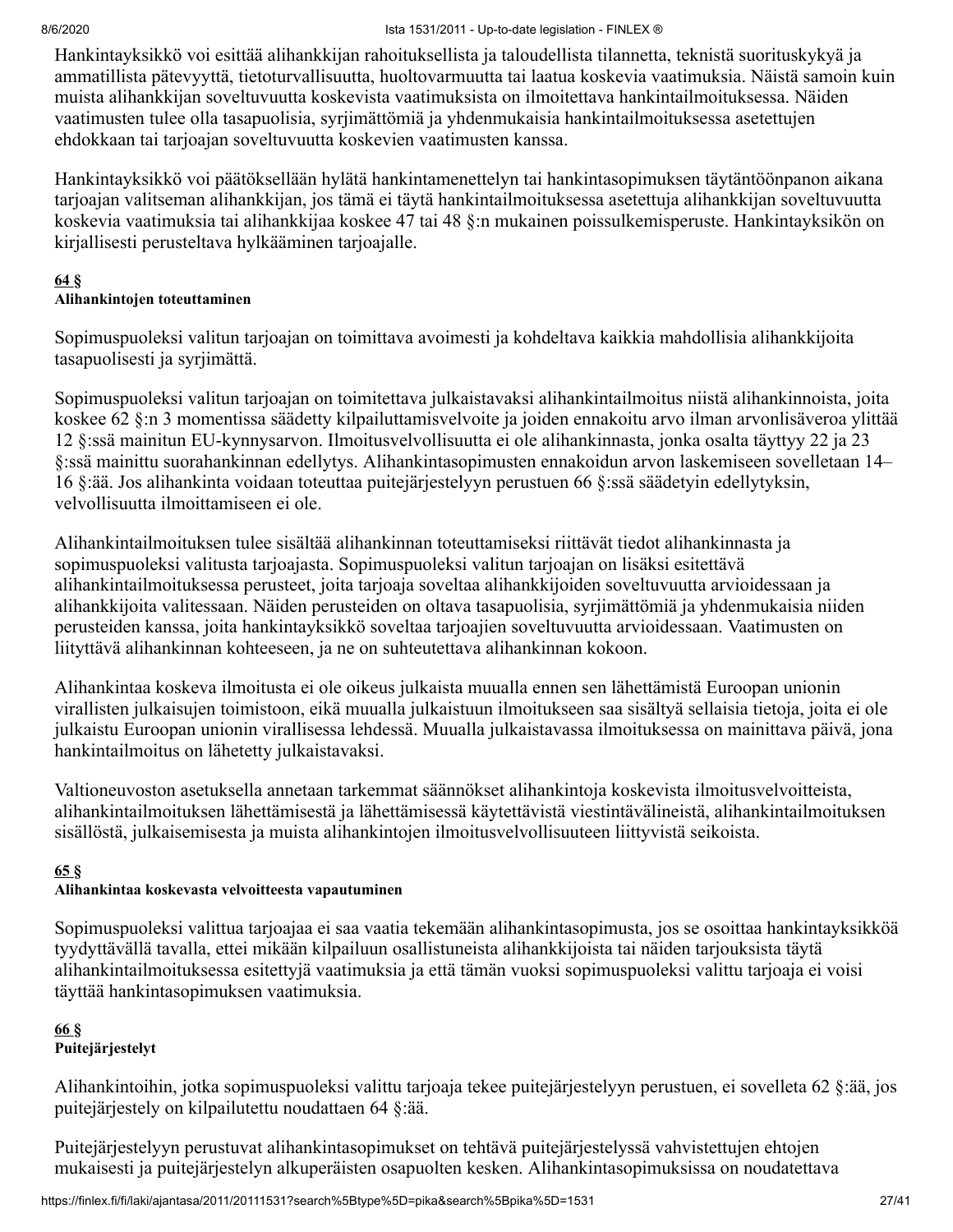puitejärjestelyn ehtoja vastaavia ehtoja.

Puitejärjestelyä ei saa käyttää kilpailua vääristävällä, rajoittavalla tai estävällä tavalla.

Puitejärjestely voi olla voimassa enintään seitsemän vuotta. Puitejärjestely voi olla poikkeuksellisesti kestoltaan pidempi, jos toimitettujen tavaroiden, laitteistojen tai järjestelmien odotettu elinkaari ja alihankkijan vaihtumisesta aiheutuvat tekniset ongelmat sitä edellyttävät.

#### **[67](#page-39-0) §**

#### **Tarjoajan vastuu hankinnan toteuttamisesta**

Hankintayksikön tämän luvun perusteella asettamat vaatimukset ja tarjoajien niiden perusteella tekemät ilmoitukset eivät rajoita sopimuspuoleksi valitun tarjoajan vastuuta hankinnan toteuttamisesta.

**III OSA Kansalliset menettelyt 10 luku Tarjousmenettely EU-kynnysarvot alittavissa hankinnoissa, liitteen B mukaisissa toissijaisissa palveluhankinnoissa sekä eräissä muissa hankinnoissa [68](#page-39-0) §**

**Hankintamenettelyt**

Tämän luvun mukaisia menettelyjä käytetään 12 §:n 1 momentissa tarkoitetun EU-kynnysarvon alittavissa, mutta 13 §:n 1 momentissa tarkoitetun kansallisen kynnysarvon ylittävissä tavarahankinnoissa, rakennusurakoissa ja liitteen A palveluhankinnoissa sekä 13 §:n 1 momentissa tarkoitetun kansallisen kynnysarvon ylittävissä liitteen B mukaisissa toissijaisissa palveluhankinnoissa.

Tämän luvun mukaisia menettelyjä käytetään myös 5 §:ssä tarkoitetuissa 13 §:n mukaisen kansallisen kynnysarvon ylittävissä puolustushankinnoissa EUT-sopimuksen 346 artiklan 1 kohdan b alakohdan edellytysten täyttyessä.

#### **[69](#page-39-0) § Yleiset menettelysäännöt**

Hankintayksikön on pyrittävä hyödyntämään olemassa olevat kilpailuolosuhteet ja toteuttamaan hankinta ensisijaisesti tarjouskilpailun kautta. Tarjouksia on pyydettävä hankinnan kokoon ja laatuun nähden riittävä määrä kilpailun varmistamiseksi.

Hankinnasta on ilmoitettava julkisesti. Ilmoitusvelvollisuutta ei kuitenkaan ole, jos hankinta täyttää EUTsopimuksen 346 artiklan 1 kohdan b alakohdassa asetetut edellytykset.

Hankintayksikkö voi pyytää tarjouksen suoraan yhdeltä toimittajalta, jos tarjouskilpailua ei voida järjestää maanpuolustukseen, valtion turvallisuuteen tai huoltovarmuuteen liittyvistä perustelluista syistä.

Hankintayksikkö voi myös pyytää tarjouksen suoraan yhdeltä toimittajalta, jos:

1) aiemmin toteutetussa tarjouskilpailussa on saatu tarjouksia, joita ei voida hyväksyä; edellytyksenä on lisäksi, että tarjouspyynnön ehtoja ei olennaisesti muuteta;

2) teknisestä tai yksinoikeuden suojaamiseen liittyvästä syystä vain tietty toimittaja voi toteuttaa hankinnan;

3) kriisistä johtuvan kiireellisyyden vuoksi tarjouskilpailua ei ole mahdollista järjestää;

4) sopimuksen tekeminen on ehdottoman välttämätöntä eikä tarjouskilpailua voida järjestää hankintayksiköstä riippumattomasta, ennalta arvaamattomasta syystä aiheutuneen äärimmäisen kiireen vuoksi;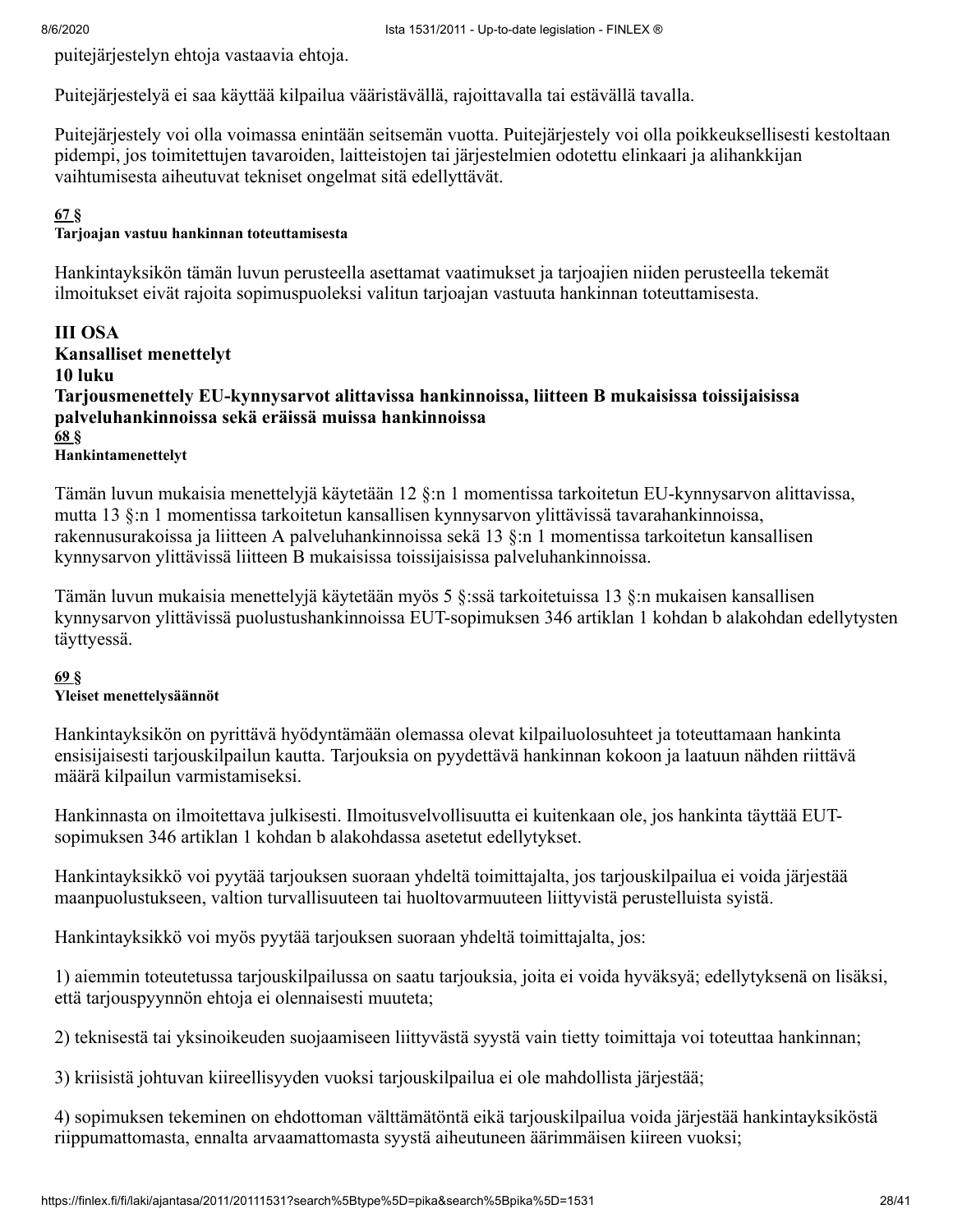5) hankittava tavara valmistetaan vain tutkimusta tai tieteellistä tarkoitusta varten eikä kyseessä ole massatuotanto tavaran valmistamisen taloudellisen kannattavuuden varmistamiseksi tai tutkimus- ja kehityskustannusten kattamiseksi;

6) kyseessä on tutkimus- ja kehittämispalvelun hankinta, jota ei ole 8 §:n nojalla poissuljettu tämän lain soveltamisalasta;

7) hankinta on välttämätön sen selvittämiseksi, soveltuuko tutkimus- ja kehittämispalvelun lopputulos hankintayksikön tarkoittamaan käyttöön;

8) hankinta koskee raaka-ainemarkkinoilla noteerattuja ja sieltä hankittavia tavaroita;

9) tavarat hankitaan erityisen edullisesti liiketoimintansa lopettavalta toimittajalta, pesänhoitajalta tai selvittäjältä maksukyvyttömyysmenettelyn, akordin tai vastaavan menettelyn seurauksena;

10) hankinta koskee käytettyä tavaraa;

11) hankinta perustuu sopimukseen sisältyvään lisähankintaoikeuteen;

12) kyseessä on alkuperäiseltä toimittajalta tehdyn tavarahankinnan lisätilaus, jonka tarkoituksena on aikaisemman toimituksen tai laitteiston osittainen korvaaminen tai laajentaminen; edellytyksenä on, että toimittajan vaihtaminen johtaisi teknisiltä ominaisuuksiltaan erilaisen materiaalin hankkimiseen, mikä aiheuttaisi yhteensopimattomuutta tai suhteettoman suuria teknisiä vaikeuksia käytössä ja kunnossapidossa; tai

13) kyseessä on alkuperäiseen hankintasopimukseen sisältymätön lisäpalvelu tai lisäurakka, joka hankitaan alkuperäiseltä toimittajalta ja joka on ennalta arvaamattomista syistä osoittautunut välttämättömäksi palvelun tai urakan toteuttamiselle sellaisena kuin se on alun perin määritelty.

#### **[70](#page-39-0) §**

#### **Neuvottelut tarjoajien kanssa ja tarjouksen sekä tarjouspyynnön täsmentäminen**

Hankintayksikkö voi neuvotella tarjoajien kanssa kaikista hankintasopimukseen liittyvistä näkökohdista edellyttäen, että neuvottelut eivät johda tarjouspyynnön olennaisten tekijöiden muuttumiseen syrjivällä tai kilpailua vääristävällä tavalla. Neuvottelujen tarkoituksena on 73 §:n 2 momentin mukaisen parhaan tarjouksen valinta tai hankinnan toteuttamista koskevan yhden tai useamman ratkaisuvaihtoehdon määrittely ennen lopullisen tarjouspyynnön lähettämistä. Neuvottelut voivat tapahtua vaiheittain siten, että neuvotteluissa mukana olevien tarjoajien tai ratkaisujen määrää rajoitetaan neuvottelujen aikana soveltamalla tarjouspyynnössä tai hankekuvauksessa ilmoitettuja tarjouksen vertailuperusteita.

Tarjouskilpailussa neuvotteluiden edellytyksenä on, että neuvotteluista ja niissä noudatettavista perusteista on ilmoitettu tarjouspyynnössä tai hankekuvauksessa.

Hankintayksikön on kohdeltava neuvotteluun osallistuvia toimittajia neuvotteluissa tasapuolisesti. Hankintayksikkö ei saa antaa tietoja tavalla, joka vaarantaa tarjouskilpailuun osallistuvien tasapuolisen kohtelun.

#### **[71](#page-39-0) § Tarjouspyyntö**

Tarjouspyyntö on laadittava niin selväksi, että sen perusteella voidaan antaa mahdollisimman yhteismitallisia ja keskenään vertailukelpoisia tarjouksia. Tarjouspyynnössä on ilmoitettava kaikki tiedot, joilla on olennaista merkitystä hankintamenettelyssä ja tarjouksen tekemisessä.

Tarjouspyynnössä on ilmoitettava tarjouksen valintaperuste sekä käytettäessä valintaperusteena kokonaistaloudellista edullisuutta vertailuperusteet ja niiden tärkeysjärjestys. Tarjouspyynnössä on tarjoajille varattava hankinnan laajuus ja laatu huomioon ottaen kohtuullinen aika tarjousten tekemiseen.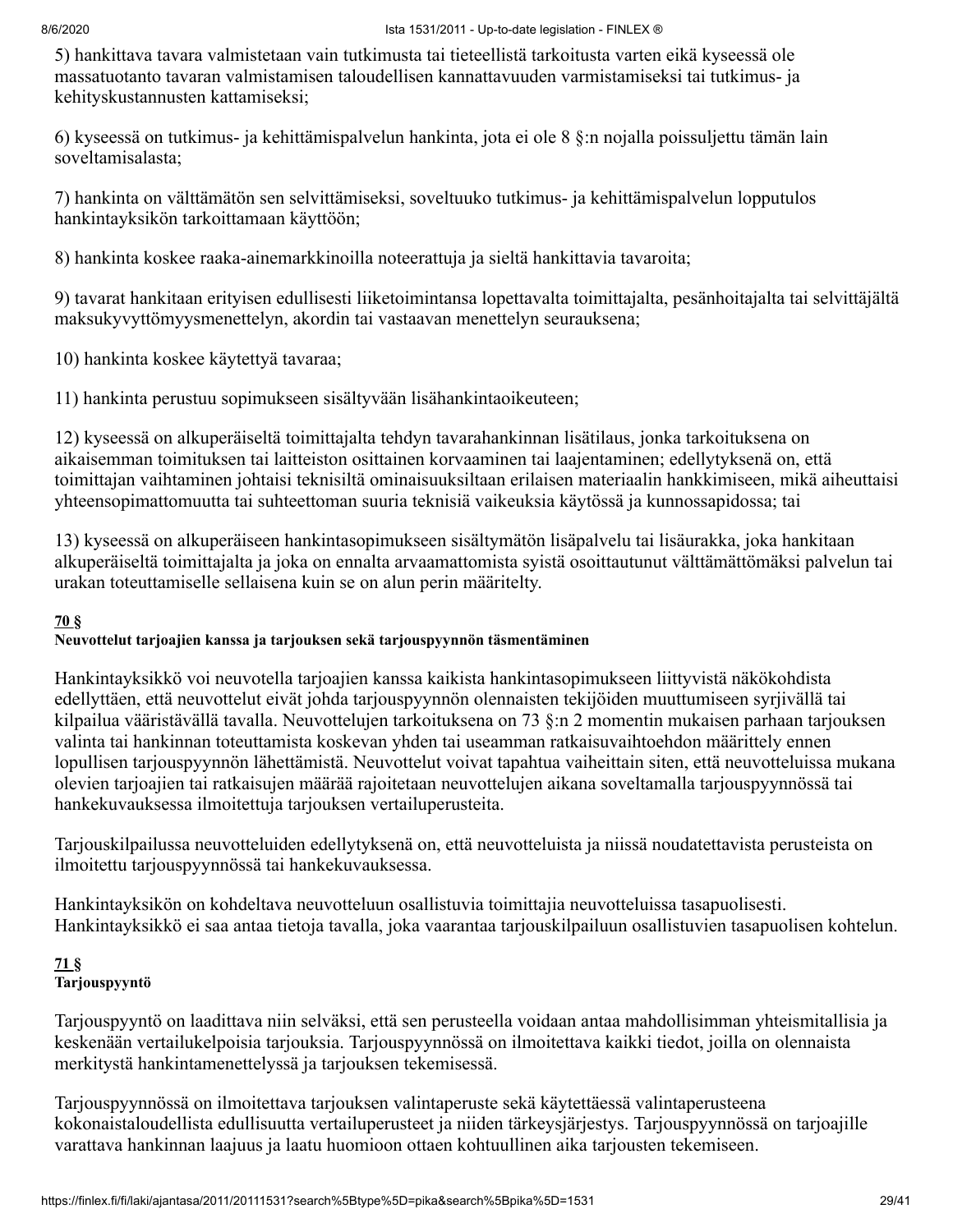Hankintayksikkö voi periä kohtuullisen korvauksen tarjouspyyntöasiakirjoista niiden erityisestä laajuudesta, materiaaleista tai vastaavista seikoista aiheutuvien kustannusten korvaamiseksi.

#### **[72](#page-39-0) §**

#### **Tarjouspyynnön ja tarjouksen tekeminen**

Tarjouspyyntö ja siihen perustuvat tarjoukset on tehtävä kirjallisesti. Tarjouspyyntö ja tarjoukset voidaan tehdä suullisesti vain poikkeuksellisesti, jos kirjallinen menettely ei perustellusti ole tarkoituksenmukaista. Jos tarjouspyyntöä tai tarjouksia ei ole laadittu kirjallisesti, tarjoajien kanssa käytävistä neuvotteluista tulee pitää pöytäkirjaa, josta ilmenevät menettelyn kulkuun ja tarjoajien asemaan vaikuttavat tiedot.

#### **[73](#page-39-0) §**

#### **Tarjoajan ja tarjouksen valinta, tarjouksen hylkääminen**

Hankintayksikkö voi jättää tarjouskilpailun ulkopuolelle toimittajan, jolla ei ole hankinnan laajuus, kohde ja muut vaatimukset huomioiden teknisiä, taloudellisia tai muita edellytyksiä hankinnan toteuttamiseen. Hankintayksikkö voi jättää tarjousvertailun ulkopuolelle tarjouksen, jos sen antaneella tarjoajalla ei ole hankinnan laajuus, kohde ja muut vaatimukset huomioiden teknisiä, taloudellisia tai muita edellytyksiä hankinnan toteuttamiseen.

Hankintayksikön on hyväksyttävä tarjouksista joko tarjouspyynnössä asetettujen vertailuperusteiden mukainen hinnaltaan ja muilta perusteiltaan kokonaistaloudellisesti edullisin tai hinnaltaan halvin tarjous.

Hankintayksikkö voi hylätä tarjouksen, joka ei vastaa tarjouspyynnön keskeisiä ehtoja tai on hankinnan laatuun ja laajuuteen nähden hinnaltaan poikkeuksellisen alhainen. Hankintayksikön on kirjallisesti pyydettävä tarjoajalta kirjallista selvitystä poikkeuksellisen alhaisen tarjouksen perusteista ennen tarjouksen hylkäämistä.

#### **IV OSA**

**Yhteiset säännökset hankintaa koskevista päätöksistä, hankintasopimuksesta, oikeusturvakeinoista ja hankinta-asiakirjojen julkisuudesta sekä erinäiset säännökset 11 luku Hankintaa koskevat päätökset ja tiedoksianto [74](#page-39-0) § Hankintaa koskeva päätös**

Hankintayksikön on tehtävä ehdokkaiden ja tarjoajien asemaan vaikuttavista ratkaisuista sekä tarjousmenettelyn ratkaisusta kirjallinen päätös, joka on perusteltava.

Päätöksestä tai siihen liittyvistä asiakirjoista on käytävä ilmi ratkaisuun olennaisesti vaikuttaneet seikat, joita ovat ainakin ehdokkaan, tarjoajan tai tarjouksen hylkäämisen perusteet sekä ne perusteet, joilla hyväksyttyjen tarjousten vertailu on tehty. Päätöksessä, joka koskee puitejärjestelyyn perustuvan hankinnan kilpailuttamista, on riittävää todeta seikat, jotka osoittavat, että tarjousten valinta- ja vertailuperusteita on sovellettu 27 §:ssä edellytetyllä tavalla. Jos hankinnassa on noudatettava 79 §:ssä tarkoitettua odotusaikaa, päätöksestä tai siihen liittyvistä asiakirjoista on lisäksi käytävä ilmi, minkä ajan kuluttua hankintasopimus voidaan tehdä.

Hankintayksikön ei tarvitse tehdä tässä pykälässä tarkoitettua päätöstä 23 §:ssä tai 69 §:n 4 momentin 12 kohdassa tarkoitetusta lisätilauksesta ja 13 kohdassa tarkoitetusta lisäpalvelusta tai lisäurakasta taikka 95 §:ssä tarkoitetusta hankinnan väliaikaisesta järjestämisestä.

Puitejärjestelyyn perustuvassa hankinnassa hankintayksikön ei tarvitse tehdä tässä pykälässä tarkoitettua päätöstä, jos:

1) hankinta tehdään puitejärjestelyssä vahvistettujen ehtojen mukaisesti ilman kilpailuttamista; tai

2) puitejärjestelyyn perustuvassa kilpailuttamisessa hankinnan arvo ei ylitä EU-kynnysarvoa.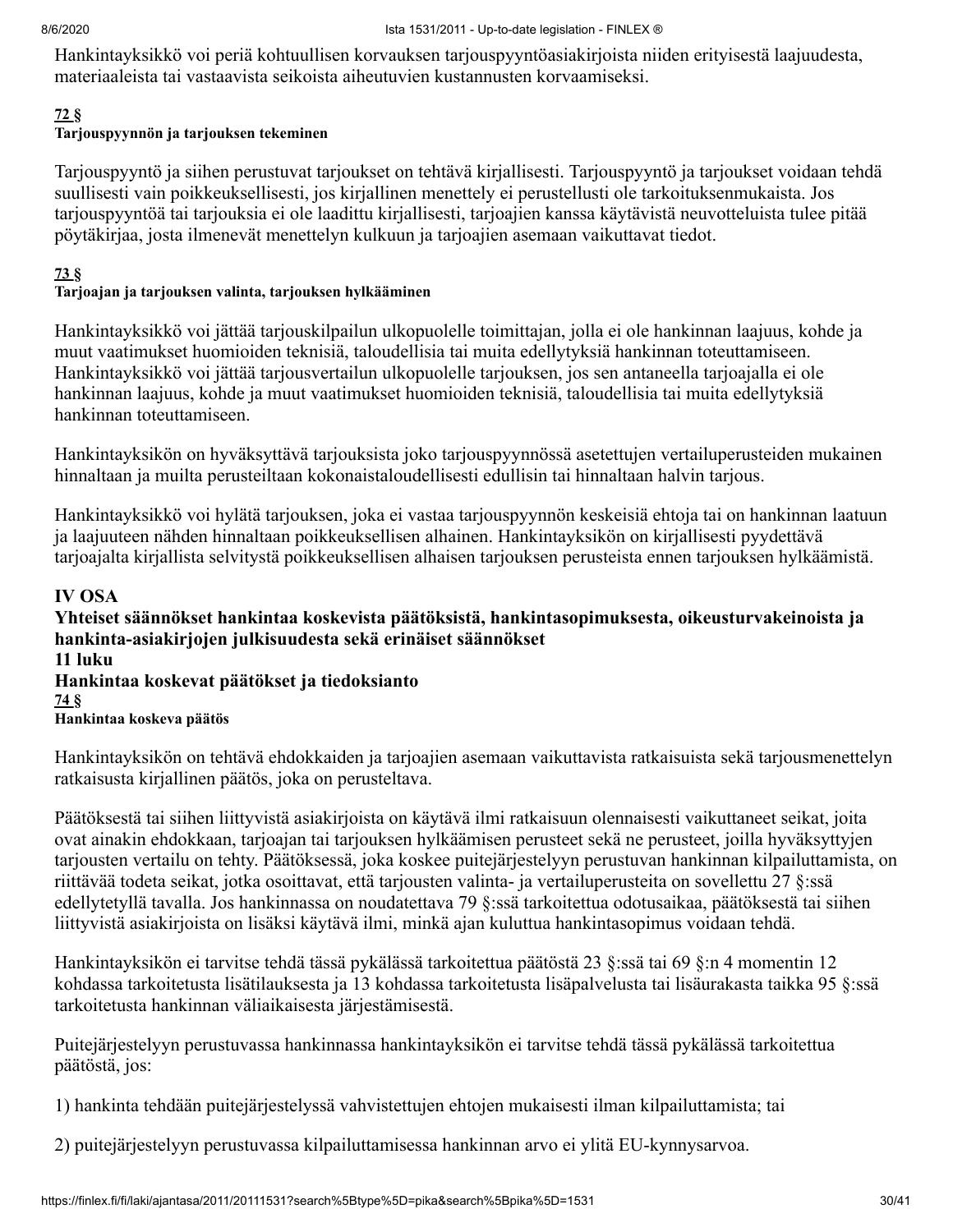#### **[75](#page-39-0) §**

#### **Hankintamenettelyn keskeyttäminen**

Hankintamenettely voidaan keskeyttää vain todellisesta ja perustellusta syystä.

Hankintamenettelyn keskeyttämistä koskevaan ratkaisuun sovelletaan, mitä hankintaa koskevasta päätöksestä 74 §:ssä säädetään.

#### **[76](#page-39-0) §**

#### **Valitusosoitus ja oikaisuohje**

Hankintayksikön on liitettävä tekemäänsä päätökseen valitusosoitus, jossa selostetaan, miten asia on mahdollista saattaa markkinaoikeuden käsiteltäväksi, hankintayksikön yhteystieto 90 §:ssä tarkoitettua ilmoitusta varten sekä oikaisuohje, jossa selostetaan, miten ehdokas tai tarjoaja voi saattaa asian uudelleen käsiteltäväksi hankintaoikaisuna.

[Valitusosoituksen ja oikaisuohjeen antamiseen ja korjaamiseen sovelletaan muutoin, mitä hallintolain \(434/2003\)](https://finlex.fi/fi/laki/smur/2003/20030434) 7 luvussa säädetään valitusosoituksesta ja oikaisuvaatimusohjeesta. [\(5.7.2019/845\)](#page-40-1)

#### **[77](#page-39-0) §**

#### **Hankintaa koskevan päätöksen tiedoksianto**

Hankintayksikön tekemä päätös perusteluineen sekä valitusosoitus ja oikaisuohje on annettava tiedoksi kirjallisesti niille, joita asia koskee. Päätös edellä mainittuine asiakirjoineen annetaan tiedoksi käyttäen ehdokkaan ja tarjoajan hankintayksikölle ilmoittamaa sähköistä yhteystietoa. Käytettäessä sähköistä yhteystietoa ehdokkaan ja tarjoajan katsotaan saaneen päätöksestä oheisasiakirjoineen tiedon sinä päivänä, jolloin mainitut asiakirjat sisältävä sähköinen viesti on vastaanottajan käytettävissä tämän vastaanottolaitteessa siten, että viestiä voidaan käsitellä. Tällaisena ajankohtana pidetään viestin lähettämispäivää, jollei asiassa esitetä luotettavaa selvitystä tietoliikenneyhteyksien toimimattomuudesta tai vastaavasta muusta seikasta, jonka johdosta sähköinen viesti on saapunut vastaanottajalle myöhemmin. Käytettäessä sähköistä tiedoksiantoa hankintayksikön on merkittävä viestiinsä erikseen tieto viestin lähettämispäivästä.

Päätös perusteluineen sekä valitusosoitus ja oikaisuohje voidaan antaa tiedoksi myös tavallisena kirjeenä siten kuin hallintolaissa säädetään. Ehdokkaan ja tarjoajan katsotaan saaneen päätöksestä oheisasiakirjoineen tiedon seitsemäntenä päivänä niiden lähettämisestä, jollei ehdokas tai tarjoaja näytä tiedoksiannon tapahtuneen myöhemmin.

Hankintayksikön tekemä päätös on annettava tiedoksi ilman aiheetonta viivytystä, mutta kuitenkin viimeistään 15 päivän kuluttua siitä, kun hankintayksikkö vastaanottaa kirjallisen pyynnön tehdyn päätöksen tiedoksiantamisesta.

#### **12 luku Hankintasopimus [78](#page-39-0) § Hankintasopimuksen tekeminen**

Hankintapäätöksen tekemisen jälkeen hankintayksikön on tehtävä hankintasopimus. Hankintasopimus syntyy kirjallisen sopimuksen allekirjoittamisella.

#### **[79](#page-39-0) § Odotusaika**

Edellä 12 §:ssä tarkoitetussa EU-kynnysarvon ylittävässä hankinnassa hankintasopimus voidaan tehdä aikaisintaan 21 päivän kuluttua siitä, kun ehdokas tai tarjoaja on saanut tai hänen katsotaan saaneen päätöksen ja valitusosoituksen tiedoksi (*odotusaika*).

Odotusaikaa ei sovelleta suorahankinnassa.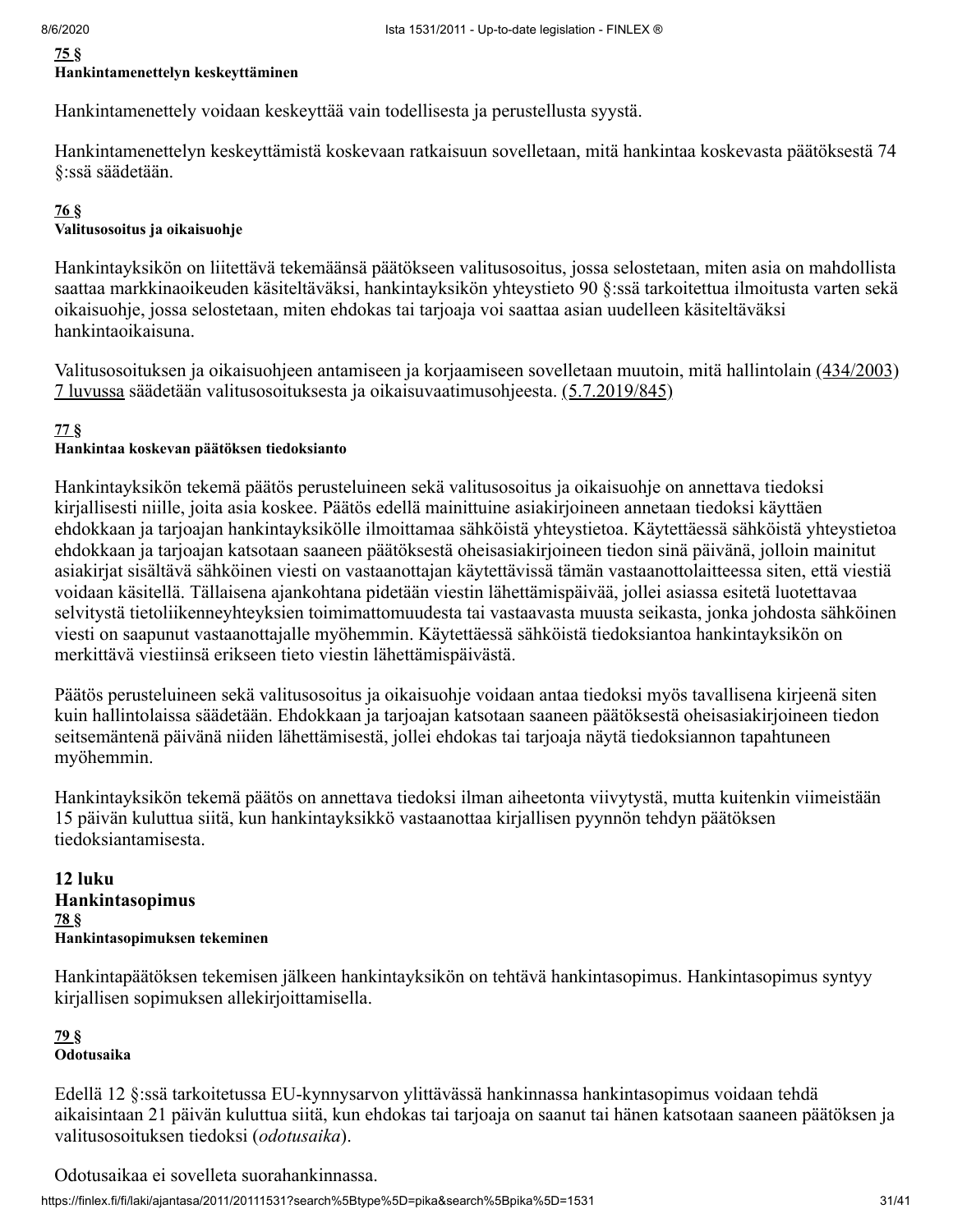Muutoksenhaun vaikutuksesta hankintasopimuksen tekemiseen säädetään 92 §:ssä.

#### **[80](#page-39-0) §**

#### **Poikkeukset odotusajan noudattamisesta**

Odotusaikaa ei tarvitse noudattaa, jos:

1) hankintasopimus koskee 27 §:n mukaista puitejärjestelyn perusteella tehtävää hankintaa;

2) hankintasopimus tehdään ainoan hyväksyttävän tarjouksen tehneen tarjoajan kanssa eikä tarjouskilpailussa ole jäljellä muita tarjoajia tai ehdokkaita, joiden asemaan sopimuskumppanin valinta vaikuttaa;

3) sopimus koskee 68 §:n 2 momentissa tarkoitettua hankintaa.

#### **[81](#page-39-0) §**

#### **Suorahankinnasta ilmoittaminen ja hankintasopimuksen tekeminen**

Edellä 12 §:ssä tarkoitetussa EU-kynnysarvon ylittävässä suorahankinnassa hankintayksikkö voi hankintapäätöksen jälkeen toimittaa julkaistavaksi suorahankintaa koskevan ilmoituksen ennen hankintasopimuksen tekemistä. Tällöin hankintasopimus voidaan tehdä aikaisintaan 14 päivän kuluttua ilmoituksen julkaisemisesta Euroopan unionin virallisessa lehdessä.

**13 luku Hankintaoikaisu [82](#page-39-0) § Hankintaoikaisun tekeminen**

Hankintayksikkö voi itse poistaa virheellisen päätöksensä tai peruuttaa muun hankintamenettelyssä tehdyn ratkaisun, jolla on oikeudellisia vaikutuksia ehdokkaiden tai tarjoajien asemaan, ja ratkaista asian uudelleen (*hankintaoikaisu*), jos päätös tai muu hankintamenettelyssä tehty ratkaisu perustuu lain soveltamisessa tapahtuneeseen virheeseen.

Päätöksen tai ratkaisun korjaaminen ei edellytä asianosaisen suostumusta. Päätöstä tai ratkaisua ei kuitenkaan voida korjata hankintaoikaisuna, jos hankintasopimus on tehty.

#### **[83](#page-39-0) §**

#### **Hankintaoikaisun vireilletulo**

Hankintayksikkö voi ottaa hankintaoikaisun käsiteltäväkseen omasta aloitteestaan tai asianosaisen vaatimuksesta. Hankintayksikön on ilmoitettava hankintaoikaisun vireilletulosta välittömästi niille, joita asia koskee.

Alihankkijalla ei ole 1 momentissa tarkoitettua asianosaisasemaa hankintaa koskevassa asiassa.

Asianosaisen on esitettävä vaatimus 14 päivän kuluessa siitä, kun asianosainen on saanut tiedon hankintayksikön päätöksestä tai muusta hankintamenettelyssä tehdystä ratkaisusta. Hankintayksikkö voi itse ottaa hankintapäätöksen tai ratkaisun korjattavakseen 60 päivän kuluessa siitä, kun hankintaoikaisun kohteena oleva päätös tai ratkaisu on tehty.

Muutoksenhaku markkinaoikeuteen ei estä hankintaoikaisun tekemistä tai hankintaoikaisun käsittelyä. Hankintaoikaisu voi koskea myös lainvoimaiseksi tullutta hankintayksikön päätöstä, jos asiaa ei ole saatettu markkinaoikeuden käsiteltäväksi.

#### **[84](#page-39-0) § Hankintaoikaisun käsittelyn vaikutus markkinaoikeuden käsittelyyn**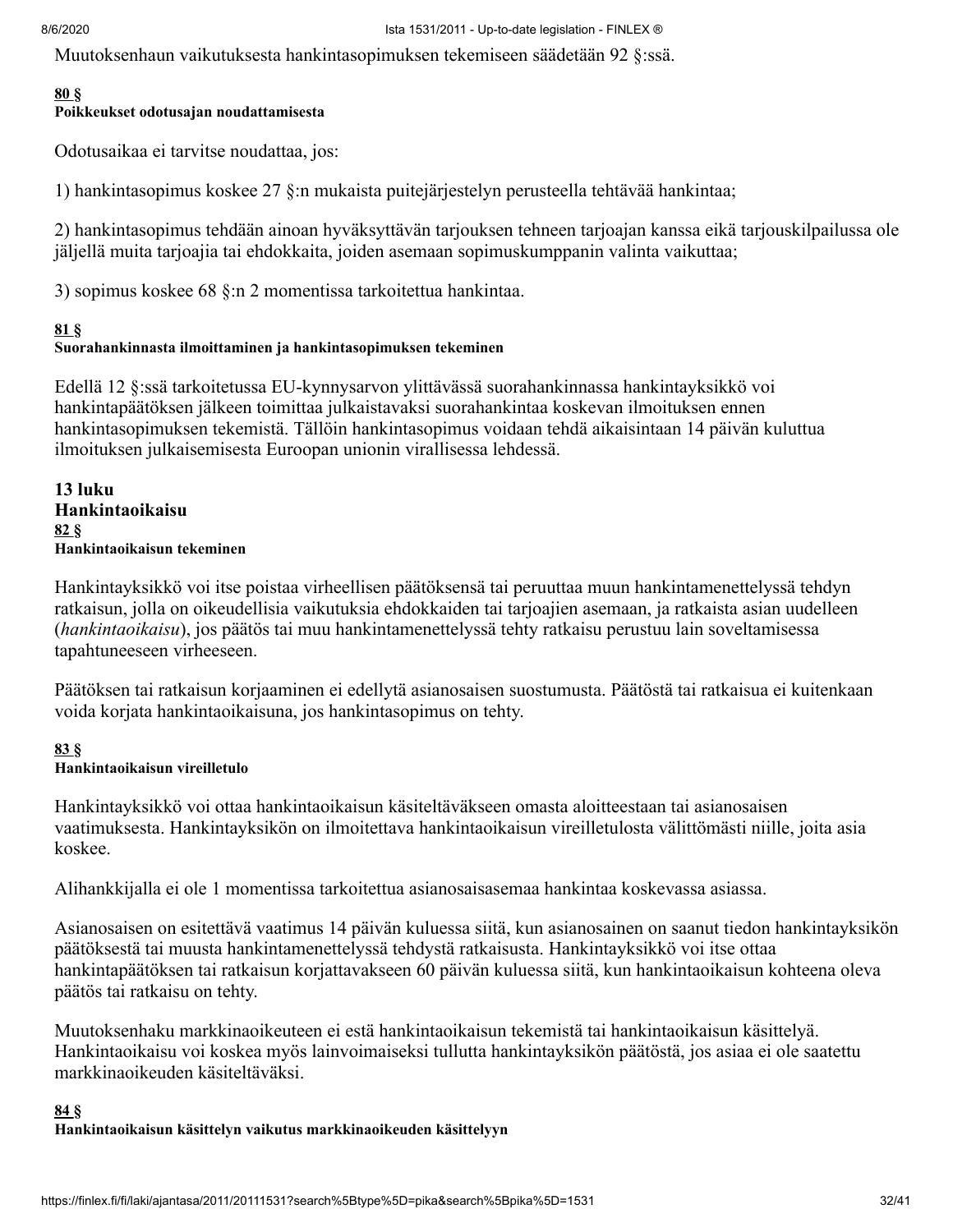Hankintaoikaisun vireilletulo ja käsittely eivät vaikuta siihen määräaikaan, jonka kuluessa asianosaisella on tämän lain nojalla oikeus hakea muutosta valittamalla markkinaoikeuteen.

Jos korjattavaan päätökseen tai muuhun hankintamenettelyssä tehtyyn ratkaisuun on haettu markkinaoikeudelta muutosta, asian käsiteltäväksi ottamisesta hankintaoikaisuna on ilmoitettava ja siinä tehty päätös on toimitettava markkinaoikeudelle. Hankintaoikaisua käsitellessään hankintayksikkö voi kieltää päätöksen tai ratkaisun täytäntöönpanon tai määrätä sen keskeytettäväksi. Täytäntöönpanon kieltämisestä ja keskeyttämisestä on ilmoitettava markkinaoikeudelle, jos asiaan on haettu markkinaoikeudelta muutosta valittamalla.

Jos hankintayksikkö korjaa hankintaa koskevan päätöksensä tai muun ratkaisunsa hankintaoikaisuna siten, että markkinaoikeudelle valituksen tehneellä ei ole enää oikeussuojan tarvetta eikä tarvetta saada perusteltua päätöstä, markkinaoikeus voi poistaa tällaisen asian käsittelystään antamatta pääasiasta ratkaisua.

#### **85 § [\(5.7.2019/845\)](#page-40-1)**

#### **Hankintaoikaisun soveltaminen muihin hankintoihin**

Hankintaoikaisua sovelletaan myös sellaisen hankintayksikön päätöksen tai muun hankintamenettelyssä tehdyn ratkaisun korjaamiseen, johon ei 6 §:n 2 momentin, 7, 8 tai 13 §:n nojalla sovelleta tätä lakia. Tällaisen hankintaoikaisun johdosta tehtävään päätökseen ei saa hakea valittamalla muutosta markkinaoikeudelta eikä oikeudenkäynnistä hallintoasioissa annetun lain [\(808/2019\)](https://finlex.fi/fi/laki/ajantasa/2019/20190808) tai kuntalain [\(410/2015\)](https://finlex.fi/fi/laki/ajantasa/2015/20150410) nojalla.

#### **14 luku Hankinta-asiakirjojen julkisuus [86](#page-39-0) § Asiakirjojen julkisuutta koskevien säännösten soveltaminen**

Hankintayksikön asiakirjojen julkisuuteen ja asiakirjoista perittäviin maksuihin sekä asianosaisen tiedonsaantioikeuteen sovelletaan viranomaisten toiminnan julkisuudesta annettua lakia [\(621/1999\),](https://finlex.fi/fi/laki/ajantasa/1999/19990621) jos hankintayksikkö on mainitun lain 4 §:ssä tarkoitettu viranomainen tai jos sen on muualla laissa olevan säännöksen perusteella noudatettava sanottua lakia.

Muun kuin 1 momentissa tarkoitetun hankintayksikön järjestämään tarjouskilpailuun osallistuneen oikeuteen saada tieto tarjouksen käsittelyä varten laadituista ja saaduista asiakirjoista sekä hankintayksikön palveluksessa olevan vaitiolovelvollisuuteen sovelletaan, mitä viranomaisten toiminnan julkisuudesta annetussa laissa säädetään asianosaisen oikeudesta asiakirjaan, asiakirjan julkisuuden määräytymisestä sekä tiedonsaantia koskevan asian käsittelemisestä ja ratkaisemisesta.

An appeal may be lodged against a decision of a contracting entity which has resolved a matter concerning access to information on a document as provided in section 33 of the Act on Public Access to the Activities of Public Authorities. The competent administrative right to hear an appeal against a decision of a contracting authority other than a public authority shall be the administrative court in whose jurisdiction the contracting entity is located.

**Chapter 15 Appeals and sanctions § [87](#page-39-0) Eligible to appeal**

A matter concerning a procurement may be brought before the Market Court by lodging an appeal with the person concerned. However, the subcontractor does not have the status of a party referred to here.

In addition, the matter may be appealed to the Market Court by the Ministry of Employment and the Economy in a matter concerning the Union supervision procedure.

#### **§ [88](#page-39-0) Subject of the appeal**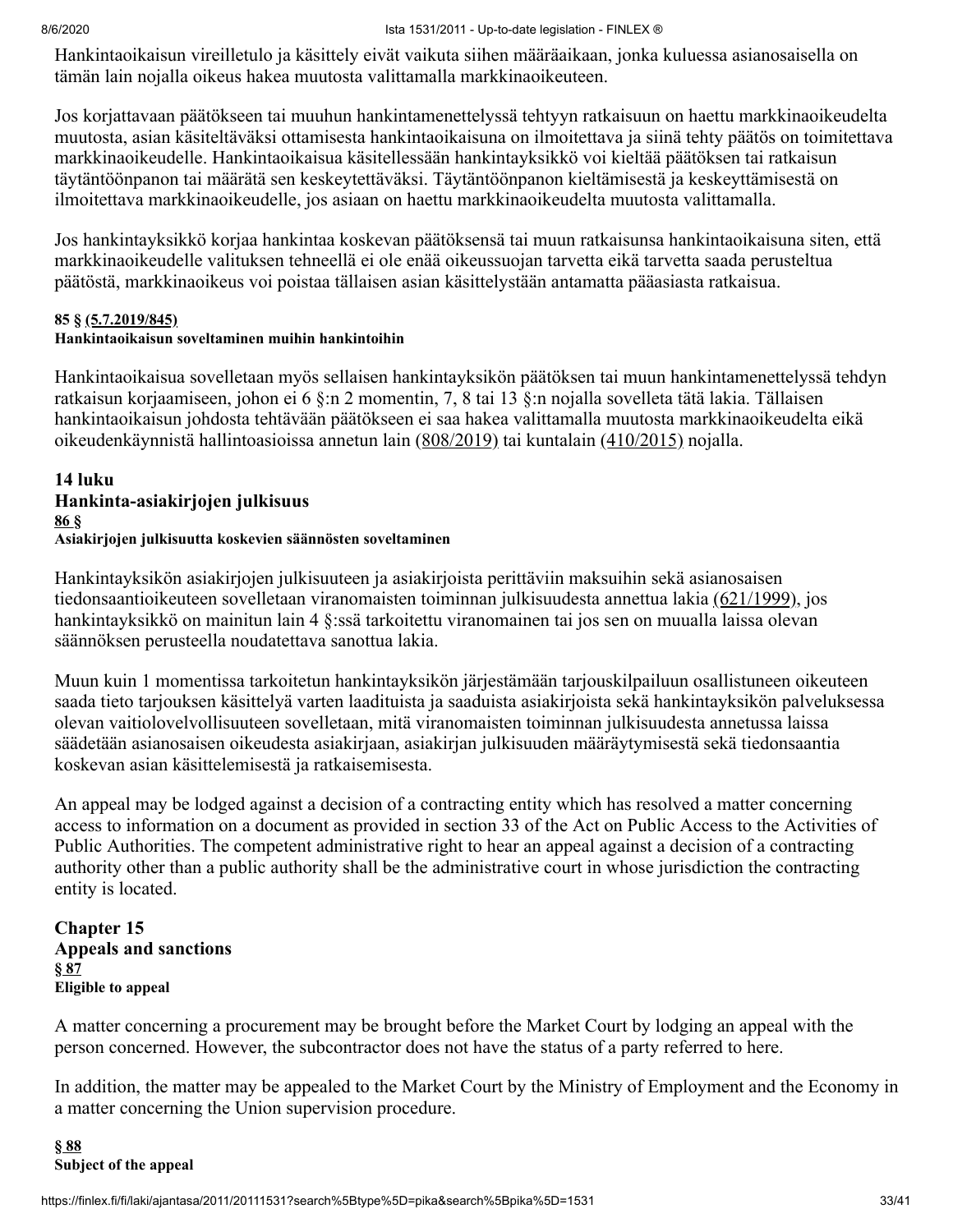An appeal may be brought before the Market Court against a decision of a contracting entity referred to in this Act or any other decision made by the contracting entity in a procurement procedure which affects the position of a candidate or tenderer.

An appeal may not be brought before the Market Court against a decision or other measure of the contracting entity which relates exclusively to the preparation of the procurement procedure. Nor may an appeal be brought before the Market Court against a decision or other measure of a supplier selected as a contractor concerning a subcontract or a decision or decision concerning a subcontractor of a contracting entity taken during the performance of a contract.

Procurement based on the framework arrangement referred to in section 27 above and procurement referred to in section 68 (2) may not be appealed unless the Market Court grants a processing permit in the matter. Authorization shall be granted if:

1) the handling of the matter is important for the application of the law in other similar matters; or

2) there is a compelling reason related to the procedure of the contracting entity.

## **§ [89](#page-39-0)**

#### **Time for appeal**

Unless otherwise provided in this section, an appeal must be made in writing within 14 days of the candidate or tenderer being informed of the award decision together with the address for appeal.

If, after the award decision, the contracting entity has awarded the contract pursuant to Article 80 (1) without complying with the standstill period, the appeal must be lodged within 30 days of receipt of the decision by the tenderer together with the appeal.

An appeal to the Market Court must be lodged no later than six months after the award decision has been taken in the event that the candidate or tenderer has been informed of the award decision and the award decision or notice of appeal has been materially incomplete or non-existent.

If the contracting entity has submitted a notice of direct procurement for publication in the Official Journal of the European Union in the case of a procurement exceeding the EU threshold referred to in Article 12, the appeal shall be lodged within 14 days of the publication of the notice.

If the notice referred to in subsection 4 has not been published, a complaint concerning direct procurement shall be made:

1) within 30 days of the publication of the ex-post notice of direct procurement in the Official Journal of the European Union; or

2) no later than six months after the conclusion of the contract.

#### **§ [90](#page-39-0)**

## **Notification of the appeal to the contracting entity and list of procurement matters**

The applicant for a change in the procurement matter shall notify the contracting entity in writing of the referral of the matter to the Market Court.

The notice shall be sent to the contracting entity at the latest when the complaint concerning the procurement is submitted to the Market Court. The notice must be delivered to the address provided by the contracting entity.

The Market Court shall maintain and publish the most comprehensive and up-to-date list of procurement cases initiated by the Market Court.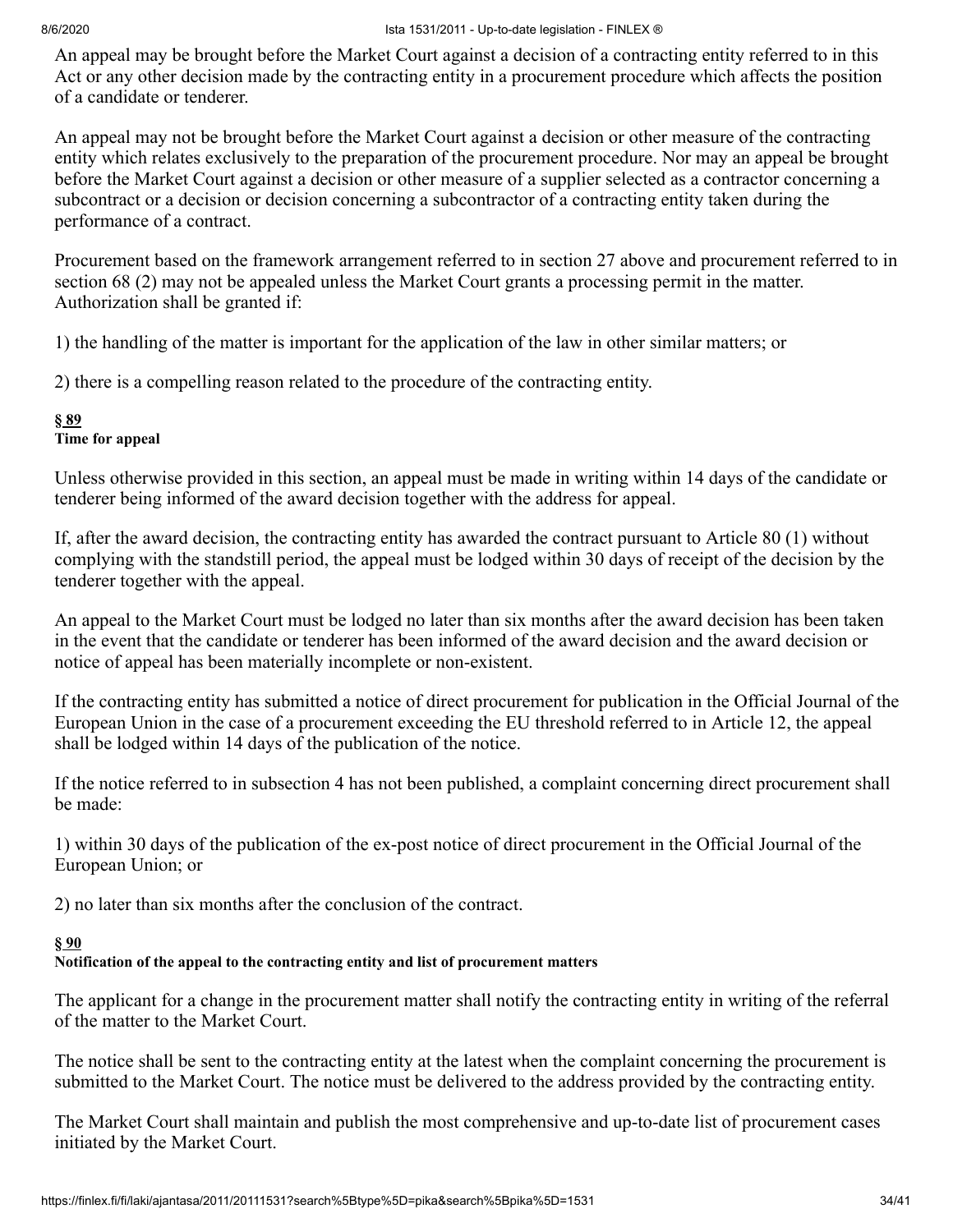**§ [91](#page-39-0)**

#### **Contracting entity as counterparty and reimbursement of costs**

In the procurement case, the contracting entity is considered to be the counterparty of the complaining party or authority.

Hankinta-asiassa oikeudenkäyntikulujen korvaamiseen sovelletaan muutoin, mitä oikeudenkäynnistä hallintoasioissa annetun lain 10 luvussa säädetään, ei kuitenkaan 95 §:n 3 momenttia. [\(5.7.2019/845\)](#page-40-1)

Jos hankintamenettelystä on vastannut jokin hankintayksikkö muiden hankintayksiköiden puolesta, oikeudenkäyntikulujen korvaamisvelvoite voidaan kohdistaa tällaiseen muiden hankintayksiköiden puolesta toimineeseen hankintayksikköön. [\(5.7.2019/845\)](#page-40-1)

#### **[92](#page-39-0) §**

#### **Muutoksenhaun vaikutus hankintasopimuksen tekemiseen**

Hankinnassa, jossa on noudatettava odotusaikaa tai 81 §:ssä tarkoitettua määräaikaa, hankintayksikkö ei saa tehdä hankintasopimusta, jos asia on saatettu markkinaoikeuden käsiteltäväksi.

Jos markkinaoikeus ratkaisee täytäntöönpanoa koskevan asian tai antaa pääasiassa ratkaisun, ennen kuin odotusaika tai 81 §:ssä tarkoitettu määräaika on kulunut umpeen, hankintayksikön on noudatettava odotusaikaa tai 81 §:ssä tarkoitettua määräaikaa markkinaoikeuden päätöksen estämättä loppuun saakka.

### **[93](#page-39-0) §**

#### **Markkinaoikeuden väliaikaiset päätökset**

Valituksen tultua vireille markkinaoikeus voi kieltää, keskeyttää tai sallia hankintaa koskevan päätöksen täytäntöönpanon taikka määrätä hankintamenettelyn muutoin keskeytettäväksi väliaikaisesti markkinaoikeuden käsittelyn ajaksi.

Päättäessään 1 momentissa tarkoitetusta toimenpiteestä markkinaoikeuden tulee kiinnittää huomiota siihen, ettei toimenpiteestä aiheudu vastapuolelle tai muiden oikeuksille, valtion turvallisuuseduille taikka yleisen edun kannalta suurempaa haittaa kuin toimenpiteen edut olisivat.

Tämän pykälän 1 momentissa määrättyä päätöstä ei kuitenkaan voida tehdä 68 §:n 2 momentissa tarkoitetussa hankinnassa.

#### *4 momentti on kumottu L:lla [31.1.2013/132.](#page-39-3)*

#### **[94](#page-39-0) §**

#### **Hankintayksikön väliaikainen sitoumus**

Valituksen tultua vireille hankintayksikkö voi antaa markkinaoikeudelle kirjallisen sitoumuksen olla panematta hankintaa koskevaa päätöstä täytäntöön niin kauan kuin asia on markkinaoikeudessa vireillä.

Jos hankintayksikkö antaa markkinaoikeudelle 1 momentissa tarkoitetun sitoumuksen, markkinaoikeus ei ilman erityistä syytä anna päätöstä hankintaa koskevan päätöksen täytäntöönpanon väliaikaista kieltämistä koskevasta vaatimuksesta.

#### **[95](#page-39-0) §**

#### **Hankinnan väliaikainen järjestäminen**

Jos hankinnasta on tehty valitus markkinaoikeuteen, hankintayksikkö voi järjestää hankinnan väliaikaisesti tilaamalla sen hankintamenettelyyn osallistuneelta tai aiemmalta toimittajalta, jollei hankintaa voida sen luonteen vuoksi lykätä markkinaoikeuden käsittelyn ajaksi.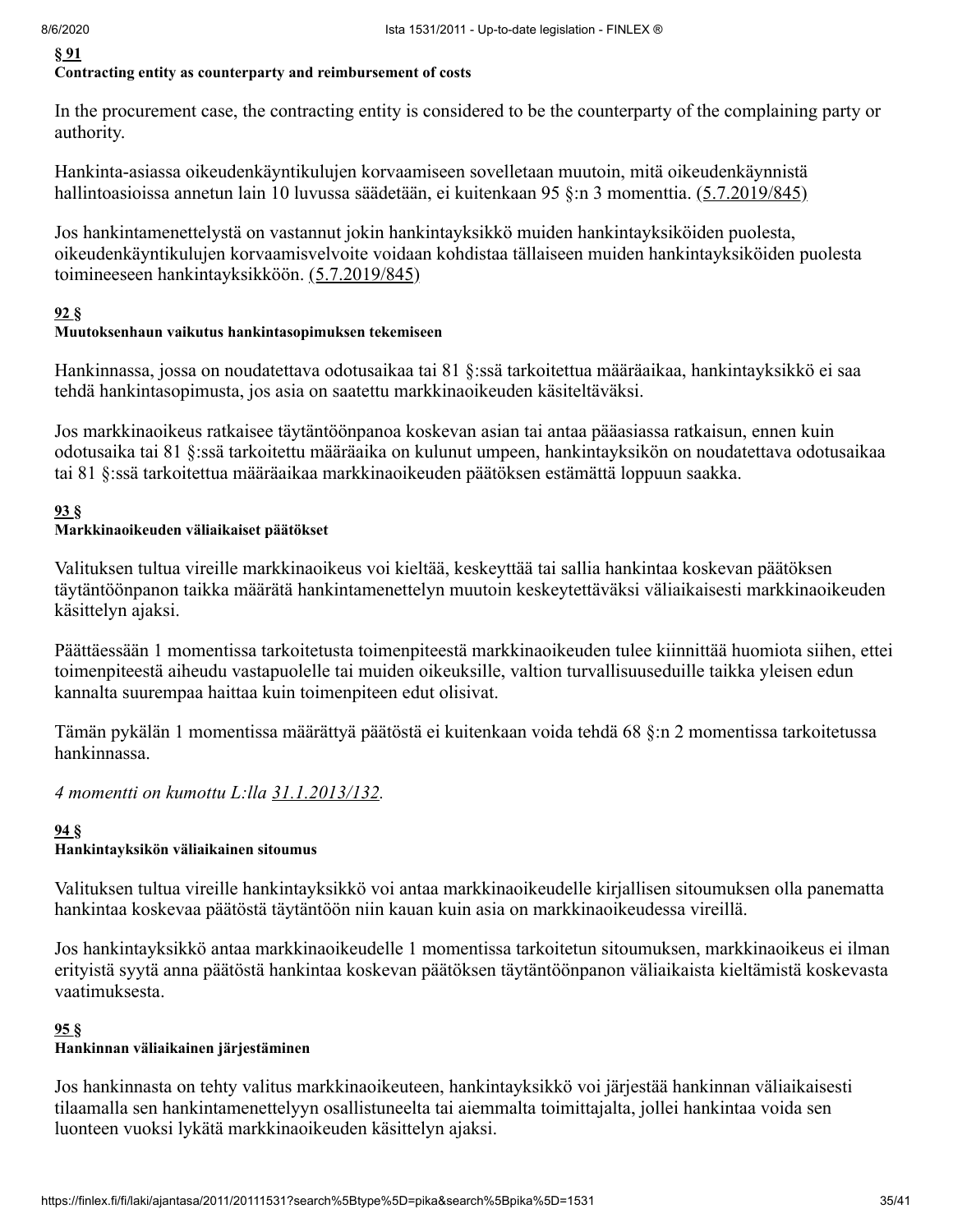Hankinnan väliaikainen järjestäminen ei saa estää sitä, että valittajan vaatimuksesta markkinaoikeuden päätöksellä voidaan:

1) hankintayksikön päätös kumota osaksi tai kokonaan;

2) kieltää hankintayksikköä soveltamasta hankintaa koskevassa asiakirjassa olevaa virheellistä kohtaa tai muuten noudattamasta virheellistä menettelyä; tai

3) velvoittaa hankintayksikköä korjaamaan virheellisen menettelynsä.

#### **[96](#page-39-0) §**

## **Markkinaoikeuden määräämät seuraamukset**

Jos hankinnassa on menetelty tämän lain tai sen nojalla annettujen säännösten tai Euroopan unionin lainsäädännön vastaisesti, markkinaoikeus voi:

1) kumota hankintayksikön päätöksen osaksi tai kokonaan;

2) kieltää hankintayksikköä soveltamasta hankintaa koskevassa asiakirjassa olevaa virheellistä kohtaa tai muuten noudattamasta virheellistä menettelyä;

3) velvoittaa hankintayksikön korjaamaan virheellisen menettelynsä;

4) määrätä hankintayksikön maksamaan hyvitysmaksun asianosaiselle, jolla olisi ollut todellinen mahdollisuus voittaa tarjouskilpailu virheettömässä menettelyssä;

5) määrätä hankintayksikölle tehottomuusseuraamuksen;

6) määrätä hankintayksikön maksamaan valtiolle seuraamusmaksun;

7) lyhentää hankintasopimuksen sopimuskauden päättymään määräämänsä ajan kuluttua.

Edellä 1 momentin 4–7 kohdassa mainittujen seuraamusten määräämisestä säädetään 97–100 §:ssä. Markkinaoikeus voi näitä seuraamuksia määrätessään katsoa hankintasopimuksen syntyneeksi olosuhteiden perusteella, jos hankintayksikkö on nimenomaisesti ryhtynyt hankinnan toteuttamiseen.

Tehottomuusseuraamus, seuraamusmaksu ja sopimuskauden lyhentäminen voidaan määrätä vain 12 §:ssä tarkoitetussa EU-kynnysarvon ylittävässä hankinnassa. Tehottomuusseuraamusta ei kuitenkaan voida määrätä liitteen B mukaisessa palveluhankinnassa.

Tämän lain 68 §:n 2 momentissa tarkoitetussa hankinnassa voidaan määrätä vain hyvitysmaksu.

# **[97](#page-39-0) §**

### **Hyvitysmaksu**

Hyvitysmaksu voidaan määrätä maksettavaksi, jos 96 §:n 1 momentin 1–3 kohdassa tarkoitettu toimenpide saattaisi aiheuttaa hankintayksikölle, muiden oikeuksille taikka valtion turvallisuusedun tai yleisen edun kannalta suurempaa haittaa kuin toimenpiteen edut olisivat taikka jos valitus on pantu vireille vasta hankintasopimuksen tekemisen jälkeen. Hyvitysmaksua määrättäessä otetaan huomioon hankintayksikön virheen tai laiminlyönnin laatu, valituksen kohteena olevan hankinnan arvo ja hakijalle aiheutuneet kustannukset ja vahinko. Markkinaoikeus voi kuitenkin jättää hyvitysmaksun määräämättä, jos hankintayksikkö on pidättäytynyt hankintapäätöksen täytäntöönpanosta markkinaoikeuskäsittelyn ajaksi.

Hyvitysmaksun määrä ei saa ilman erityistä syytä ylittää kymmentä prosenttia hankintasopimuksen arvosta.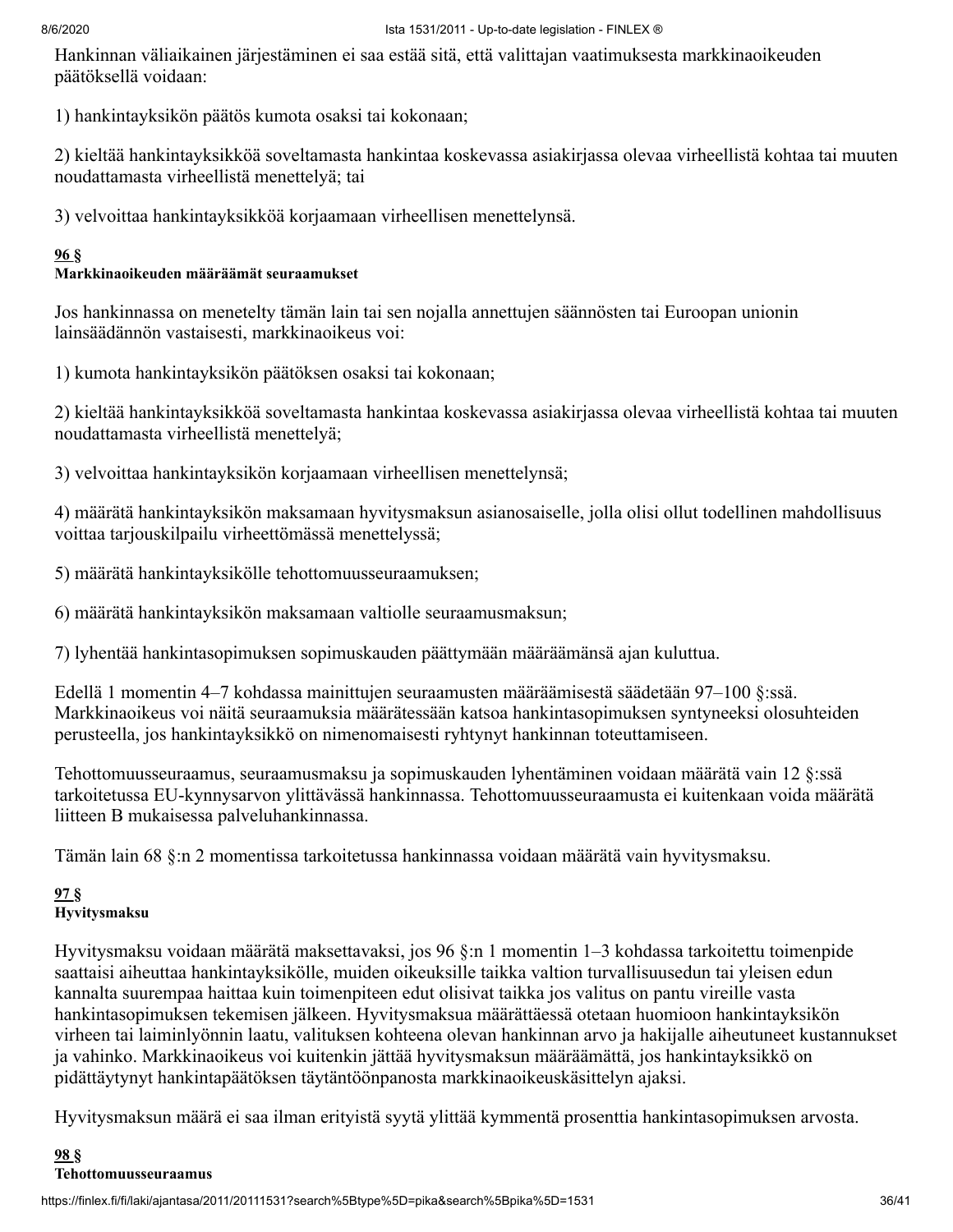Markkinaoikeus voi todeta hankintasopimuksen tehottomaksi, jos:

1) hankintayksikkö on tehnyt suorahankinnan ilman tässä laissa mainittua perustetta eikä suorahankinnassa ole menetelty 81 §:ssä tarkoitetulla tavalla;

2) hankintayksikkö on tehnyt hankintasopimuksen, vaikka hankinnassa on velvollisuus noudattaa odotusaikaa;

3) hankintayksikkö on tehnyt 92 §:n vastaisesti hankintasopimuksen, vaikka hankinta-asia on saatettu markkinaoikeuden ratkaistavaksi.

Edellä 1 momentin 2 ja 3 kohdassa tarkoitetussa tilanteessa edellytyksenä on lisäksi, että hankintayksikkö on tehnyt tämän lain vastaisen muun virheen, joka on vaikuttanut muutoksenhakijan mahdollisuuksiin saada hankintasopimus.

Jos hankintayksikkö on tehnyt puitejärjestelyyn perustuvassa kilpailuttamisessa hankintasopimuksen 80 §:n nojalla käyttämättä odotusaikaa ja jos kilpailuttamisessa on menetelty 27 §:n 2 tai 3 momentin vastaisesti siten, että virhe on vaikuttanut muutoksenhakijan mahdollisuuksiin saada hankintasopimus, markkinaoikeus voi todeta hankintasopimuksen tehottomaksi.

Markkinaoikeus määrää, mitä sopimuksen velvoitteita tehottomuusseuraamus koskee. Tehottomuusseuraamus voi koskea vain vielä täyttämättä olevia sopimusvelvoitteita.

#### **[99](#page-39-0) §**

#### **Tehottomuusseuraamuksen määräämättä jättäminen**

Edellä 98 §:ssä tarkoitetuissa tilanteissa markkinaoikeus voi jättää määräämättä tehottomuusseuraamuksen yleiseen etuun taikka valtion turvallisuusetuihin liittyvistä pakottavista syistä. Sopimukseen suoranaisesti liittyviä taloudellisia etuja voidaan pitää pakottavina syinä vain, jos sopimuksen tehottomuudella olisi poikkeuksellisesti kohtuuttomia seurauksia.

Markkinaoikeus ei voi määrätä tehottomuusseuraamusta, jos sen seuraukset vaarantaisivat vakavasti valtion turvallisuusetujen kannalta olennaisen puolustus- tai turvallisuushankkeen toteuttamisen.

#### **[100](#page-39-0) §**

#### **Seuraamusmaksu ja sopimuskauden lyhentäminen**

Markkinaoikeus voi määrätä hankintayksikön maksamaan valtiolle seuraamusmaksun, jos:

1) markkinaoikeus on määrännyt hankintasopimuksen tehottomuusseuraamuksen;

2) hankintayksikkö on tehnyt hankintasopimuksen, vaikka hankinnassa on velvollisuus noudattaa odotusaikaa;

3) hankintayksikkö on tehnyt 92 §:n vastaisesti hankintasopimuksen, vaikka hankinta-asia on saatettu markkinaoikeuden ratkaistavaksi; tai

4) markkinaoikeus ei ole yleiseen etuun tai valtion turvallisuusetuihin liittyvistä pakottavista syistä 99 §:n mukaisesti määrännyt hankintasopimuksen tehottomuusseuraamusta.

Edellä 1 momentin 4 kohdassa tarkoitetussa tapauksessa markkinaoikeus voi seuraamusmaksun määräämisen lisäksi tai sen sijasta lyhentää hankintasopimuksen sopimuskauden päättymään määräämänsä ajan kuluttua.

Markkinaoikeus voi määrätä hankintayksikön maksamaan valtiolle seuraamusmaksun tai lyhentää hankintasopimuksen sopimuskauden päättymään määräämänsä ajan kuluttua, kun on kyse tämän lain liitteen B mukaisesta palveluhankinnasta, jonka arvo ylittää 12 §:ssä tarkoitetun EU-kynnysarvon, jos hankintayksikkö on tehnyt: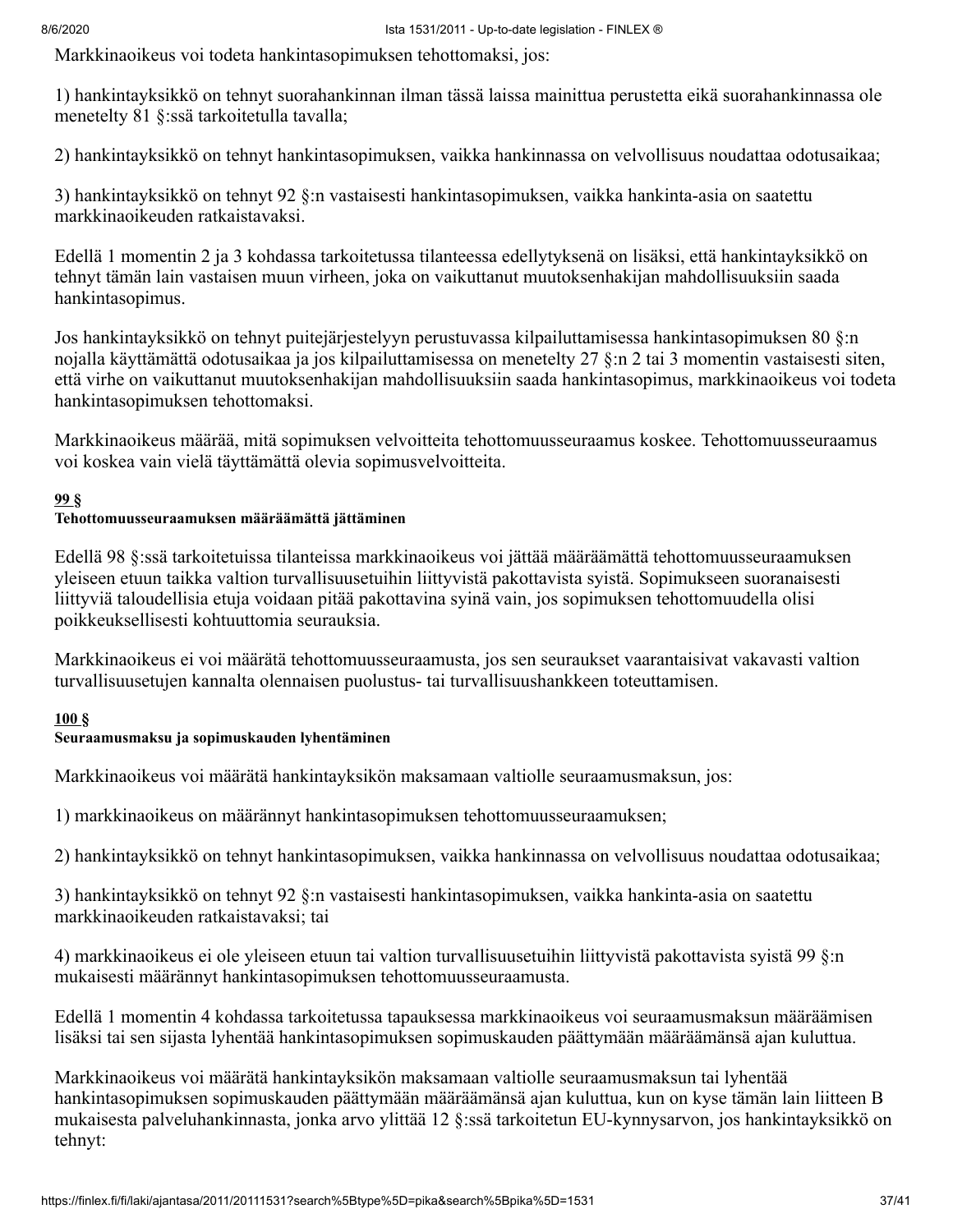1) suorahankinnan ilman tässä laissa mainittua perustetta eikä suorahankinnassa ole menetelty 81 §:ssä tarkoitetulla tavalla;

2) hankintasopimuksen, vaikka hankinnassa on velvollisuus noudattaa odotusaikaa;

3) 92 §:n vastaisesti hankintasopimuksen, vaikka hankinta-asia on saatettu markkinaoikeuden ratkaistavaksi; tai

4) puitejärjestelyyn perustuvassa kilpailuttamisessa hankintasopimuksen 80 §:n nojalla noudattamatta odotusaikaa ja jos kilpailuttamisessa on menetelty 27 §:n 2 tai 3 momentin vastaisesti siten, että virhe on vaikuttanut muutoksenhakijan mahdollisuuksiin saada hankintasopimus.

Edellä 3 momentin 2 ja 3 kohdassa tarkoitetussa tilanteessa sopimuskauden lyhentämisen edellytyksenä on lisäksi, että hankintayksikkö on tehnyt tämän lain vastaisen muun virheen, joka on vaikuttanut muutoksenhakijan mahdollisuuksiin saada hankintasopimus.

Seuraamusta määrätessään markkinaoikeuden on otettava huomioon hankintayksikön virheen tai laiminlyönnin laatu ja valituksen kohteena olevan hankinnan arvo. Seuraamusmaksun määrä ei saa ylittää kymmentä prosenttia hankintasopimuksen arvosta.

#### **[101](#page-39-0) §**

#### **Seuraamusten kohdistaminen ja yhteisvaikutus**

Jos hankintamenettelystä on vastannut jokin hankintayksikkö muiden hankintayksiköiden puolesta, markkinaoikeus voi kohdistaa määräämänsä seuraamuksen tällaiseen muiden hankintayksiköiden puolesta toimineeseen hankintayksikköön.

Määrätessään tässä laissa tarkoitetuista seuraamuksista markkinaoikeuden on otettava huomioon, että seuraamusten yhteisvaikutus ei saa muodostua hankintayksikön tai sen sopimuspuolen kannalta kohtuuttomaksi.

#### **[102](#page-39-0) § Uhkasakko**

Markkinaoikeus voi asettaa tässä laissa tarkoitetun kiellon tai velvoitteen noudattamisen tehosteeksi uhkasakon. Uhkasakon määräämisestä ja tuomitsemisesta säädetään uhkasakkolaissa [\(1113/1990\).](https://finlex.fi/fi/laki/ajantasa/1990/19901113)

Jos hankintapäätöksestä tai muusta toimenpiteestä on vastannut jokin hankintayksikkö muiden hankintayksiköiden puolesta, markkinaoikeus voi kohdistaa uhkasakon tällaiseen muiden hankintayksiköiden puolesta toimineeseen hankintayksikköön.

#### **[103](#page-39-0) §**

### **Markkinaoikeuden päätöksen tiedoksianto**

Markkinaoikeuden päätös annetaan tiedoksi todisteellisesti. Tiedoksiannosta säädetään oikeudenkäynnistä hallintoasioissa annetun lain 9 luvussa. [\(5.7.2019/845\)](#page-40-1)

With the consent of the appellant and the contracting entity, the decision of the Market Court with the addressees of the appeal may be served using the electronic contact information provided by these parties to the Market Court.

Where electronic contact information is used, the appellant and the contracting entity shall be deemed to have been informed of the decision, together with the addressee of the appeal, on the date on which the relevant message is received by the recipient so that the message can be processed. Otherwise, the provisions of section 77 (1) shall apply to electronic service.

#### **§ 104 [\(5.7.2019](#page-40-1) / 845) The appeal ban**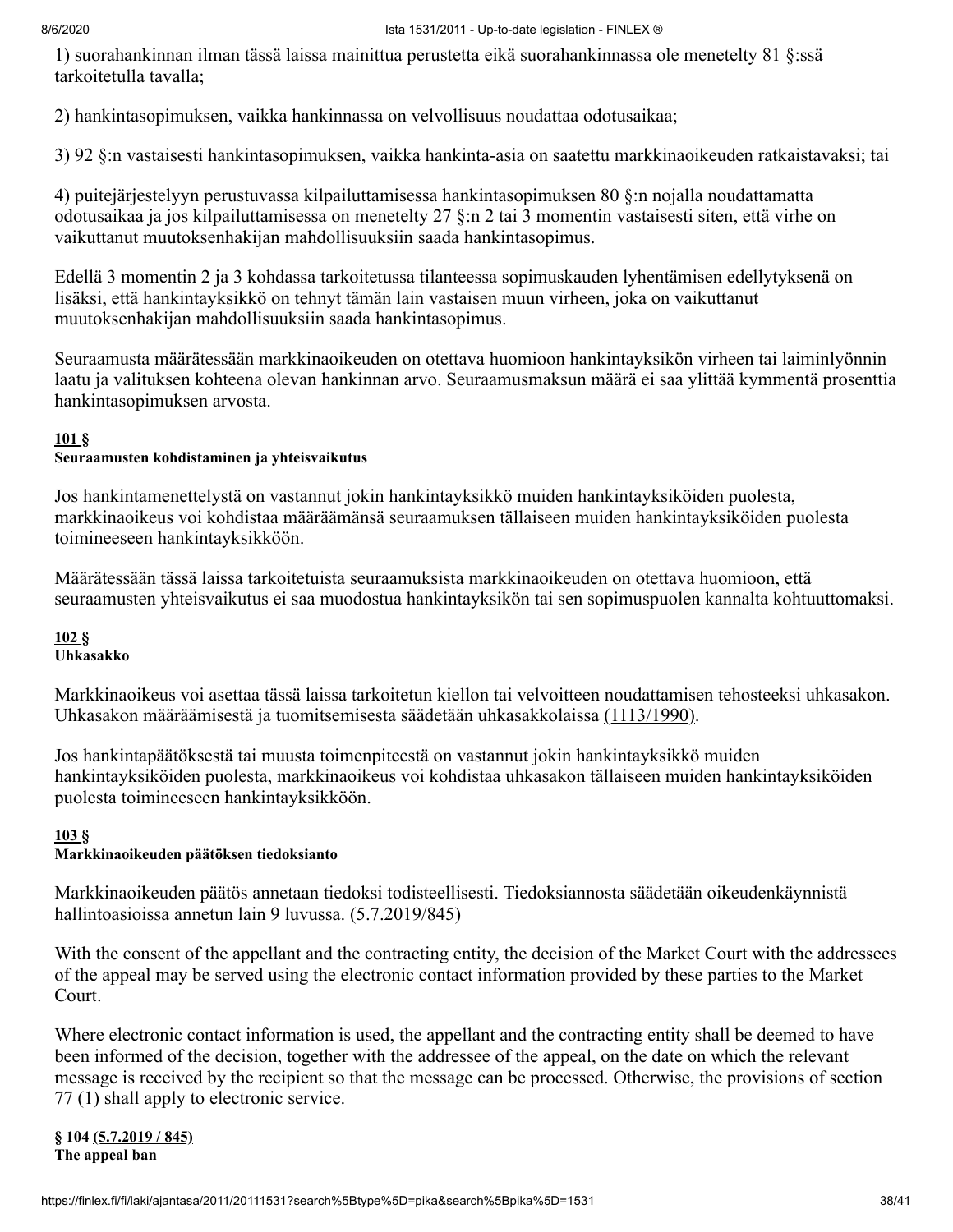A matter within the jurisdiction of the Market Court may not be appealed under the Municipal Act or the Act on Administrative Proceedings.

A decision or decision made in an procurement which is excluded from the scope of this Act pursuant to section 6 (2), section 7, 8 or 13 shall not be subject to appeal under the Administrative Procedure Act or the Municipal Act. The subcontractor may also not appeal against a subcontracting decision or measure taken by the contracting entity pursuant to the Administrative Procedure Act or the Municipal Act.

#### **§ [105](#page-39-0)**

#### **Appeal against the decision of the Market Court**

The decision of the Market Court may be appealed to the Supreme Administrative Court as provided in the Administrative Procedure Act. [\(5.7.2019 / 845\)](#page-40-1)

The decision referred to in section 93 (1) of the Market Court may not be appealed to the Supreme Administrative Court. A decision of the Market Court does not preclude a referral of the matter back to the Market Court if the grounds of the previous decision change.

If the Market Court has decided not to grant the processing permit referred to in section 88 (3), an appeal against this decision may be lodged only if the Supreme Administrative Court grants the leave to appeal.

#### **Section 106 [\(31.1.2013](#page-39-3) / 132) Supplementary provisions**

An appeal shall otherwise be governed by the Administrative Procedure Act, unless otherwise provided in this Act. [\(5.7.2019 / 845\)](#page-40-1)

Proceedings in the Market Court are otherwise provided for in the Act on Proceedings in the Market Court  $(100/2013)$ .

### **§ [107](#page-39-0)**

#### **Implementation of decisions**

The decision of the Market Court shall be complied with notwithstanding the appeal, unless the Supreme Administrative Court orders otherwise. However, a decision of the Market Court to impose a sanction referred to in section 96 (1) (4) to (7) can only be enforced on the basis of a final decision.

The Judicial Register Center is responsible for the implementation of the decision on the penalty payment. The decision of the Market Court and the Supreme Administrative Court to impose a penalty fee must be notified to the Legal Register Center.

#### **§ [108](#page-39-0) damages**

Any damage caused to a candidate, tenderer or supplier by a procedure contrary to this Act or the provisions adopted pursuant to it or to European Union law shall be liable for the damage caused.

However, where the claim for damages relates to the costs of the tender procedure, it is sufficient for the candidate or tenderer to prove the maladministration referred to in subsection 1 and that he would have had a real chance of winning the tender in an error-free procedure.

The court competent in [the](https://finlex.fi/fi/laki/ajantasa/1734/17340004) matters referred to in subsections 1 and 2 above is the district court in accordance with [Chapter 10 of the](https://finlex.fi/fi/laki/ajantasa/1734/17340004) Code of [Judicial](https://finlex.fi/fi/laki/ajantasa/1734/17340004) Procedure.

**Chapter 16 Miscellaneous provisions § [109](#page-39-0)**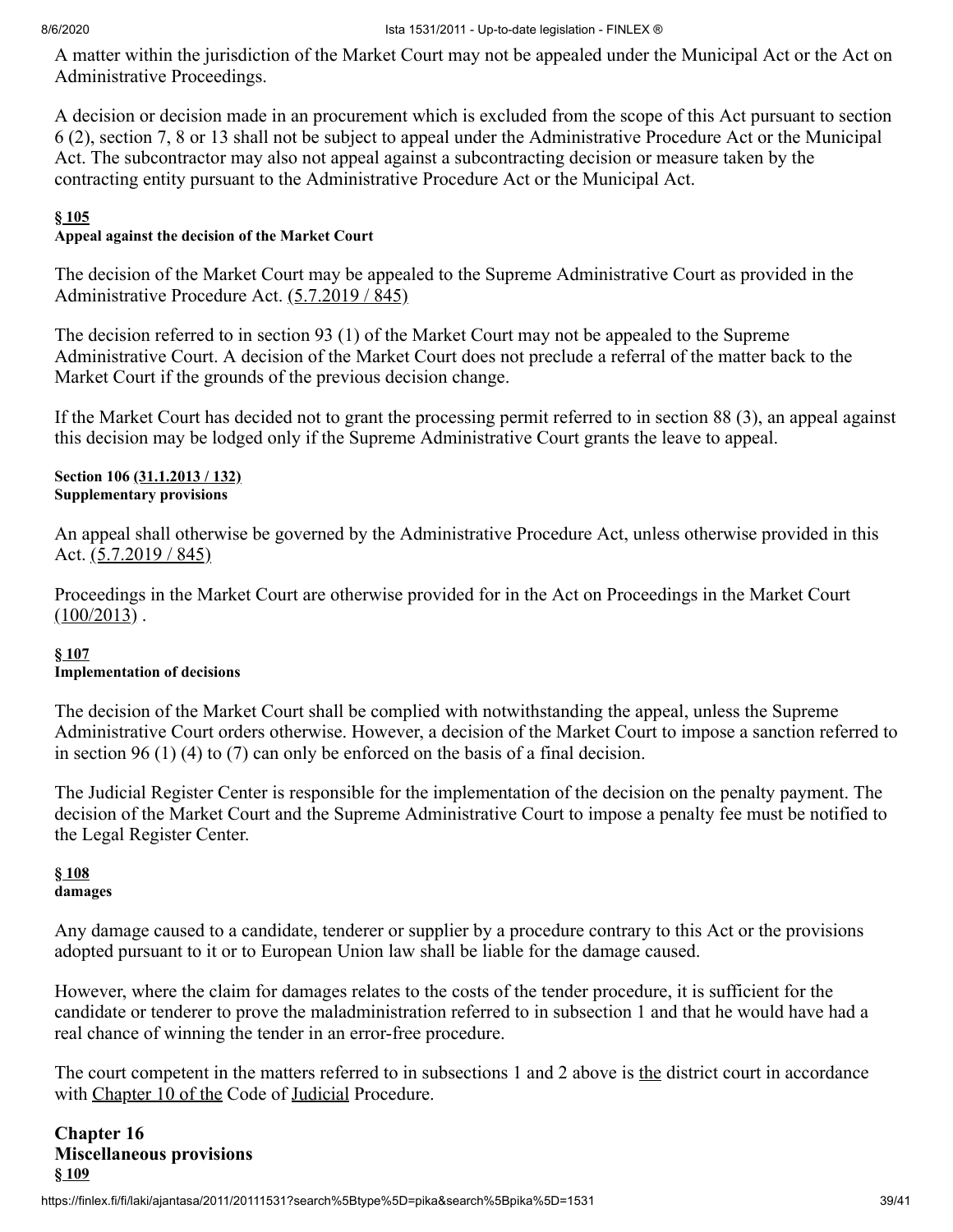#### **Provision of information**

Notwithstanding the provisions of the Public Access to Information Act or other law on secrecy, the contracting entity shall provide the Finnish authorities and the European Union institutions with statistical information and other information on the various stages of procurement and acquisitions. The Ministry of Employment and the Economy has the right to continue to provide the information received on the basis of this Act to the authorities of the European Union, notwithstanding secrecy provisions.

The contracting entity shall draw up a written statement of each contract and framework agreement, which shall include key information on the procurement, the procurement procedure and the candidates and tenderers involved, as well as the procurement decisions taken. The report and its main content shall be provided to the European Commission upon request. A separate statement is not required if the corresponding information appears in the procurement decision or other documents.

The contracting entity shall take the necessary steps to document the progress of the electronic procurement procedure.

The Government Decree lays down more detailed provisions on the statistical obligations referred to in subsection 1 and on the obligation of the contracting entity to prepare reports and other information on procurement procedures and procurement decisions for transmission to the institutions of the European Union.

#### <span id="page-39-0"></span>**§ 110 Entry into force and transitional provisions**

This Act shall enter into force on 1 January 2012.

If the procurement procedure has been initiated before the entry into force of this Act, the provisions in force when this Act entered into force shall apply to the procurement. The procurement procedure is considered to have started at the time of publication of the contract notice. A contract which does not require the publication of a contract notice shall be deemed to have commenced at the time when the invitation to tender or the invitation to negotiate is sent or when negotiations with suppliers begin.

Prior to the entry into force of the law, the measures required for the implementation of the law may be taken.

[HE](https://www.eduskunta.fi/valtiopaivaasiat/he+76/2011) 76/2011, PuVM 3/2011, EV 106/2011, Directive 2009/81 / EC of the European Parliament and of the Council (32009L0081); OJ No L 216, 20. 8. 2009, pp. 76-136

#### [Attachments AC as a PDF file](https://finlex.fi/data/sdliite/liite/6066.pdf) .

<span id="page-39-3"></span>**Entry into force and application of amending acts: 31.01.2013 / 132:**

This Act shall enter into force on 1 September 2013.

Prior to the entry into force of the law, the measures required for the implementation of the law may be taken.

[HE 124/2012](https://www.eduskunta.fi/valtiopaivaasiat/he+124/2012) , LaVM 15/2012, EV 158/2012

<span id="page-39-1"></span>**4.8.2016 / 245:**

This Act shall enter into force on 15 April 2016.

[HE 132/2015](https://www.eduskunta.fi/valtiopaivaasiat/he+132/2015) , MmVM 2/2016, EV 25/2016

### <span id="page-39-2"></span>**29.12.2016 / 1409:**

This Act shall enter into force on 1 January 2017.

https://finlex.fi/fi/laki/ajantasa/2011/20111531?search%5Btype%5D=pika&search%5Bpika%5D=1531 40/41